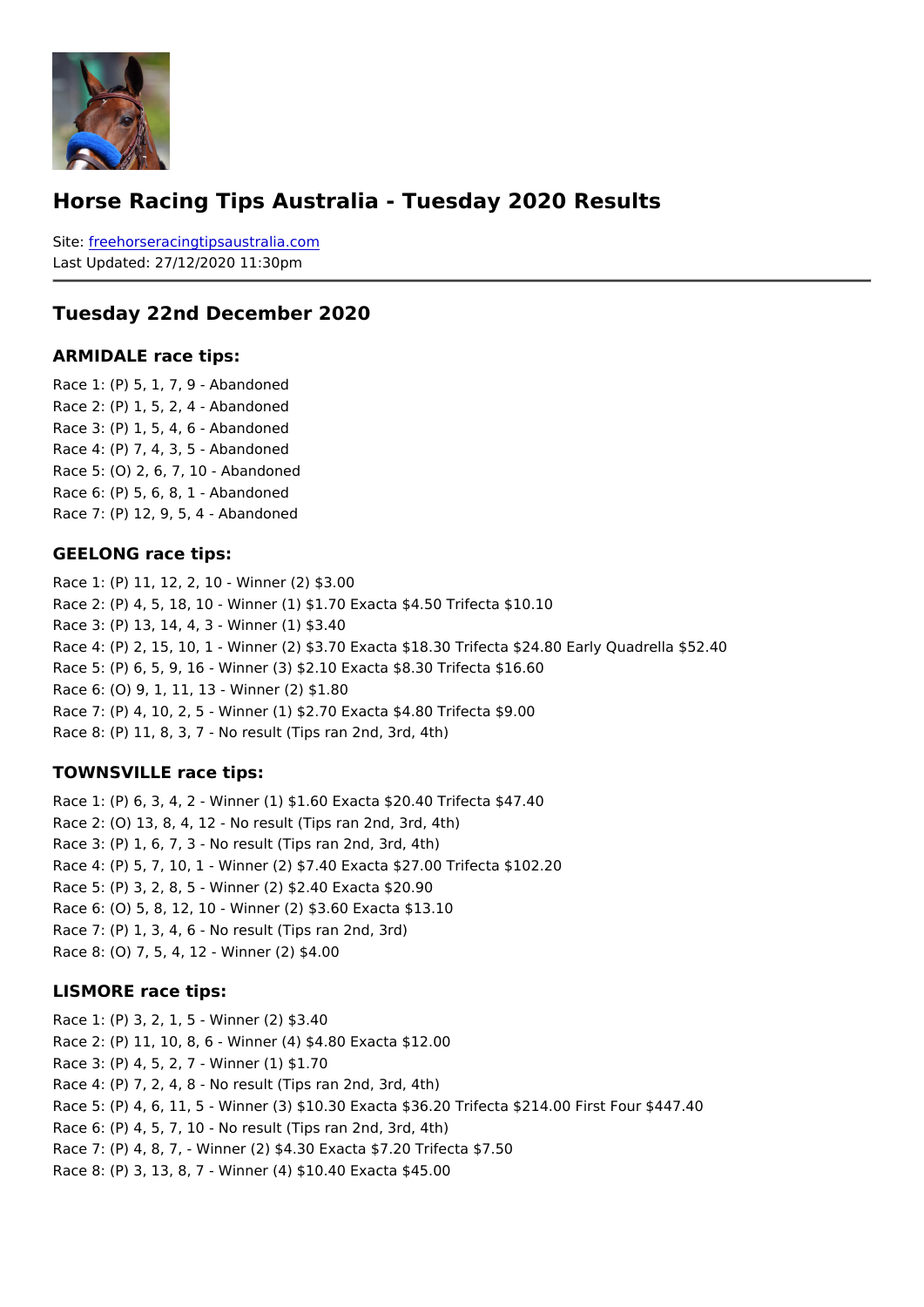## **Tuesday 15th December 2020**

### **GUNNEDAH race tips:**

Race 1: (P) 5, 1, 9, 4 - Winner (2) \$7.60 Exacta \$30.90 Race 2: (O) 9, 5, 7, 14 - Winner (4) \$7.90 Race 3: (O) 3, 2, 4, 1 - No result (Tips ran 2nd, 3rd) Race 4: (O) 6, 12, 9, 13 - No result (Tips ran 2nd, 3rd) Race 5: (O) 5, 1, 2, 7 - No result (Tip ran 3rd) Race 6: (P) 13, 4, 14, 2 - Winner (2) \$3.60 Race 7: (P) 1, 5, 6, 2 - Winner (3) \$21.10 Exacta \$114.10 Race 8: (O) 3, 1, 10, 13 - No result (Tips ran 2nd, 3rd)

### **MORNINGTON race tips:**

Race 1: (\*) 8, 7, 2, 5 - Winner (1) \$1.60 Exacta \$4.50 Trifecta \$25.80 Race 2: (P) 5, 10, 3, 7 - Winner (2) \$2.40 Exacta \$6.10 Race 3: (P) 8, 3, 13, 1 - No result (Tip ran 2nd) Race 4: (P) 5, 4, 10, 1 - Winner (1) \$1.60 Exacta \$8.70 Race 5: (P) 1, 3, 8, 2 - Winner (1) \$2.60 Exacta \$13.70 Trifecta \$45.70 Race 6: (P) 4, 2, 8, 7 - Winner (3) \$6.90 Race 7: (P) 8, 6, 7, 4 - Winner (2) \$6.60 Exacta \$11.60 Race 8: (O) 12, 3, 6, 1 - No result (Tip ran 4th)

### **CAIRNS race tips:**

Race 1: (P) 2, 1, 3, 5 - Winner (4) \$22.50 Exacta \$55.80 Race 2: (P) 2, 3, 1, 4 - Winner (1) \$3.30 Exacta \$6.90 Trifecta \$15.50 First Four \$29.00 Race 3: (P) 2, 1, 3, 7 - No result (Tips ran 2nd, 4th) Race 4: (P) 2, 1, 4, 5 - Winner (2) \$3.80 Exacta \$30.20 Race 5: (P) 3, 2, 5, 6 - Winner (1) \$2.60 Exacta \$13.00 Trifecta \$33.20 Race 6: (P) 7, 8, 2, 1 - Winner (1) \$2.10 Race 7: (P) 3, 8, 4, 7 - No result (Tips ran 2nd, 4th)

## **Tuesday 8th December 2020**

### **DUBBO race tips:**

Race 1: (P) 12, 2, 5, 9 - Winner (4) \$5.50 Exacta \$26.10 Race 2: (P) 1, 3, 10, 6 - Winner (4) \$12.50 Exacta \$61.50 Trifecta \$393.80 Race 3: (P) 4, 9, 8, 6 - Winner (2) \$2.60 Race 4: (P) 3, 4, 1, 8 - Winner (2) \$5.40 Exacta \$44.80 Trifecta \$254.30 Early Quadrella \$1,622.10 Race 5: (O) 7, 6, 8, 4 - Winner (1) \$1.80 Exacta \$9.40 Trifecta \$39.50 Race 6: (P) 5, 1, 6, 2 - No result (Tip ran 3rd) Race 7: (O) 12, 5, 10, 2 - No result (Tip ran 4th)

### **ARARAT race tips:**

Race 1: (P) 5, 8, 6, 3 - Winner (3) \$2.30 Exacta \$7.20 Trifecta \$41.10 Race 2: (P) 8, 11, 7, 9 - No result (Tips ran 2nd, 3rd) Race 3: (P) 5, 4, 10, 11 - Winner (1) \$1.40 Exacta \$2.60 Race 4: (P) 13, 3, 10, 7 - Abandoned Race 5: (P) 5, 4, 1, 7 - Winner (4) \$6.10 Exacta \$34.00 Trifecta \$83.90 Race 6: (P) 4, 5, 6, 9 - No result (Tip ran 2nd) Race 7: (P) 4, 3, 12, 6 - No result (Tips ran 3rd, 4th) Race 8: (P) 10, 3, 5, 9 - Winner (3) \$6.20 Exacta \$29.80 Trifecta \$96.60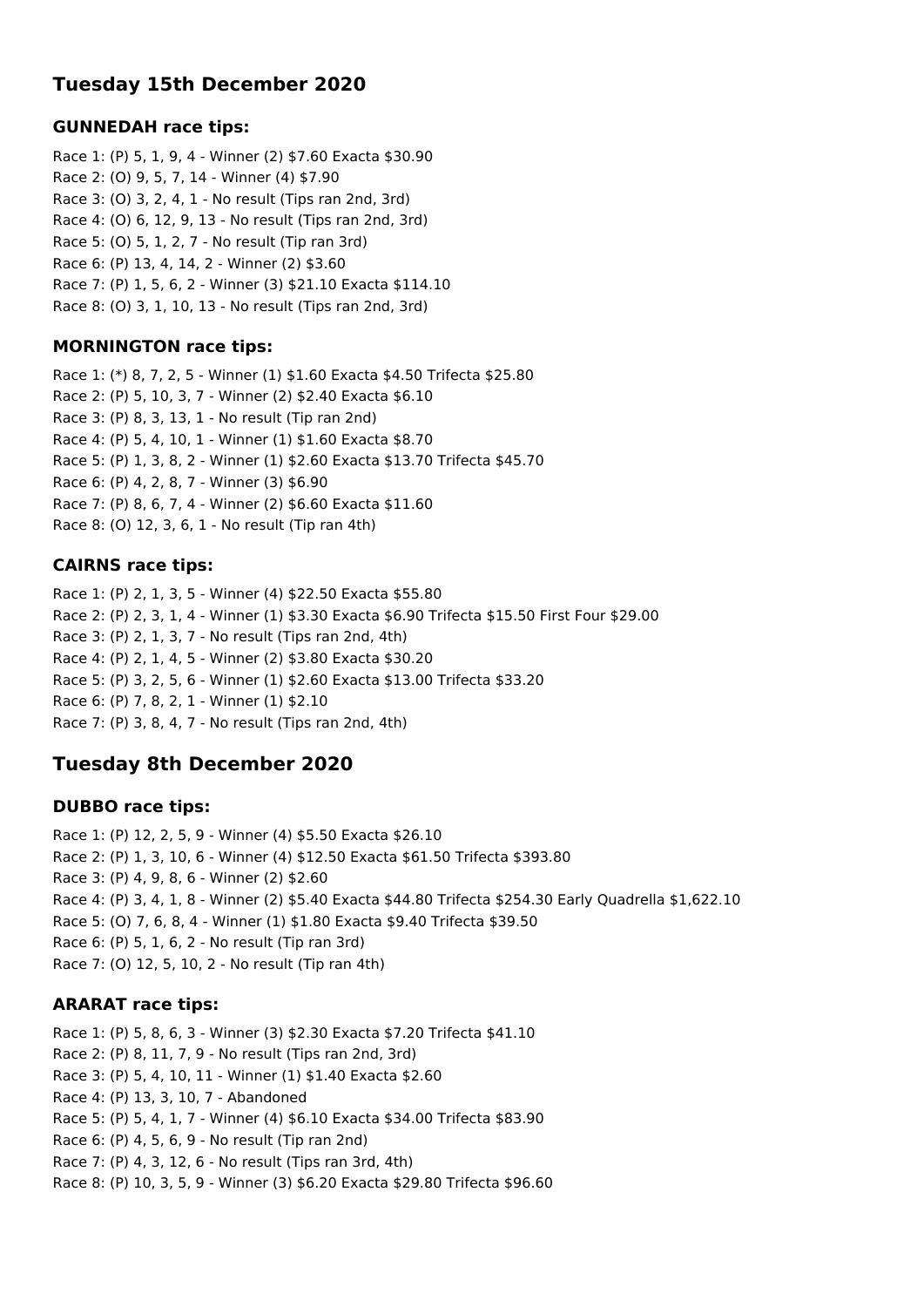#### **DALBY race tips:**

Race 1: (P) 4, 7, 9, 3 - Abandoned Race 2: (P) 3, 7, 6, 8 - Abandoned Race 3: (P) 1, 2, 4, 7 - Abandoned Race 4: (P) 2, 3, 5, 4 - Abandoned Race 5: (P) 5, 6, 10, 2 - Abandoned Race 6: (P) 4, 7, 3, 5 - Abandoned Race 7: (P) 3, 1, 6, 2 - Abandoned

### **BALLINA race tips:**

Race 1: (P) 9, 3, 1, 2 - Winner (2) \$4.80 Exacta \$16.20 Race 2: (P) 3, 8, 2, 5 - Winner (2) \$2.20 Exacta \$10.70 Race 3: (P) 5, 7, 3, 2 - Winner (1) \$1.80 Exacta \$12.60 Race 4: (P) 5, 8, 4, 1 - Winner (3) \$6.20 Early Quadrella \$199.20 Race 5: (P) 10, 11, 8, 5 - Winner (4) \$3.90 Exacta \$16.30 Race 6: (O) 4, 11, 5, 6 - Winner (1) \$2.10 Exacta \$10.00 Trifecta \$458.20 Race 7: (O) 10, 5, 4, 6 - Winner (3) \$13.70 Exacta \$56.50 Quadrella \$1,162.80

## **Tuesday 1st December 2020**

### **NEWCASTLE race tips:**

Race 1: (P) 1, 3, 4, 5 - Winner (2) \$3.50 Exacta \$10.50 Race 2: (P) 5, 3, 1, 4 - Winner (1) \$1.60 Exacta \$3.40 Trifecta \$10.60 Race 3: (P) 5, 3, 6, 9 - Winner (4) \$8.40 Exacta \$22.90 Race 4: (P) 12, 10, 3, 5 - Winner (1) \$1.90 Exacta \$8.50 Trifecta \$44.70 Early Quadrella \$205.00 Race 5: (P) 8, 6, 10, 2 - Winner (1) \$2.40 Race 6: (P) 2, 8, 4, 11 - Winner (2) \$3.10 Exacta \$46.60 Race 7: (P) 1, 6, 9, 5 - Winner (4) \$8.60 Exacta \$36.00 Trifecta \$126.70 Race 8: (P) 4, 7, 9, 5 - Winner (2) \$6.00 Exacta \$36.10 Trifecta \$176.30 Quadrella \$492.40

### **HAMILTON race tips:**

Race 1: (P) 6, 8, 3, 1 - Winner (1) \$2.40 Exacta \$22.30 Trifecta \$36.10 First Four \$69.50 Race 2: (P) 1, 7, 5, 2 - No result (Tips ran 2nd, 4th) Race 3: (P) 6, 10, 11, 2 - Winner (1) \$5.10 Exacta \$15.70 Trifecta \$53.00 Race 4: (P) 6, 5, 4, 10 - Winner (1) \$2.00 Exacta \$6.40 Trifecta \$29.00 Race 5: (P) 8, 1, 2, 5 - Winner (2) \$2.50 Exacta \$6.50 Trifecta \$23.30 First Four \$73.00 Race 6: (P) 8, 1, 3, 2 - Winner (2) \$3.20 Exacta \$12.10 Race 7: (O) 1, 9, 7, 8 - Winner (4) \$11.70 Exacta \$45.50 Race 8: (O) 14, 8, 9, 1 - Winner (2) \$2.90 Quadrella \$471.80

### **ARMIDALE race tips:**

Race 1: (P) 7, 5, 3, 8 - No result (Tips ran 2nd, 3rd, 4th) Race 2: (O) 1, 6, 3, 4 - No result (Tip ran 2nd) Race 3: (P) 2, 4, 5, 7 - No result (Tips ran 3rd, 4th) Race 4: (P) 3, 2, 6, 1 - Winner (2) \$3.20 Race 5: (P) 8, 5, 6, 1 - Winner (3) \$8.00 Exacta \$30.50 Race 6: (P) 6, 2, 3, 4 - Winner (1) \$3.10 Race 7: (P) 1, 4, 9, 6 - Winner (1) \$1.30 Exacta \$4.60 Race 8: (P) 3, 8, 7, 11 - Winner (1) \$2.00 Exacta \$19.50 Quadrella \$91.80

## **Tuesday 24th November 2020**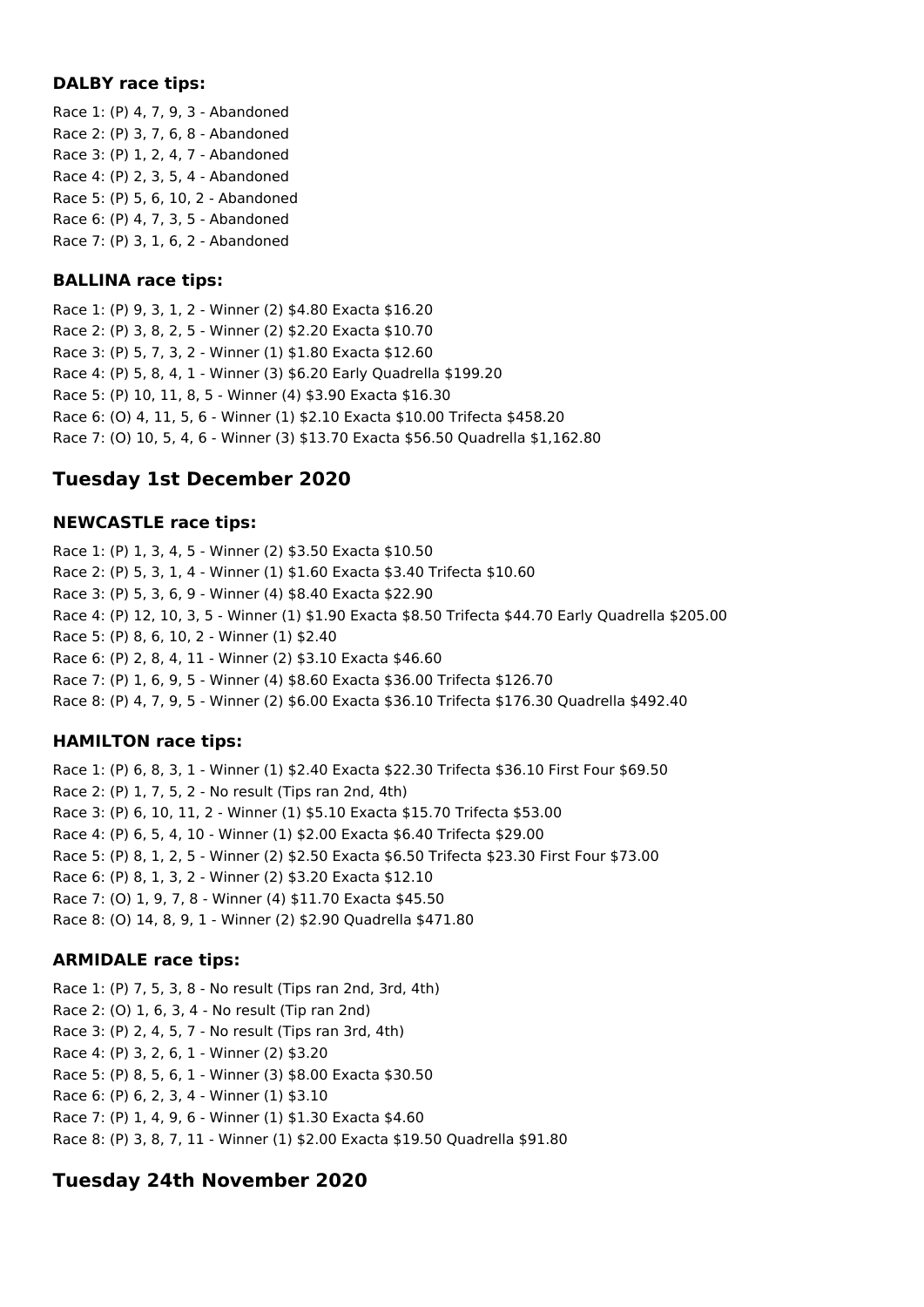#### **NEWCASTLE race tips:**

Race 1: (P) 6, 8, 2, 10 - Winner (4) \$6.60 Exacta \$12.50 Trifecta \$81.70 Race 2: (P) 7, 4, 1, 6 - Winner (3) \$4.00 Race 3: (P) 6, 10, 1, 9 - Winner (1) \$4.00 Race 4: (O) 5, 3, 7, 10 - Winner (1) \$5.40 Early Quadrella \$2,464.20 Race 5: (P) 10, 13, 12, 15 - Winner (1) \$3.40 Exacta \$27.40 Race 6: (P) 5, 4, 7, 9 - Winner (2) \$11.90 Exacta \$20.00 Quadrella \$1,217.90

### **KYNETON race tips:**

Race 1: (P) 7, 4, 3, 12 - Winner (4) \$8.40 Exacta \$66.80 Race 2: (P) 3, 4, 6, 1 - Winner (1) \$4.10 Exacta \$12.60 Race 3: (P) 5, 4, 2, 10 - Winner (2) \$8.80 Race 4: (O) 10, 8, 6, 12 - Winner (4) \$10.20 Race 5: (P) 7, 5, 9, 10 - Winner (2) \$3.90 Exacta \$14.00 Trifecta \$91.70 Early Quadrella \$3,035.40 Race 6: (P) 3, 5, 4, 9 - Winner (1) \$3.10 Exacta \$25.80 Race 7: (O) 4, 7, 6, 1 - Winner (3) \$7.50 Race 8: (P) 1, 8, 7, 10 - Winner (1) \$4.00 Exacta \$28.20 Race 9: (O) 2, 14, 10, 15 - No result (Tips ran 2nd, 4th)

### **PORT MACQUARIE race tips:**

Race 1: (P) 4, 8, 2, 3 - Winner (1) \$2.10 Exacta \$2.20 Trifecta \$11.50 First Four \$31.10 Race 2: (P) 3, 2, 6, 4 - Winner (4) \$14.30 Exacta \$48.40 Trifecta \$99.30 First Four \$302.30 Race 3: (O) 5, 9, 12, 13 - Winner (2) \$5.80 Race 4: (P) 6, 7, 5, 8 - No result (Tips ran 2nd, 3rd, 4th) Race 5: (O) 5, 11, 1, 7 - Winner (3) \$10.50 Exacta \$39.70 Trifecta \$172.10 Race 6: (\*) 1, 8, 7, 9 - Winner (4) \$13.90 Exacta \$38.50 Race 7: (\*) 2, 7, 8, 1 - No result (Tips ran 2nd, 3rd, 4th)

### **NARACOORTE race tips:**

Race 1: (P) 8, 6, 11, 7 - Winner (3) \$6.90 Race 2: (O) 5, 1, 8, 10 - No result (Tip ran 3rd) Race 3: (P) 3, 2, 8, 6 - No result (Tips ran 2nd, 3rd) Race 4: (P) 3, 4, 8, 1 - No result (Tips ran 2nd, 3rd) Race 5: (O) 4, 13, 10, 12 - No result (Tips ran 3rd, 4th) Race 6: (O) 6, 2, 3, 8 - Winner (3) \$4.90 Exacta \$20.40 Race 7: (P) 10, 12, 4, 2 - Winner (4) \$2.80

## **Tuesday 17th November 2020**

### **GRAFTON race tips:**

Race 1: (P) 1, 5, 3, 7 - Winner (1) \$2.70 Race 2: (P) 2, 6, 4, 13 - Winner (2) \$2.90 Exacta \$7.80 Race 3: (O) 4, 12, 5, 6 - Winner (1) \$1.70 Race 4: (P) 13, 10, 9, 8 - Winner (3) \$4.70 Exacta \$27.80 Early Quadrella \$116.20 Race 5: (P) 7, 2, 8, 10 - Winner (1) \$2.00 Exacta \$9.00 Race 6: (O) 2, 5, 11, 9 - No result (Tip ran 4th) Race 7: (P) 3, 12, 17, 5 - Winner (3) \$2.50 Exacta \$9.30 Race 8: (O) 4, 6, 8, 10 - No result (Tips ran 2nd, 4th)

### **BENALLA race tips:**

Race 1: (P) 6, 12, 8, 10 - Winner (1) \$3.90 Exacta \$28.90 Race 2: (P) 5, 14, 12, 13 - Winner (1) \$3.20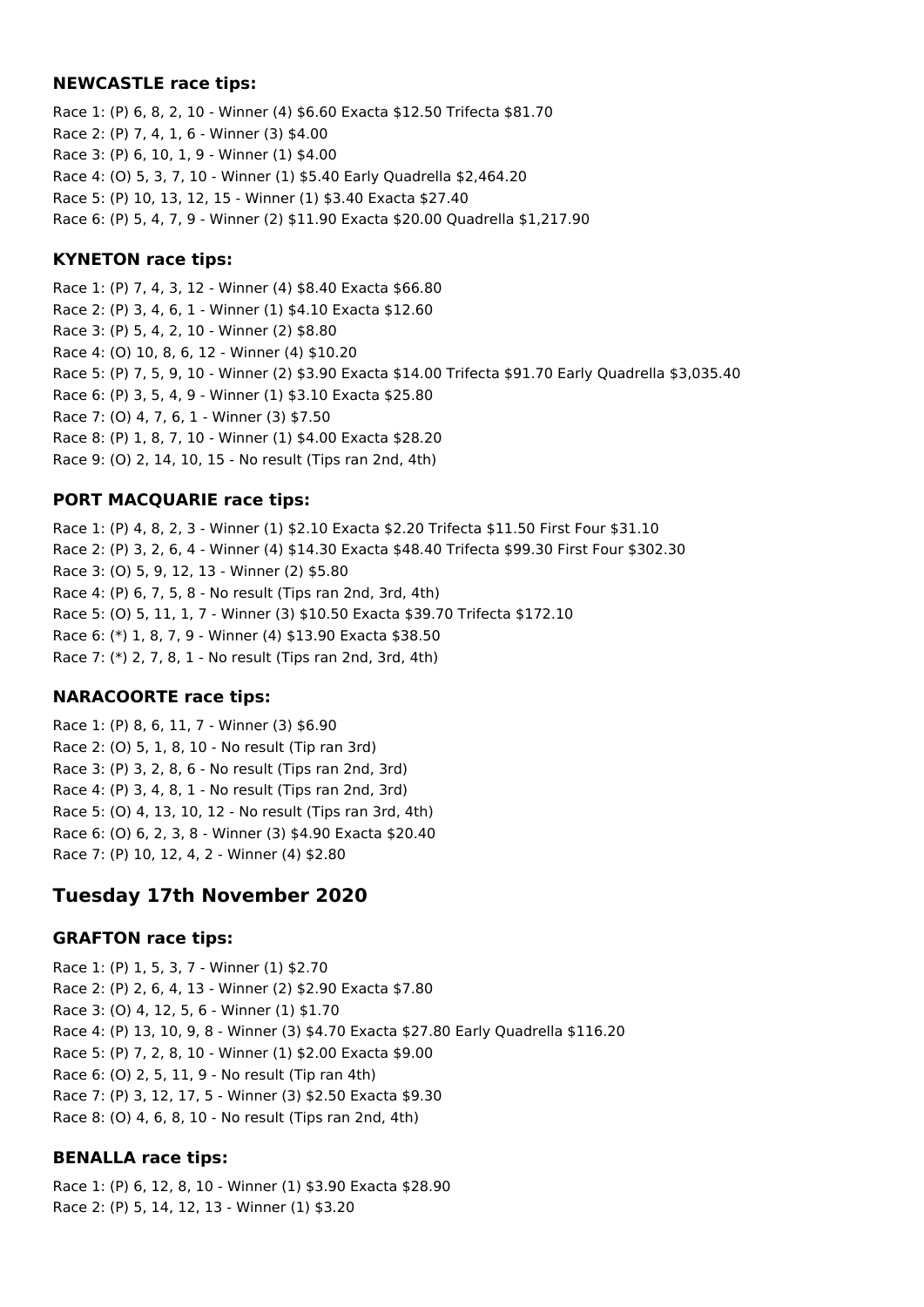Race 3: (P) 11, 15, 7, 18 - Winner (1) \$2.60 Exacta \$13.70 Trifecta \$47.70 First Four \$218.30 Race 4: (O) 5, 14, 1, 3 - Winner (1) \$3.10 Early Quadrella \$247.20 Race 5: (P) 5, 4, 8, 6 - Winner (2) \$2.90 Exacta \$6.80 Trifecta \$24.20 Race 6: (O) 3, 10, 13, 1 - Winner (3) \$12.00 Race 7: (P) 3, 10, 1, 7 - No result (Tips ran 2nd, 3rd, 4th) Race 8: (P) 7, 1, 5, 4 - Winner (3) \$2.60

### **ROCKHAMPTON race tips:**

Race 1: (P) 7, 4, 5, 3 - Winner (1) \$2.20 Exacta \$10.10 Race 2: (\*) 2, 1, 3, 4 - Winner (1) \$1.70 Exacta \$10.10 Trifecta \$21.20 First Four \$26.00 Race 3: (\*) 2, 3, 5, 6 - Winner (1) \$1.70 Race 4: (P) 1, 3, 4, 5 - Winner (4) \$19.00 Exacta \$99.30 Early Quadrella \$279.40 Race 5: (P) 1, 7, 4, 2 - Winner (3) \$4.40 Exacta \$14.70 Trifecta \$66.40 First Four \$166.40 Race 6: (P) 2, 3, 4, 6 - No result (Tips ran 2nd, 4th) Race 7: (P) 6, 7, 9, 11 - Winner (2) \$2.70 Exacta \$8.80 Trifecta \$30.80 First Four \$169.00

## **Tuesday 10th November 2020**

### **GOSFORD race tips:**

Race 1: (P) 2, 1, 9, 6 - No result (Tips ran 2nd, 4th) Race 2: (P) 4, 3, 2, 1 - Winner (1) \$1.70 Exacta \$4.90 Trifecta \$19.60 Race 3: (P) 9, 8, 2, 4 - Winner (4) \$10.10 Exacta \$49.70 Trifecta \$157.00 Race 4: (P) 5, 10, 1, 6 - No result (Tips ran 3rd, 4th) Race 5: (O) 14, 6, 13, 11 - No result (Tips ran 3rd, 4th) Race 6: (P) 7, 6, 3, 2 - Winner (1) \$2.30 Exacta \$12.50 Race 7: (P) 2, 6, 11, 7 - Winner (1) \$1.90 Exacta \$5.50 Race 8: (P) 2, 4, 7, 6 - Winner (3) \$4.40 Exacta \$33.10

### **HAMILTON race tips:**

Race 1: (P) 6, 2, 3, 9 - Winner (1) \$1.70 Exacta \$9.90 Race 2: (P) 8, 1, 5, 9 - No result (Tips ran 2nd, 3rd, 4th) Race 3: (P) 1, 7, 4, 6 - Winner (1) \$2.20 Race 4: (P) 8, 11, 2, 5 - Winner (1) \$5.30 Race 5: (P) 6, 8, 2, 5 - Winner (2) \$5.50 Race 6: (P) 4, 1, 7, 2 - Winner (4) \$2.80 Exacta \$5.50 Trifecta \$46.30 Race 7: (O) 2, 9, 1, 4 - No result (Tip ran 2nd)

## **TOWNSVILLE race tips:**

Race 1: (P) 1, 5, 4, 3 - No result (Tips ran 2nd, 3rd, 4th) Race 2: (P) 1, 2, 4, 3 - Winner (4) \$7.30 Race 3: (P) 1, 6, 3, 4 - Winner (3) \$7.90 Exacta \$14.30 Race 4: (P) 1, 4, 5, 3 - Winner (4) \$3.20 Exacta \$17.10 Trifecta \$36.10 First Four \$54.40 Race 5: (O) 5, 6, 7, 13 - Winner (3) \$3.00 Race 6: (P) 10, 4, 6, 1 - Winner (2) \$1.80 Race 7: (O) 10, 8, 7, 5 - Winner (1) \$2.80 Quadrella \$90.10

## **Tuesday 3rd November 2020**

### **RANDWICK race tips:**

Race 1: (P) 2, 3, 5, 7 - Winner (1) \$3.10 Race 2: (P) 4, 2, 3, 9 - Winner (1) \$2.40 Race 3: (P) 1, 12, 5, 4 - No result (Tips ran 2nd, 3rd, 4th) Race 4: (P) 2, 5, 8, 7 - No result (Tips ran 2nd, 3rd, 4th)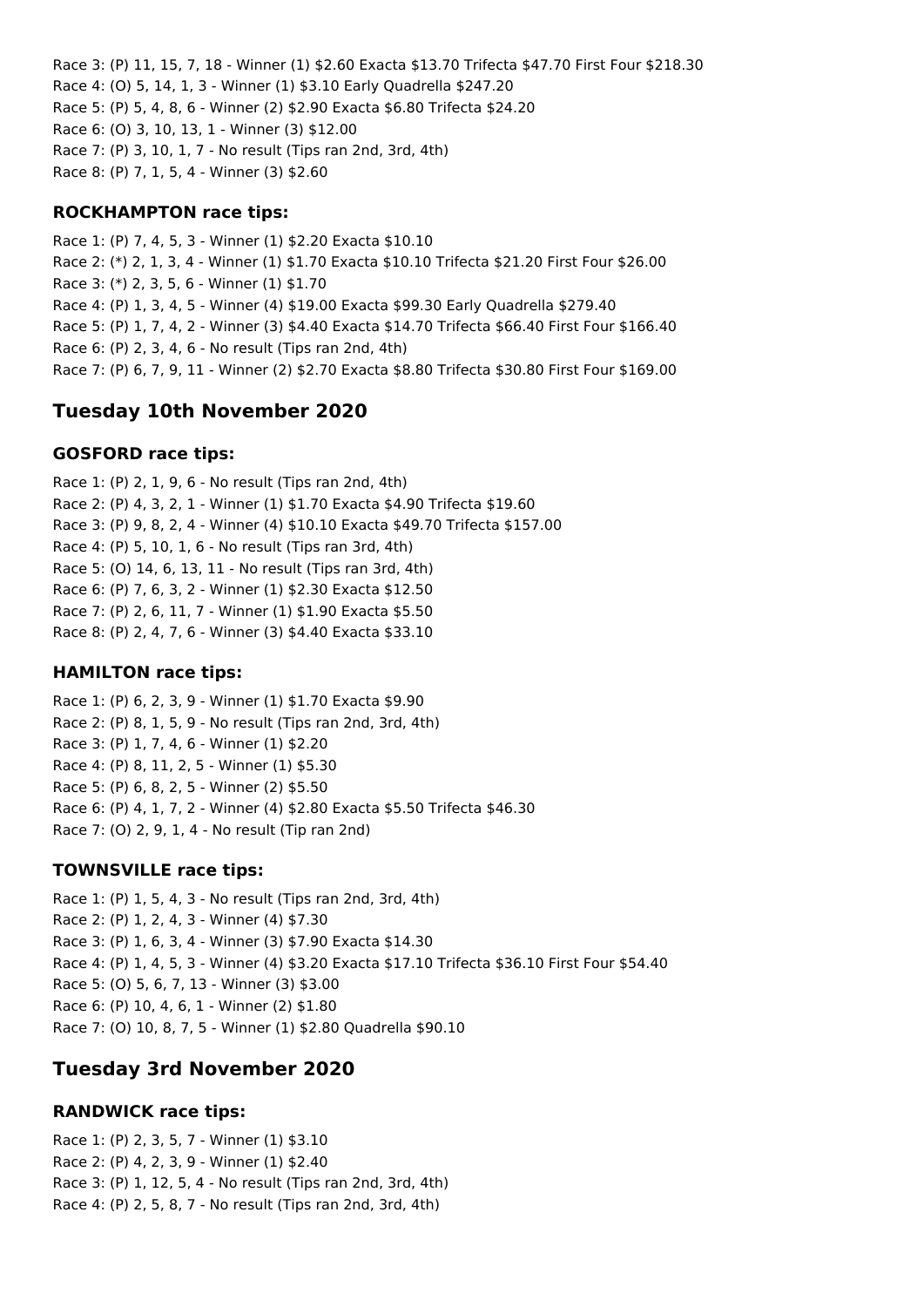Race 5: (O) 10, 8, 4, 11 - Winner (3) \$7.30 Exacta \$21.10 Race 6: (P) 9, 2, 6, 11 - Winner (1) \$2.90 Exacta \$7.60 Trifecta \$34.10 Race 7: (P) 8, 4, 5, 10 - Winner (3) \$4.50 Exacta \$9.50 Trifecta \$16.90 Race 8: (P) 2, 12, 11, 14 - Winner (2) \$3.50 Quadrella \$601.80

### **FLEMINGTON race tips:**

Race 1: (\*) 1, 7, 4, 8 - No result (Tips ran 2nd, 3rd, 4th) Race 2: (O) 2, 4, 10, 6 - No result (Tips ran 2nd, 4th) Race 3: (P) 3, 1, 9, 4 - Winner (1) \$3.20 Exacta \$14.90 Race 4: (P) 8, 2, 7, 1 - Winner (3) \$8.30 Race 5: (\*) 2, 8, 13, 3 - Winner (1) \$1.90 Race 6: (O) 11, 2, 6, 13 - Winner (3) \$7.80 Early Quadrella \$804.40 Race 7: (O) 13, 21, 12, 7 - No result (Tips ran 2nd, 3rd) Race 8: (O) 8, 15, 13, 3 - Winner (2) \$2.20 Race 9: (P) 3, 15, 5, 4 - No result (Tip ran 2nd) Race 10: (O) 6, 15, 2, 16 - Winner (1) \$6.80

### **MORPHETTVILLE race tips:**

Race 1: (P) 5, 1, 10, 3 - Winner (2) \$3.20 Exacta \$6.90 Trifecta \$21.80 Race 2: (P) 12, 10, 5, 8 - Winner (2) \$5.20 Exacta \$29.10 Trifecta \$51.00 Race 3: (\*) 10, 6, 14, 9 - Winner (2) \$2.60 Exacta \$4.50 Trifecta \$17.70 Race 4: (P) 7, 3, 1, 4 - Winner (3) \$3.30 Exacta \$5.10 Race 5: (P) 7, 3, 5, 9 - No result (Tip ran 2nd) Race 6: (O) 2, 9, 6, 5 - No result (Tips ran 3rd, 4th) Race 7: (O) 7, 6, 4, 12 - No result (Tips ran 3rd, 4th) Race 8: (O) 8, 2, 9, 3 - No result (Tips ran 2nd, 4th) Race 9: (O) 6, 7, 4, 12 - Winner (3) \$4.00

### **DOOMBEN race tips:**

Race 1: (P) 6, 11, 7, 10 - No result (Tip ran 2nd) Race 2: (P) 3, 4, 1, 2 - Winner (3) \$3.70 Exacta \$9.70 Race 3: (P) 2, 5, 7, 6 - Winner (2) \$2.70 Exacta \$4.00 Trifecta \$14.10 Race 4: (O) 12, 13, 4, 2 - No result (Tips ran 2nd, 3rd) Race 5: (P) 7, 2, 6, 9 - Winner (2) \$2.30 Exacta \$6.20 Race 6: (O) 7, 1, 6, 12 - No result (Tip ran 3rd) Race 7: (O) 9, 1, 2, 3 - Winner (1) \$3.10 Race 8: (P) 5, 15, 2, 1 - No result (Tip ran 2nd) Race 9: (P) 10, 12, 8, 5 - Winner (3) \$4.10 Exacta \$20.10 Trifecta \$96.50 First Four \$198.80

### **ASCOT race tips:**

Race 1: (P) 1, 6, 2, 3 - Winner (1) \$2.20 Exacta \$7.10 Trifecta \$17.80 Race 2: (P) 7, 9, 10, 3 - Winner (4) \$12.70 Exacta \$47.80 Trifecta \$189.90 Race 3: (O) 10, 4, 1, 6 - Winner (2) \$3.70 Exacta \$11.40 Trifecta \$33.20 Race 4: (O) 6, 7, 4, 10 - No result (Tip ran 4th) Race 5: (P) 9, 5, 7, 4 - No result (Tips ran 3rd, 4th) Race 6: (P) 2, 10, 7, 3 - Winner (4) \$12.30 Exacta \$42.40 Race 7: (P) 2, 10, 7, 4 - Winner (1) \$2.30 Race 8: (O) 7, 9, 6, 3 - No result (Tips ran 2nd, 4th) Race 9: (P) 2, 5, 4, 8 - Winner (2) \$6.20 Exacta \$49.20 Trifecta \$254.20 Race 10: (O) 5, 8, 4, 11 - Winner (2) \$5.20

### **ECHUCA race tips:**

Race 1: (P) 1, 2, 14, 4 - Winner (2) \$3.50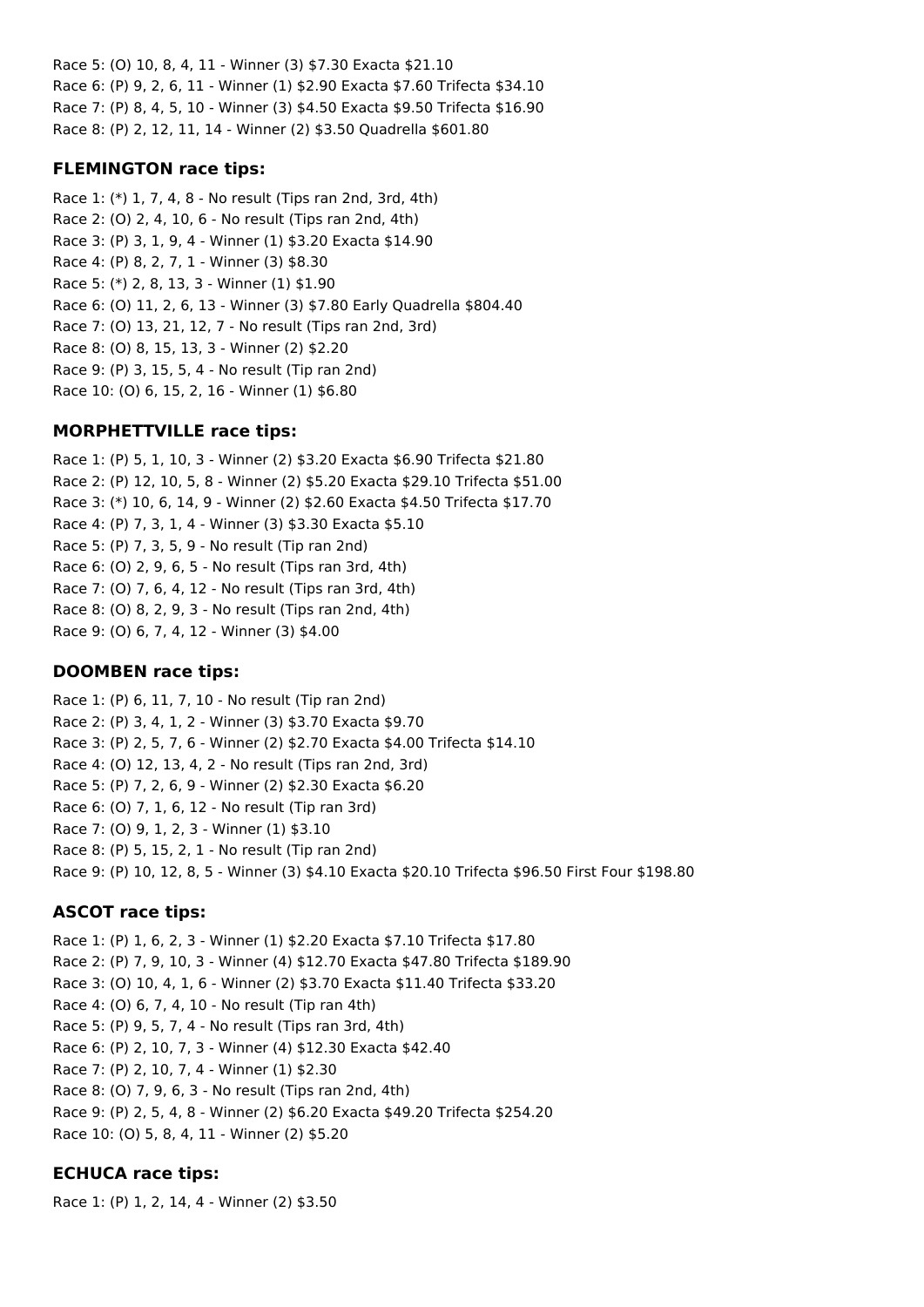Race 2: (P) 14, 8, 11, 6 - No result (Tips ran 2nd, 3rd) Race 3: (O) 14, 4, 7, 13 - Winner (1) \$1.80 Race 4: (O) 6, 5, 4, 2 - No result (Tip ran 2nd) Race 5: (P) 7, 6, 4, 3 - Winner (2) \$6.30 Exacta \$34.30 Race 6: (O) 3, 10, 2, 7 - Winner (2) \$15.30 Race 7: (P) 1, 14, 6, 4 - No result (Tips ran 2nd, 4th)

#### **KEMBLA GRANGE race tips:**

Race 1: (P) 1, 7, 8, 6 - Winner (2) \$4.80 Exacta \$56.10 Trifecta \$153.90 Race 2: (P) 5, 8, 6, 2 - Winner (3) \$1.50 Race 3: (P) 4, 1, 9, 6 - Winner (2) \$5.30 Exacta \$11.10 Trifecta \$153.10 Race 4: (P) 7, 8, 3, 6 - Winner (3) \$3.70 Exacta \$9.00 Trifecta \$17.10 First Four \$18.30 Early Quadrella \$228.90 Race 5: (P) 7, 6, 1, 8 - No result (Tips ran 2nd, 3rd) Race 6: (P) 17, 13, 14, 8 - No result (Tips ran 2nd, 4th) Race 7: (P) 2, 4, 3, 7 - No result (Tip ran 3rd) Race 8: (O) 1, 2, 11, 7 - No result

### **HOBART race tips:**

Race 1: (P) 5, 2, 1, 3 - Winner (3) \$4.50 Exacta \$17.40 Race 2: (P) 16, 7, 17, 3 - No result (Tips ran 2nd, 4th) Race 3: (P) 2, 1, 7, 8 - Winner (1) \$5.00 Exacta \$25.70 Trifecta \$81.10 Race 4: (P) 8, 12, 1, 5 - Winner (2) \$5.60 Race 5: (O) 5, 8, 2, 9 - No result (Tip ran 4th) Race 6: (P) 3, 4, 1, 7 - No result (Tips ran 2nd, 3rd, 4th) Race 7: (P) 8, 1, 3, 5 - No result (Tip ran 2nd)

### **GOLD COAST race tips:**

Race 1: (P) 8, 6, 2, 4 - Winner (3) \$9.70 Exacta \$25.10 Trifecta \$46.60 Race 2: (P) 5, 2, 3, 8 - No result (Tips ran 2nd, 3rd, 4th) Race 3: (O) 2, 6, 20, 4 - Winner (4) \$8.00 Race 4: (P) 10, 2, 6, 1 - Winner (4) \$8.60 Exacta \$24.70 Race 5: (P) 4, 6, 11, 12 - No result (Tip ran 3rd) Race 6: (P) 15, 6, 10, 3 - Winner (4) \$3.90 Race 7: (O) 4, 12, 13, 6 - No result (Tip ran 2nd)

#### **CANBERRA race tips:**

Race 1: (P) 1, 3, 4, 5 - No result (Tip ran 3rd) Race 2: (P) 4, 3, 2, 1 - No result (Tip ran 3rd) Race 3: (P) 3, 4, 1, 5 - Winner (1) \$1.80 Exacta \$12.10 Trifecta \$27.30 Race 4: (P) 3, 11, 1, 10 - Winner (3) \$3.10 Race 5: (P) 4, 12, 11, 9 - No result (Tip ran 2nd) Race 6: (O) 9, 6, 1, 13 - No result (Tips ran 2nd, 4th) Race 7: (O) 7, 8, 3, 6 - Winner (2) \$3.60 Exacta \$45.10 Trifecta \$165.00 Race 8: (P) 11, 6, 12, 8 - No result (Tip ran 2nd)

### **SUNSHINE COAST race tips:**

Race 1: (P) 3, 1, 5, 4 - No result (Tips ran 2nd, 3rd, 4th) Race 2: (P) 3, 1, 7, 4 - Winner (1) \$3.20 Exacta \$19.00 Trifecta \$56.00 Race 3: (O) 4, 3, 12, 6 - Winner (1) \$4.20 Race 4: (O) 1, 5, 12, 7 - No result (Tip ran 2nd) Race 5: (P) 2, 5, 3, 4 - Winner (1) \$3.00 Race 6: (P) 8, 1, 5, 7 - Winner (1) \$4.90 Exacta \$19.30 Trifecta \$29.00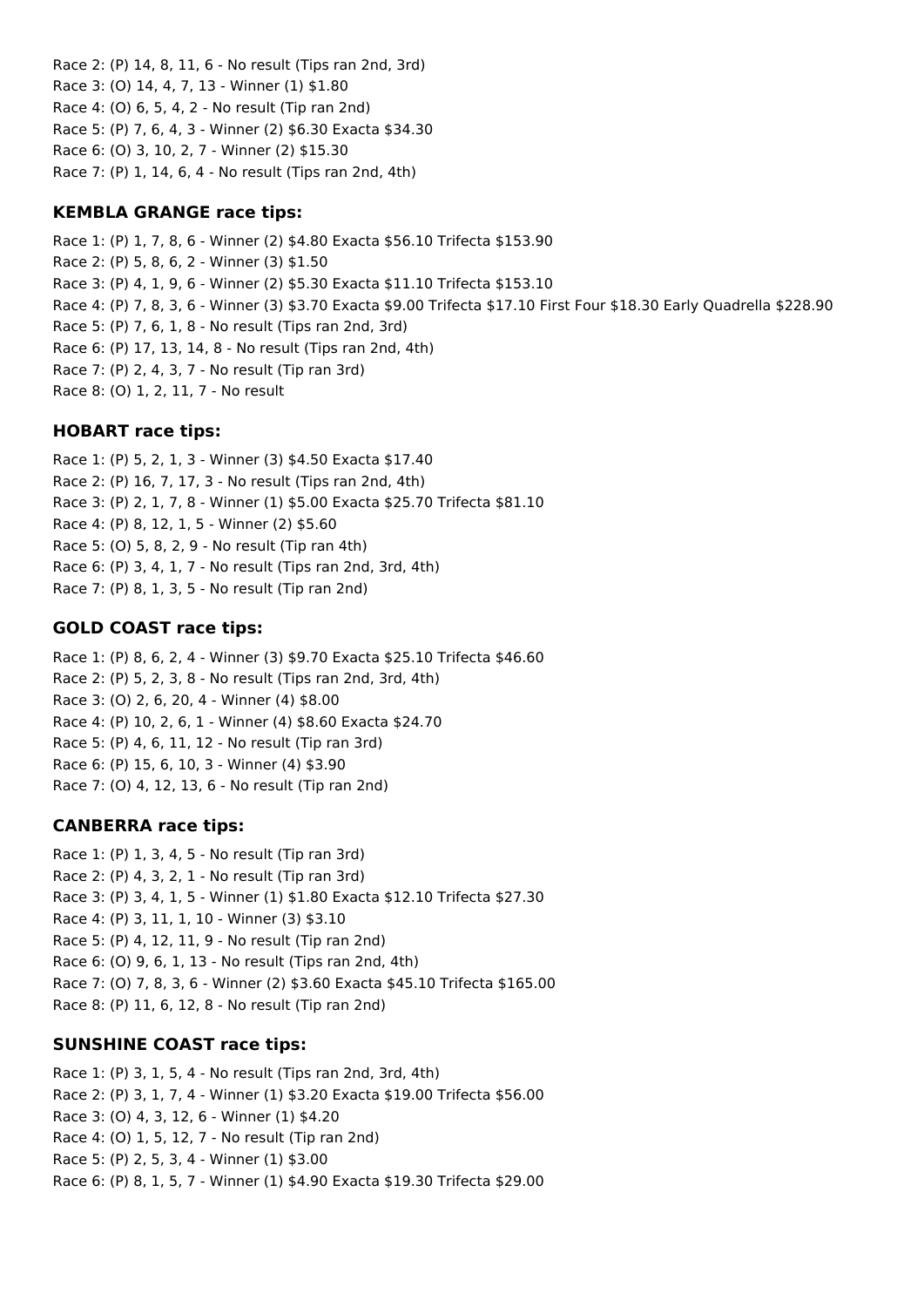#### **DARWIN race tips:**

Race 1: (P) 2, 3, 5, 1 - Winner (1) \$2.40 Exacta \$3.30 Race 2: (P) 5, 7, 3, 1 - Winner (2) \$3.60 Exacta \$9.40 Race 3: (P) 5, 3, 2, 4 - Winner (1) \$1.40 Exacta \$4.70 Race 4: (P) 1, 6, 8, 5 - Winner (1) \$3.00 Exacta \$111.00 Early Quadrella \$52.70 Race 5: (P) 5, 2, 4, 3 - Winner (1) \$1.90 Exacta \$3.60 Trifecta \$8.60 First Four \$32.00 Race 6: (P) 6, 4, 5, 3 - Winner (3) \$1.50 Exacta \$5.10 Trifecta \$13.50 First Four \$30.80 Quadrella \$9.00

#### **BUNBURY race tips:**

Race 1: (P) 7, 8, 5, 9 - Winner (1) \$3.30 Exacta \$5.10 Race 2: (P) 5, 6, 7, 2 - Winner (1) \$1.80 Exacta \$5.30 Race 3: (O) 2, 6, 10, 9 - Winner (2) \$3.30 Race 4: (O) 1, 3, 7, 2 - No result (Tips ran 2nd, 4th) Race 5: (O) 4, 1, 10, 12 - No result (Tips ran 2nd, 3rd) Race 6: (P) 2, 1, 7, 6 - No result (Tips ran 3rd, 4th) Race 7: (O) 2, 5, 8, 11 - Winner (2) \$4.00 Exacta \$38.60 Trifecta \$106.10 Race 8: (P) 11, 3, 10, 6 - Winner (2) \$2.80 Exacta \$8.70

#### **MUSWELLBROOK race tips:**

Race 1: (O) 12, 14, 2, 17 - Winner (1) \$2.40 Race 2: (P) 12, 11, 14, 4 - Winner (2) \$2.20 Race 3: (P) 9, 5, 8, 7 - Winner (2) \$5.40 Exacta \$17.30 Trifecta \$101.00 Race 4: (O) 9, 18, 3, 17 - Winner (3) \$3.60 Early Quadrella \$93.20 Race 5: (P) 9, 7, 12, 6 - Winner (2) \$3.10 Exacta \$5.60 Trifecta \$12.60 Race 6: (P) 7, 4, 3, 8 - Winner (2) \$8.10 Race 7: (O) 11, 9, 5, 10 - No result (Tip ran 2nd)

#### **GERALDTON race tips:**

Race 1: (P) 12, 7, 4, 5 - Winner (2) \$3.30 Race 2: (P) 8, 1, 4, 11 - Winner (1) \$3.30 Race 3: (P) 1, 5, 10, 3 - No result (Tips ran 2nd, 4th) Race 4: (P) 1, 8, 9, 2 - Winner (2) \$6.10 Race 5: (O) 6, 1, 4, 5 - Winner (4) \$6.30 Exacta \$18.50 Race 6: (P) 8, 6, 9, 3 - Winner (4) \$4.20 Exacta \$13.30 Race 7: (O) 8, 3, 5, 12 - No result (Tip ran 2nd)

### **Tuesday 27th October 2020**

#### **HAWKESBURY race tips:**

Race 1: (P) 4, 1, 2, 3 - Abandoned Race 2: (P) 1, 2, 3, 4 - Abandoned Race 3: (P) 3, 1, 2, 4 - Abandoned Race 4: (O) 1, 2, 4, 7 - Abandoned Race 5: (P) 6, 1, 2, 3 - Abandoned Race 6: (P) 7, 1, 2, 3 - Abandoned Race 7: (P) 2, 3, 1, 7 - Abandoned

#### **SWAN HILL race tips:**

Race 1: (P) 9, 12, 11, 7 - Winner (4) \$8.50 Exacta \$36.30 Trifecta \$136.70 First Four \$240.90 Race 2: (O) 10, 1, 7, 15 - Winner (1) \$3.70 Race 3: (O) 13, 11, 16, 14 - No result (Tips ran 2nd, 4th) Race 4: (O) 10, 7, 12, 9 - Winner (1) \$4.70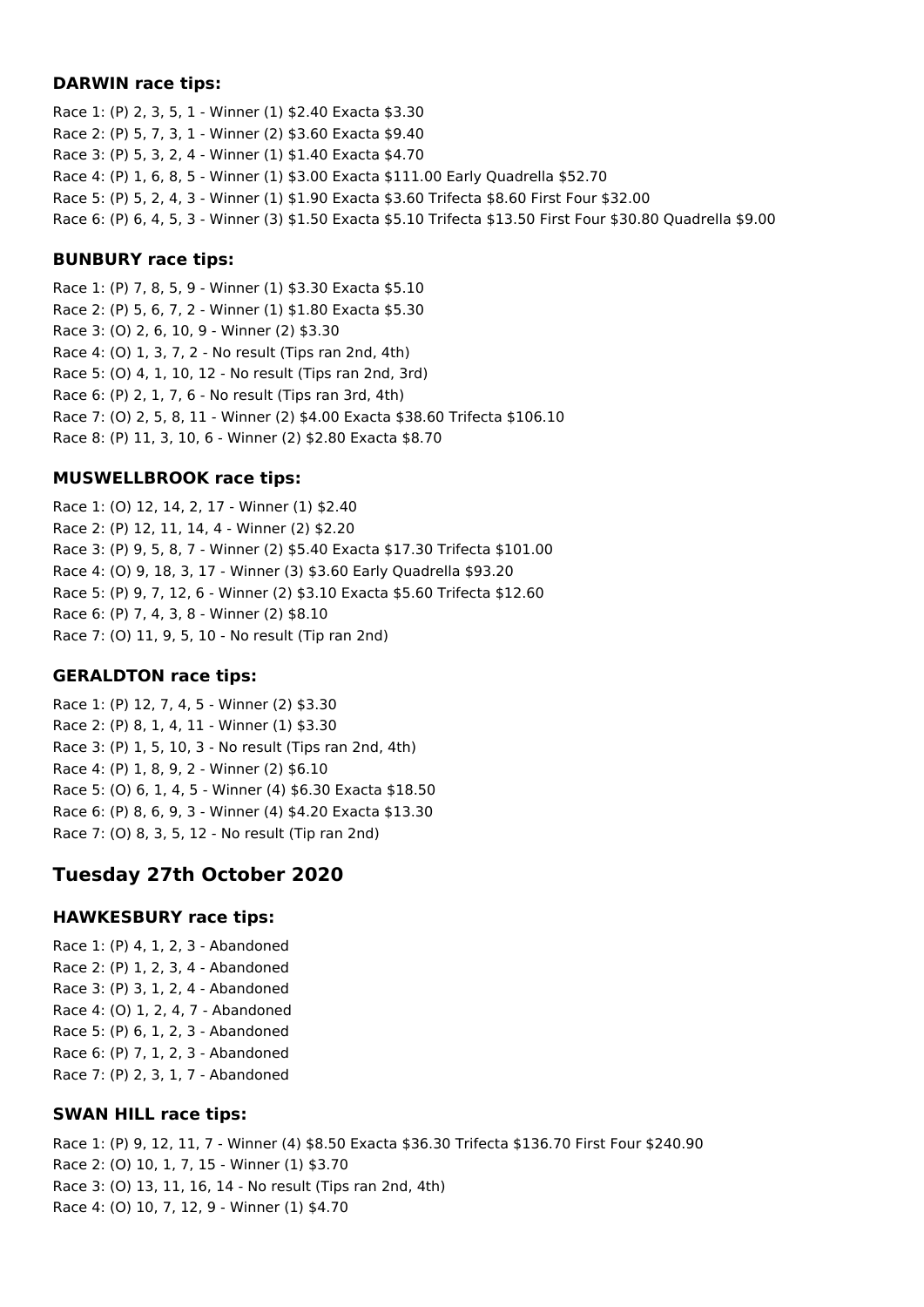Race 5: (O) 3, 5, 8, 6 - No result (Tips ran 2nd, 3rd, 4th) Race 6: (O) 3, 2, 9, 1 - Winner (4) \$2.50 Race 7: (O) 6, 11, 1, 13 - No result (Tip ran 3rd) Race 8: (O) 2, 12, 10, 8 - No result (Tips ran 2nd, 4th)

### **GRAFTON race tips:**

Race 1: (P) 2, 4, 8, 7 - No result (Tips ran 2nd, 4th) Race 2: (P) 4, 7, 8, 9 - No result (Tip ran 2nd) Race 3: (P) 11, 3, 1, 5 - Winner (4) \$5.80 Exacta \$19.40 Race 4: (O) 7, 8, 12, 14 - Winner (1) \$7.20 Race 5: (O) 14, 1, 10, 2 - Winner (2) \$3.30 Race 6: (O) 3, 5, 9, 6 - Winner (1) \$3.20 Race 7: (O) 1, 3, 14, 11 - No result (Tip ran 3rd)

### **NEWCASTLE race tips:**

Race 1: (P) 3, 7, 8, 6 - Winner (1) \$2.60 Exacta \$17.50 Race 2: (P) 3, 4, 11, 13 - Winner (1) \$2.20 Race 3: (O) 1, 6, 8, 7 - Winner (4) \$25.30 Exacta \$83.60 Race 4: (P) 4, 1, 8, 2 - Winner (1) \$1.20 Early Quadrella \$260.90 Race 5: (O) 8, 4, 13, 9 - Winner (1) \$1.70 Exacta \$31.20 Trifecta \$335.60 First Four \$1,836.00 Race 6: (P) 4, 3, 7, 8 - No result (Tips ran 3rd, 4th) Race 7: (O) 7, 10, 2, 9 - Winner (1) \$2.10 Exacta \$5.90 Race 8: (O) 5, 9, 13, 12 - No result (Tips ran 2nd, 3rd, 4th)

# **Tuesday 20th October 2020**

### **GRAFTON race tips:**

Race 1: (O) 4, 1, 6, 5 - No result (Tip ran 3rd) Race 2: (P) 1, 3, 8, 6 - Winner (1) \$2.00 Exacta \$4.80 Race 3: (P) 3, 2, 7, 4 - Winner (3) \$39.10 Race 4: (P) 3, 9, 8, 1 - Winner (2) \$21.10 Exacta \$107.20 Race 5: (P) 9, 7, 2, 5 - Winner (2) \$19.80 Race 6: (O) 14, 4, 2, 3 - Winner (1) \$3.50 Exacta \$16.20 Race 7: (O) 10, 4, 2, 6 - No result (Tip ran 2nd) Race 8: (O) 1, 3, 10, 4 - Winner (1) \$3.30

### **WODONGA race tips:**

Race 1: (P) 5, 3, 4, 7 - Winner (1) \$3.50 Exacta \$23.90 Trifecta \$59.60 Race 2: (P) 4, 5, 10, 3 - Winner (1) \$2.60 Exacta \$4.50 Race 3: (P) 5, 7, 12, 2 - Winner (1) \$1.90 Exacta \$5.50 Race 4: (P) 5, 10, 4, 7 - Winner (4) \$3.10 Early Quadrella \$107.70 Race 5: (P) 6, 4, 1, 5 - Winner (3) \$4.60 Exacta \$13.80 Trifecta \$40.90 Race 6: (P) 4, 9, 1, 2 - Winner (2) \$4.50 Exacta \$17.40 Race 7: (O) 8, 3, 6, 2 - Winner (4) \$4.40 Race 8: (O) 10, 3, 11, 2 - Winner (2) \$2.60 Exacta \$5.00 Trifecta \$25.50 Quadrella \$306.60

## **Tuesday 13th October 2020**

### **NEWCASTLE race tips:**

Race 1: (P) 6, 8, 9, 2 - Winner (3) \$3.10 Exacta \$13.20 Trifecta \$31.30 Race 2: (P) 2, 8, 5, 4 - No result (Tips ran 2nd, 4th) Race 3: (P) 3, 4, 8, 2 - Winner (1) \$3.20 Race 4: (P) 2, 7, 9, 6 - Winner (1) \$2.00 Exacta \$39.30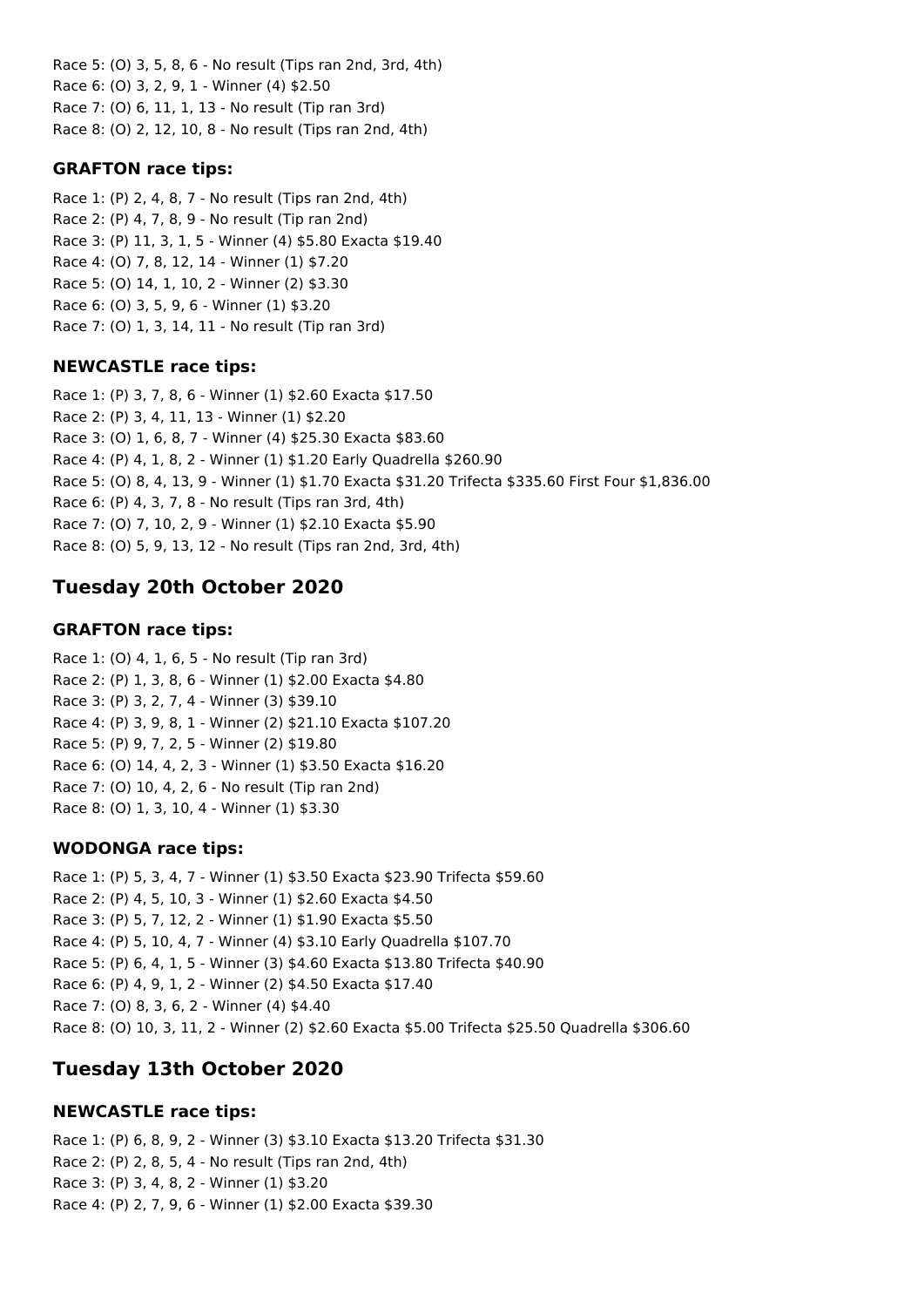Race 5: (O) 10, 2, 3, 8 - Winner (3) \$3.80 Race 6: (P) 7, 5, 10, 3 - Winner (4) \$4.50 Exacta \$14.60 Trifecta \$50.80 First Four \$86.30 Race 7: (O) 1, 4, 5, 11 - No result (Tips ran 2nd, 3rd, 4th)

#### **KYNETON race tips:**

Race 1: (P) 9, 4, 7, 11 - Winner (4) \$8.20 Exacta \$27.30 Race 2: (O) 9, 8, 11, 19 - Winner (4) \$37.40 Race 3: (P) 13, 5, 3, 14 - Winner (3) \$19.60 Exacta \$43.90 Race 4: (P) 2, 6, 12, 10 - Winner (1) \$4.80 Race 5: (O) 13, 5, 3, 7 - Winner (1) \$3.10 Exacta \$36.40 Early Quadrella \$10,986.40 Race 6: (O) 1, 8, 10, 2 - No result Race 7: (P) 9, 5, 7, 12 - Winner (1) \$4.70 Exacta \$29.80 Trifecta \$98.20 Race 8: (P) 5, 9, 10, 2 - No result (Tips ran 2nd, 3rd) Race 9: (O) 5, 7, 2, 14 - Winner (1) \$6.10

#### **PENOLA race tips:**

Race 1: (P) 7, 1, 2, 8 - Winner (1) \$1.80 Race 2: (P) 5, 4, 7, 1 - Winner (2) \$2.00 Exacta \$8.00 Trifecta \$11.60 First Four \$39.40 Race 3: (O) 6, 5, 3, 8 - No result (Tips ran 2nd, 3rd) Race 4: (P) 1, 5, 7, 4 - Winner (4) \$7.30 Exacta \$23.60 Race 5: (O) 1, 3, 8, 13 - No result (Tips ran 3rd, 4th) Race 6: (P) 6, 7, 11, 5 - Winner (4) \$3.20 Race 7: (P) 1, 7, 10, 3 - No result (Tips ran 2nd, 4th)

### **TOWNSVILLE race tips:**

Race 1: (P) 6, 3, 4, 7 - Winner (1) \$1.70 Exacta \$3.60 Trifecta \$21.70 Race 2: (P) 2, 7, 5, 4 - Winner (3) \$3.20 Race 3: (P) 3, 7, 2, 1 - No result (Tips ran 2nd, 3rd, 4th) Race 4: (P) 1, 2, 8, 7 - Winner (1) \$3.00 Race 5: (O) 7, 4, 5, 8 - No result (Tip ran 4th) Race 6: (O) 6, 11, 2, 9 - No result (Tips ran 3rd, 4th) Race 7: (O) 4, 3, 1, 5 - Winner (1) \$3.40 Exacta \$5.90 Trifecta \$52.40

### **QUEANBEYAN race tips:**

Race 1: (O) 4, 9, 1, 8 - Winner (3) \$8.90 Race 2: (P) 4, 6, 2, 3 - No result (Tip ran 2nd) Race 3: (P) 3, 4, 7, 2 - Winner (3) \$5.00 Race 4: (O) 4, 12, 3, 2 - No result (Tips ran 2nd, 3rd) Race 5: (O) 4, 1, 13, 9 - Winner (1) \$2.30 Race 6: (P) 2, 4, 11, 13 - No result (Tip ran 2nd) Race 7: (O) 3, 13, 11, 5 - No result (Tip ran 2nd)

## **Tuesday 6th October 2020**

### **GOULBURN race tips:**

Race 1: (P) 1, 3, 5, 2 - Winner (1) \$4.50 Exacta \$15.10 Trifecta \$35.40 Race 2: (P) 9, 4, 2, 8 - Winner (1) \$2.80 Exacta \$14.70 Race 3: (O) 5, 2, 6, 12 - No result (Tip ran 2nd) Race 4: (\*) 2, 6, 1, 4 - No result (Tip ran 2nd) Race 5: (O) 10, 13, 17, 6 - Winner (1) \$2.20 Exacta \$6.90 Race 6: (O) 11, 10, 1, 12 - Winner (4) \$3.40

### **DONALD race tips:**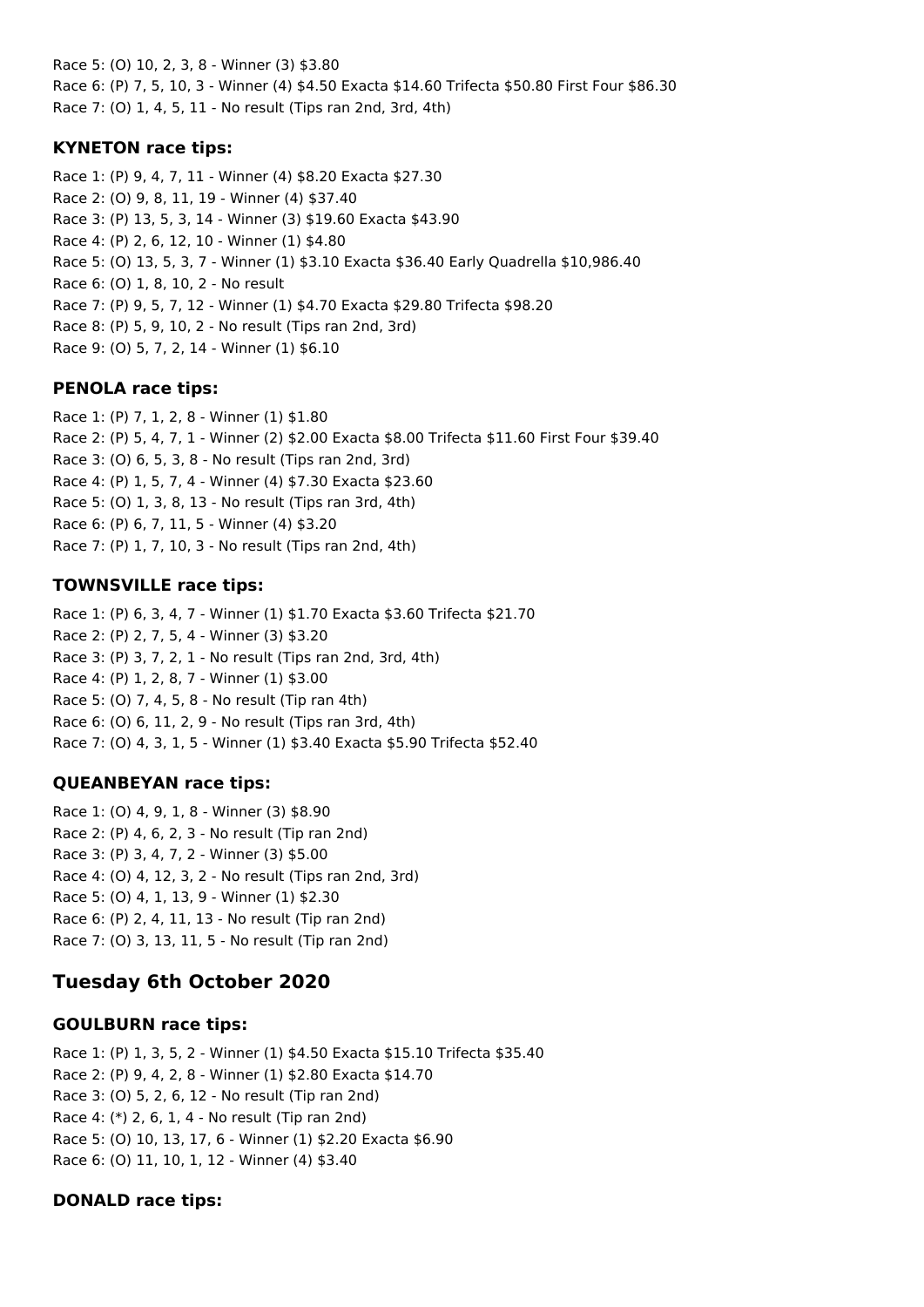Race 1: (P) 10, 1, 9, 3 - No result (Tips ran 2nd, 4th) Race 2: (P) 1, 8, 13, 14 - No result (Tips ran 2nd, 3rd) Race 3: (P) 13, 2, 11, 6 - Winner (1) \$2.50 Race 4: (P) 13, 4, 14, 10 - Winner (1) \$4.00 Exacta \$29.30 Trifecta \$77.60 Race 5: (P) 9, 1, 6, 8 - No result (Tips ran 2nd, 3rd) Race 6: (P) 3, 6, 15, 7 - Winner (3) \$6.60 Exacta \$26.80 Race 7: (P) 3, 6, 7, 11 - Winner (3) \$9.50 Race 8: (O) 4, 3, 1, 5 - Winner (4) \$5.70

### **MACKAY race tips:**

Race 1: (P) 1, 3, 5, 4 - Winner (1) \$1.50 Exacta \$9.10 Trifecta \$30.60 First Four \$39.20 Race 2: (P) 1, 7, 3, 2 - Winner (1) \$2.20 Exacta \$7.20 Race 3: (P) 5, 6, 3, 1 - Winner (4) \$3.20 Exacta \$10.80 Trifecta \$32.90 Race 4: (P) 1, 2, 4, 5 - Winner (1) \$5.40 Exacta \$15.30 Early Quadrella \$104.90 Race 5: (P) 1, 2, 11, 7 - Winner (1) \$3.70 Exacta \$7.20 Race 6: (P) 1, 2, 5, 7 - Winner (2) \$2.00 Exacta \$5.60 Race 7: (O) 13, 5, 7, 10 - Winner (1) \$2.50 Quadrella \$147.00

### **ORANGE race tips:**

Race 1: (P) 1, 2, 3, 5 - Winner (3) \$2.40 Exacta \$7.70 Trifecta \$16.40 First Four \$34.00 Race 2: (P) 9, 8, 6, 7 - Winner (1) \$1.70 Exacta \$4.90 Trifecta \$9.20 First Four \$27.60 Race 3: (P) 1, 11, 10, 6 - Winner (1) \$1.60 Exacta \$5.30 Race 4: (P) 1, 11, 10, 3 - Winner (2) \$2.20 Exacta \$14.50 Trifecta \$79.70 First Four \$165.00 Early Quadrella \$19.70 Race 5: (O) 2, 5, 7, 9 - Winner (1) \$1.40 Exacta \$20.30 Trifecta \$58.10 Race 6: (O) 4, 7, 9, 3 - No result (Tip ran 3rd) Race 7: (O) 1, 6, 10, 4 - Winner (2) \$4.10

## **Tuesday 29th September 2020**

### **GRAFTON race tips:**

Race 1: (P) 1, 6, 4, 2 - No result (Tips ran 2nd, 3rd, 4th) Race 2: (P) 12, 7, 11, 2 - Winner (1) \$1.60 Race 3: (O) 4, 7, 6, 3 - Winner (1) \$8.80 Race 4: (O) 2, 3, 1, 6 - Winner (4) \$11.00 Race 5: (P) 1, 3, 4, 5 - Winner (2) \$2.00 Exacta \$6.90 Race 6: (P) 12, 3, 2, 7 - No result (Tips ran 3rd, 4th) Race 7: (O) 5, 7, 4, 9 - No result (Tip ran 2nd)

### **SWAN HILL race tips:**

Race 1: (O) 4, 3, 7, 10 - Winner (2) \$6.60 Exacta \$38.20 Trifecta \$91.80 Race 2: (P) 7, 5, 8, 12 - Winner (1) \$2.20 Race 3: (O) 10, 7, 12, 13 - Winner (3) \$6.20 Exacta \$20.70 Race 4: (O) 14, 11, 9, 7 - No result (Tip ran 4th) Race 5: (O) 1, 8, 11, 9 - Winner (3) \$4.20 Exacta \$36.40 Trifecta \$131.50 Race 6: (O) 11, 2, 3, 12 - Winner (2) \$4.90 Exacta \$22.10 Race 7: (O) 9, 4, 6, 8 - Winner (1) \$2.80 Race 8: (O) 9, 10, 1, 7 - No result (Tips ran 2nd, 3rd) Race 9: (O) 14, 10, 7, 9 - No result (Tips ran 2nd, 3rd)

### **TOWNSVILLE race tips:**

Race 1: (P) 2, 4, 1, 5 - Winner (1) \$1.80 Exacta \$8.00 Trifecta \$8.40 First Four \$8.90 Race 2: (P) 6, 5, 2, 1 - Winner (4) \$4.20 Race 3: (P) 3, 1, 6, 7 - Winner (2) \$5.90 Exacta \$40.00 Trifecta \$326.00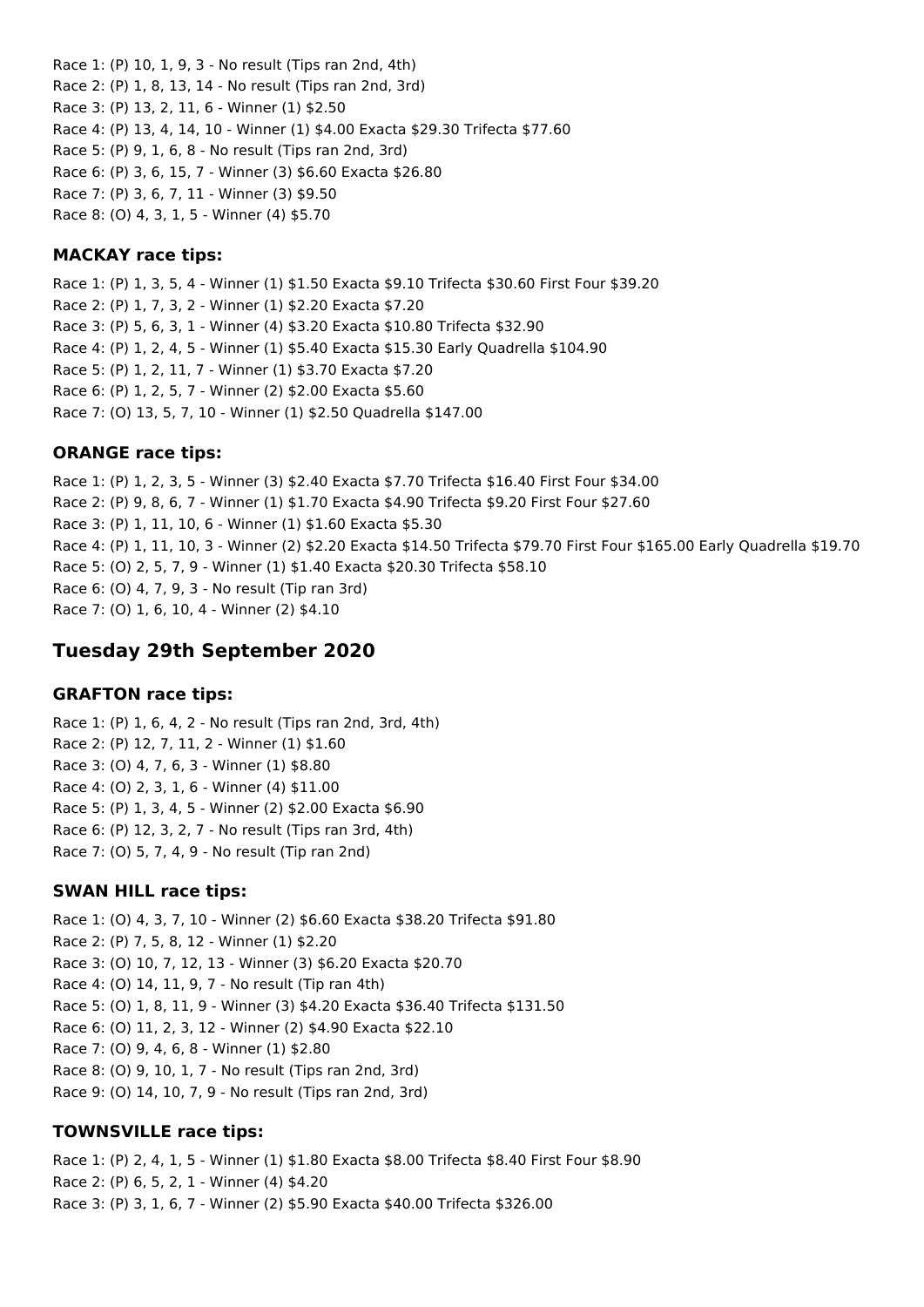Race 4: (O) 4, 12, 8, 16 - No result (Tips ran 2nd, 3rd) Race 5: (P) 6, 8, 3, 2 - Winner (2) \$3.70 Exacta \$8.40 Race 6: (O) 3, 14, 11, 5 - Winner (1) \$2.80 Race 7: (O) 6, 5, 13, 7 - No result (Tip ran 3rd)

### **Tuesday 22nd September 2020**

#### **WYONG race tips:**

Race 1: (P) 3, 1, 5, 6 - Winner (2) \$5.30 Exacta \$32.80 Trifecta \$57.50 First Four \$160.40 Race 2: (P) 7, 1, 6, 2 - Winner (1) \$1.40 Exacta \$11.20 Trifecta \$13.10 Race 3: (P) 6, 2, 5, 10 - Winner (1) \$2.10 Race 4: (P) 4, 11, 5, 3 - Winner (1) \$1.80 Early Quadrella \$50.00 Race 5: (P) 2, 6, 4, 8 - Winner (1) \$2.70 Race 6: (P) 7, 3, 2, 8 - Winner (2) \$2.70 Race 7: (O) 6, 3, 12, 8 - No result Race 8: (\*) 3, 8, 1, 4 - Winner (2) \$5.40 Exacta \$8.30 Trifecta \$16.00 First Four \$24.70

#### **KYNETON race tips:**

Race 1: (P) 13, 1, 3, 10 - No result (Tips ran 2nd, 3rd, 4th) Race 2: (P) 10, 11, 1, 3 - Winner (3) \$9.30 Exacta \$33.10 Race 3: (P) 5, 6, 3, 11 - No result (Tips ran 2nd, 4th) Race 4: (P) 10, 7, 4, 1 - No result (Tips ran 2nd, 3rd) Race 5: (P) 13, 14, 5, 1 - Winner (3) \$6.10 Exacta \$38.60 Trifecta \$128.70 Race 6: (O) 2, 7, 9, 12 - No result (Tip ran 3rd) Race 7: (O) 9, 11, 14, 6 - No result (Tips ran 2nd, 3rd, 4th) Race 8: (O) 9, 2, 6, 10 - No result (Tips ran 3rd, 4th) Race 9: (P) 9, 6, 13, 8 - Winner (4) \$9.70 Exacta \$43.60 Trifecta \$191.50

#### **BEAUDESERT race tips:**

Race 1: (P) 2, 1, 6, 5 - Winner (1) \$1.30 Exacta \$4.00 Trifecta \$8.80 Race 2: (P) 4, 6, 5, 2 - Winner (2) \$5.00 Exacta \$27.10 Race 3: (P) 7, 6, 1, 5 - Winner (1) \$3.40 Exacta \$15.80 Trifecta \$42.80 Race 4: (O) 11, 10, 14, 3 - No result (Tip ran 3rd) Race 5: (P) 4, 6, 2, 1 - Winner (2) \$2.80 Race 6: (O) 1, 7, 3, 2 - Winner (4) \$5.90 Exacta \$14.50 Trifecta \$90.00 First Four \$518.00 Race 7: (O) 4, 1, 3, 6 - No result (Tip ran 4th)

### **Tuesday 15th September 2020**

#### **WODONGA race tips:**

Race 1: (P) 7, 9, 1, 6 - Winner (3) \$4.10 Exacta \$12.60 Trifecta \$35.40 Race 2: (P) 3, 13, 12, 7 - Winner (1) \$2.70 Race 3: (P) 8, 10, 7, 6 - Winner (4) \$9.80 Race 4: (P) 14, 6, 3, 2 - Winner (1) \$2.80 Race 5: (P) 8, 13, 9, 2 - Winner (4) \$4.40 Early Quadrella \$1,004.80 Race 6: (\*) 9, 5, 4, 13 - Winner (3) \$16.10 Race 7: (O) 11, 6, 2, 13 - No result (Tips ran 2nd, 3rd) Race 8: (P) 9, 7, 11, 12 - Winner (4) \$3.80 Race 9: (O) 3, 1, 10, 5 - No result (Tip ran 2nd)

#### **TAREE race tips:**

Race 1: (O) 1, 9, 7, 3 - Winner (2) \$3.10 Race 2: (P) 2, 7, 4, 8 - Winner (1) \$3.30 Exacta \$11.40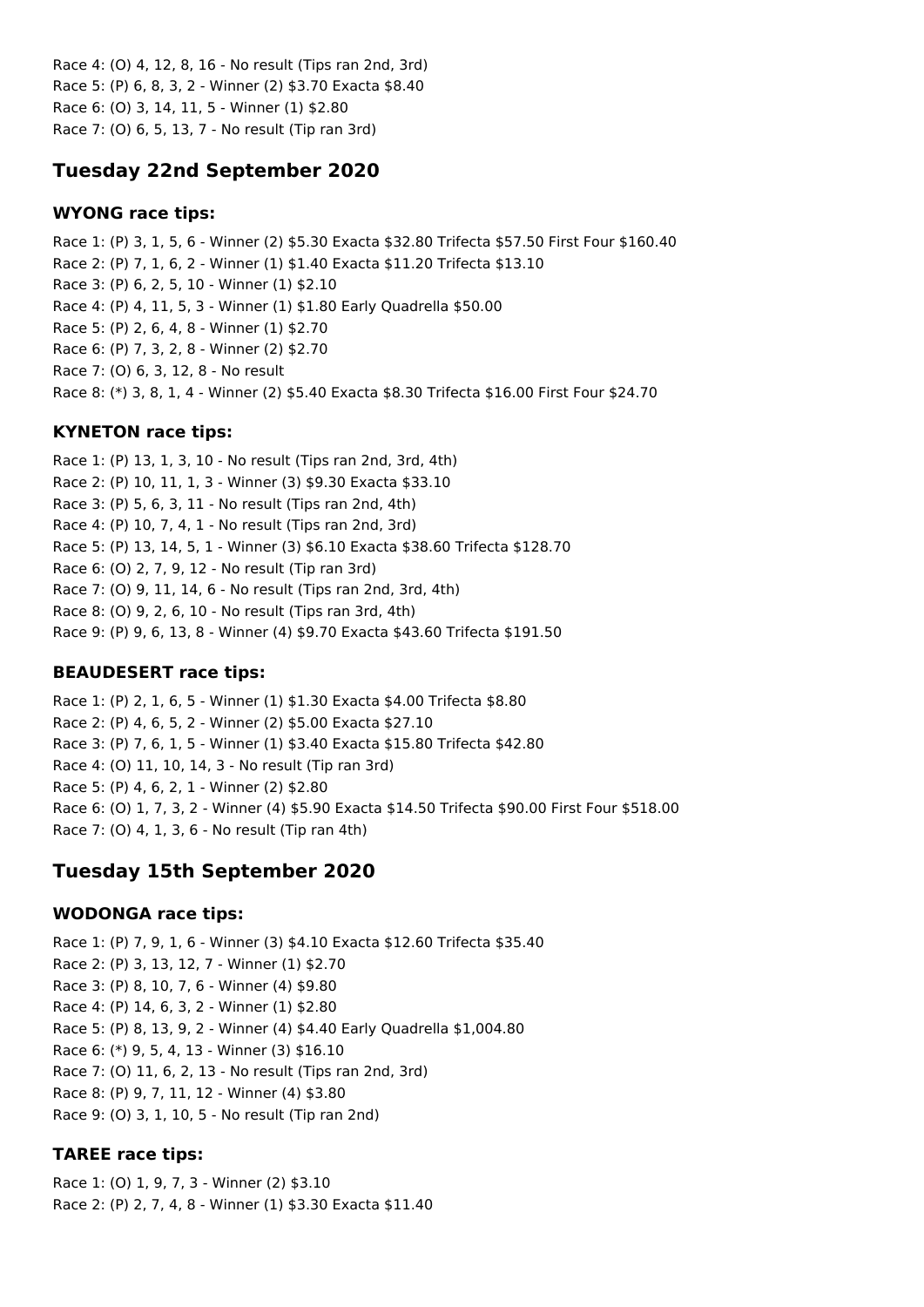Race 3: (P) 14, 11, 10, 4 - No result (Tips ran 2nd, 3rd) Race 4: (P) 1, 3, 11, 2 - No result (Tip ran 3rd) Race 5: (O) 4, 17, 14, 1 - No result (Tips ran 2nd, 4th) Race 6: (O) 4, 6, 1, 7 - No result (Tip ran 4th) Race 7: (P) 17, 3, 9, 6 - No result (Tips ran 2nd, 3rd)

#### **YEPPOON race tips:**

Race 1: (P) 1, 7, 4, 5 - Winner (3) \$14.70 Exacta \$72.20 Race 2: (P) 10, 2, 7, 6 - No result (Tip ran 4th) Race 3: (P) 4, 9, 1, 3 - No result (Tips ran 2nd, 3rd) Race 4: (P) 2, 4, 7, 5 - Winner (4) \$3.80 Race 5: (P) 1, 6, 7, 10 - Winner (1) \$1.70 Race 6: (P) 1, 6, 3, 4 - Winner (1) \$5.00 Exacta \$13.40 Race 7: (P) 2, 4, 5, 8 - Winner (1) \$3.80 Exacta \$12.20 Quadrella \$91.10

#### **COROWA race tips:**

Race 1: (P) 6, 8, 1, 7 - Winner (1) \$1.80 Exacta \$6.90 Race 2: (P) 2, 5, 6, 3 - Winner (2) \$3.80 Race 3: (P) 8, 10, 2, 4 - Winner (2) \$3.60 Exacta \$22.00 Trifecta \$82.30 First Four \$234.40 Race 4: (P) 8, 4, 3, 6 - Winner (1) \$1.50 Early Quadrella \$97.30 Race 5: (P) 10, 3, 2, 8 - Winner (2) \$2.60 Exacta \$22.20 Race 6: (O) 2, 4, 9, 6 - Winner (2) \$2.10 Exacta \$16.00 Race 7: (O) 2, 8, 7, 6 - No result (Tips ran 2nd, 4th)

## **Tuesday 8th September 2020**

#### **SCONE race tips:**

Race 1: (P) 1, 8, 4, 6 - Winner (2) \$2.80 Exacta \$42.60 Trifecta \$85.10 First Four \$331.00 Race 2: (P) 1, 6, 5, 4 - Winner (4) \$8.50 Exacta \$37.40 Trifecta \$100.60 First Four \$115.10 Race 3: (O) 1, 12, 2, 9 - No result (Tips ran 3rd, 4th) Race 4: (P) 1, 2, 12, 8 - Winner (4) \$12.00 Race 5: (O) 2, 5, 3, 7 - Winner (2) \$5.60 Exacta \$48.50 Race 6: (P) 7, 4, 6, 13 - No result (Tips ran 2nd, 3rd, 4th) Race 7: (O) 10, 9, 7, 5 - Winner (1) \$2.00 Exacta \$23.10

### **MOE race tips:**

Race 1: (P) 3, 4, 5, 1 - No result (Tip ran 4th) Race 2: (P) 7, 1, 10, 8 - No result (Tip ran 2nd) Race 3: (P) 10, 6, 4, 1 - Winner (3) \$5.70 Race 4: (O) 3, 1, 5, 7 - Winner (2) \$5.30 Race 5: (P) 8, 7, 2, 4 - No result (Tips ran 3rd, 4th) Race 6: (O) 8, 7, 3, 2 - Winner (2) \$3.20 Race 7: (O) 2, 3, 7, 15 - Winner (2) \$3.10 Exacta \$14.70 Race 8: (O) 1, 10, 6, 8 - Winner (1) \$4.90

### **MACKAY race tips:**

Race 1: (P) 4, 9, 1, 2 - Winner (2) \$2.20 Exacta \$8.30 Trifecta \$22.80 First Four \$45.30 Race 2: (P) 1, 4, 3, 10 - Winner (3) \$2.70 Exacta \$7.60 Trifecta \$32.90 Race 3: (P) 5, 6, 8, 2 - Winner (1) \$2.40 Exacta \$6.00 Trifecta \$40.80 First Four \$145.30 Race 4: (P) 3, 6, 10, 5 - Winner (2) \$2.40 Early Quadrella \$80.80 Race 5: (O) 1, 2, 5, 10 - Winner (4) \$19.60 Race 6: (O) 6, 2, 4, 7 - Winner (2) \$3.50 Race 7: (\*) 6, 7, 2, 10 - Winner (2) \$4.20 Exacta \$8.60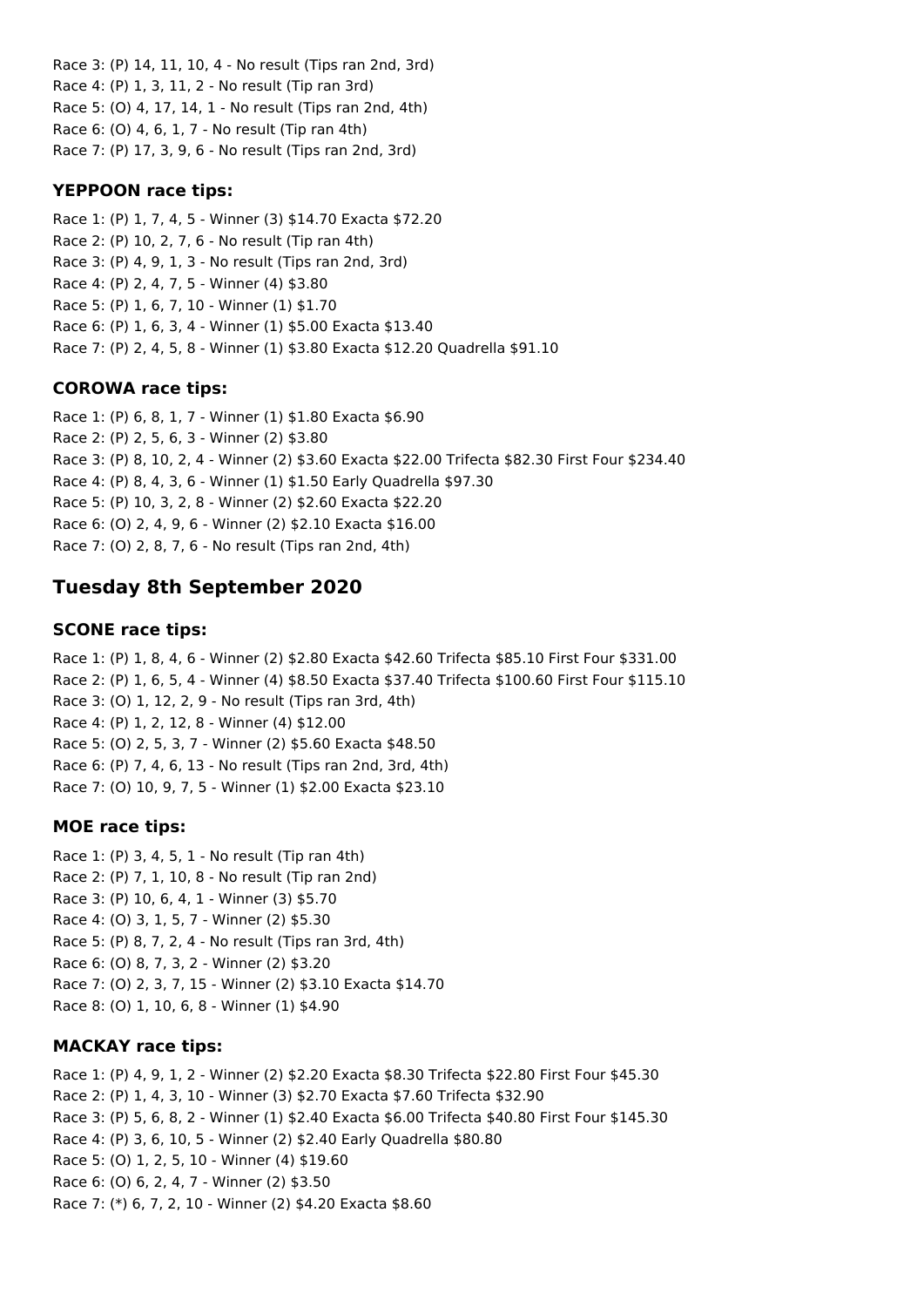Race 8: (O) 2, 1, 8, 3 - No result (Tips ran 2nd, 3rd)

### **QUEANBEYAN race tips:**

Race 1: (P) 1, 6, 3, 2 - Winner (1) \$3.00 Exacta \$21.20 Race 2: (P) 5, 1, 3, 7 - Winner (1) \$2.00 Exacta \$5.70 Race 3: (O) 5, 2, 8, 3 - Winner (4) \$4.70 Race 4: (P) 6, 1, 2, 8 - Winner (1) \$3.80 Exacta \$17.60 Early Quadrella \$147.30 Race 5: (P) 7, 3, 11, 2 - No result (Tips ran 2nd, 3rd) Race 6: (O) 3, 8, 7, 4 - Winner (1) \$4.20 Exacta \$30.90 Race 7: (P) 3, 6, 2, 5 - Winner (2) \$6.80 Exacta \$23.10

## **Tuesday 1st September 2020**

#### **NEWCASTLE race tips:**

Race 1: (P) 3, 7, 6, 8 - Winner (1) \$2.10 Exacta \$4.40 Trifecta \$19.10 Race 2: (P) 2, 7, 5, 1 - Winner (1) \$2.10 Exacta \$2.20 Trifecta \$14.70 Race 3: (P) 1, 3, 5, 6 - Winner (1) \$2.30 Exacta \$7.50 Race 4: (P) 7, 10, 5, 2 - Winner (1) \$1.60 Exacta \$9.50 Trifecta \$29.10 Early Quadrella \$13.40 Race 5: (P) 3, 7, 10, 12 - Winner (4) \$9.00 Exacta \$63.30 Race 6: (P) 2, 11, 7, 10 - Winner (1) \$2.20 Race 7: (P) 2, 8, 6, 5 - No result (Tip ran 4th)

### **BENALLA race tips:**

Race 1: (P) 3, 4, 11, 1 - Winner (3) \$6.20 Exacta \$6.90 Trifecta \$44.50 First Four \$69.20 Race 2: (P) 7, 9, 13, 10 - Winner (2) \$4.30 Race 3: (O) 11, 5, 7, 13 - No result (Tips ran 2nd, 3rd) Race 4: (P) 10, 13, 8, 5 - Winner (2) \$2.30 Race 5: (P) 10, 5, 8, 14 - Winner (4) \$15.10 Exacta \$61.80 Race 6: (O) 5, 1, 10, 12 - No result (Tip ran 3rd) Race 7: (O) 7, 4, 6, 9 - Winner (4) \$5.80 Exacta \$17.60 Race 8: (O) 13, 9, 12, 3 - No result (Tips ran 2nd, 3rd) Race 9: (O) 2, 5, 6, 7 - No result

### **EMERALD race tips:**

Race 1: (O) 8, 11, 10, 3 - No result (Tips ran 2nd, 4th) Race 2: (P) 4, 2, 10, 9 - Winner (1) \$2.00 Race 3: (P) 6, 1, 2, 3 - Winner (4) \$3.50 Race 4: (O) 3, 1, 6, 2 - Winner (2) \$3.60 Exacta \$47.10 Race 5: (O) 2, 3, 4, 1 - No result (Tips ran 2nd, 4th) Race 6: (P) 10, 8, 3, 11 - Winner (3) \$3.70 Race 7: (O) 2, 11, 9, 10 - Winner (1) \$2.60 Exacta \$20.00 Trifecta \$46.60 Race 8: (P) 8, 11, 3, 12 - Winner (3) \$7.00

### **MORUYA race tips:**

Race 1: (P) 8, 2, 6, 4 - Winner (3) \$2.10 Exacta \$8.60 Trifecta \$19.10 Race 2: (P) 14, 2, 11, 6 - Winner (4) \$3.80 Race 3: (P) 6, 7, 1, 9 - No result (Tips ran 2nd, 3rd) Race 4: (O) 6, 4, 10, 2 - Winner (1) \$3.20 Race 5: (O) 3, 1, 5, 6 - Winner (1) \$5.50 Exacta \$19.30 Trifecta \$148.10 Race 6: (O) 6, 12, 2, 8 - Winner (4) \$4.30 Race 7: (O) 2, 10, 9, 14 - Winner (4) \$16.10 Exacta \$234.20 Trifecta \$949.30 Quadrella \$2,496.40

## **Tuesday 25th August 2020**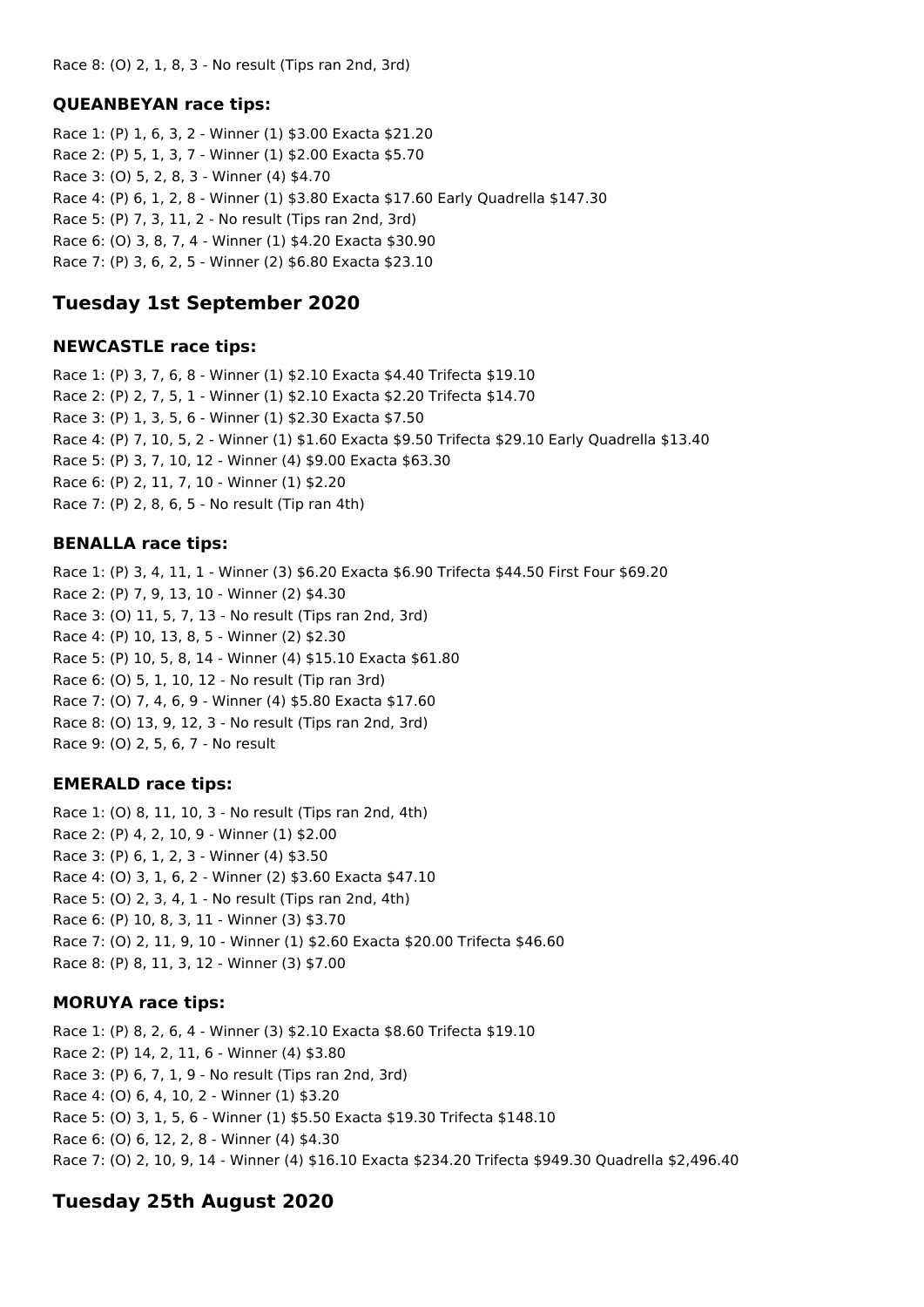### **SCONE race tips:**

Race 1: (P) 7, 2, 13, 10 - Winner (3) \$3.80 Race 2: (P) 6, 5, 1, 8 - Winner (2) \$2.80 Exacta \$8.60 Race 3: (O) 2, 7, 1, 3 - Winner (1) \$1.40 Exacta \$4.00 Race 4: (O) 9, 1, 4, 5 - Winner (1) \$2.80 Early Quadrella \$64.30 Race 5: (P) 8, 1, 11, 9 - Winner (1) \$2.40 Exacta \$6.80 Trifecta \$46.70 First Four \$128.10 Race 6: (O) 2, 3, 8, 9 - No result (Tips ran 2nd, 4th) Race 7: (O) 11, 9, 8, 13 - Winner (2) \$10.10 Exacta \$23.10 Race 8: (O) 8, 3, 9, 2 - Winner (3) \$8.80 Exacta \$26.30 Trifecta \$66.10

### **BALLARAT race tips:**

Race 1: (P) 1, 9, 6, 11 - Winner (3) \$5.00 Exacta \$10.60 Trifecta \$28.20 First Four \$56.00 Race 2: (P) 1, 5, 4, 10 - Winner (1) \$1.60 Race 3: (P) 12, 9, 6, 11 - Winner (2) \$2.30 Exacta \$3.30 Race 4: (P) 3, 11, 10, 8 - Winner (4) \$6.10 Exacta \$26.30 Early Quadrella \$195.00 Race 5: (P) 2, 5, 7, 4 - Winner (2) \$7.30 Race 6: (P) 2, 3, 8, 1 - Winner (2) \$3.60 Exacta \$10.70 Race 7: (P) 11, 4, 1, 5 - No result (Tip ran 2nd) Race 8: (O) 3, 5, 12, 11 - Winner (4) \$8.50

### **ROCKHAMPTON race tips:**

Race 1: (P) 1, 2, 3, 5 - Winner (1) \$2.20 Exacta \$5.90 Trifecta \$28.80 First Four \$47.00 Race 2: (P) 3, 2, 5, 4 - Winner (1) \$1.40 Exacta \$1.90 Trifecta \$7.50 First Four \$6.30 Race 3: (P) 2, 4, 1, 3 - Winner (4) \$3.50 Exacta \$5.20 Trifecta \$25.70 Race 4: (P) 3, 8, 10, 16 - No result (Tips ran 3rd, 4th) Race 5: (P) 1, 6, 3, 4 - Winner (2) \$6.50 Race 6: (O) 6, 4, 1, 8 - Winner (4) \$14.40 Exacta \$137.50 Race 7: (P) 3, 7, 2, 13 - Winner (2) \$5.80

## **Tuesday 18th August 2020**

### **ALBURY race tips:**

Race 1: (P) 7, 5, 1, 8 - Winner (1) \$2.00 Race 2: (P) 7, 2, 3, 8 - Winner (3) \$3.40 Race 3: (P) 4, 9, 8, 2 - Winner (1) \$3.60 Exacta \$6.40 Race 4: (P) 3, 7, 4, 2 - No result (Tips ran 2nd, 4th) Race 5: (P) 8, 1, 5, 10 - Winner (2) \$2.40 Exacta \$24.00 Race 6: (O) 4, 9, 11, 3 - Winner (3) \$48.80 Exacta \$812.60 Trifecta \$2,231.50 First Four \$11,271.00 Race 7: (O) 13, 7, 3, 4 - Winner (2) \$4.30 Exacta \$19.30

### **PAKENHAM race tips:**

Race 1: (P) 7, 2, 1, 3 - Winner (3) \$6.20 Exacta \$52.80 Trifecta \$134.30 First Four \$216.20 Race 2: (P) 1, 8, 3, 6 - Winner (4) \$8.30 Exacta \$27.70 Race 3: (P) 1, 10, 9, 3 - Winner (3) \$7.90 Exacta \$27.80 Trifecta \$128.20 Race 4: (O) 3, 8, 1, 11 - Winner (2) \$7.60 Early Quadrella \$3,713.20 Race 5: (P) 7, 4, 5, 3 - Winner (2) \$3.80 Exacta \$14.60 Race 6: (P) 1, 2, 5, 9 - Winner (4) \$5.90 Exacta \$30.30 Race 7: (O) 10, 7, 2, 9 - Winner (3) \$5.80 Race 8: (O) 1, 11, 3, 13 - No result (Tips ran 2nd, 4th)

### **MACKAY race tips:**

Race 1: (\*) 1, 2, 8, 4 - Winner (1) \$1.20 Exacta \$3.20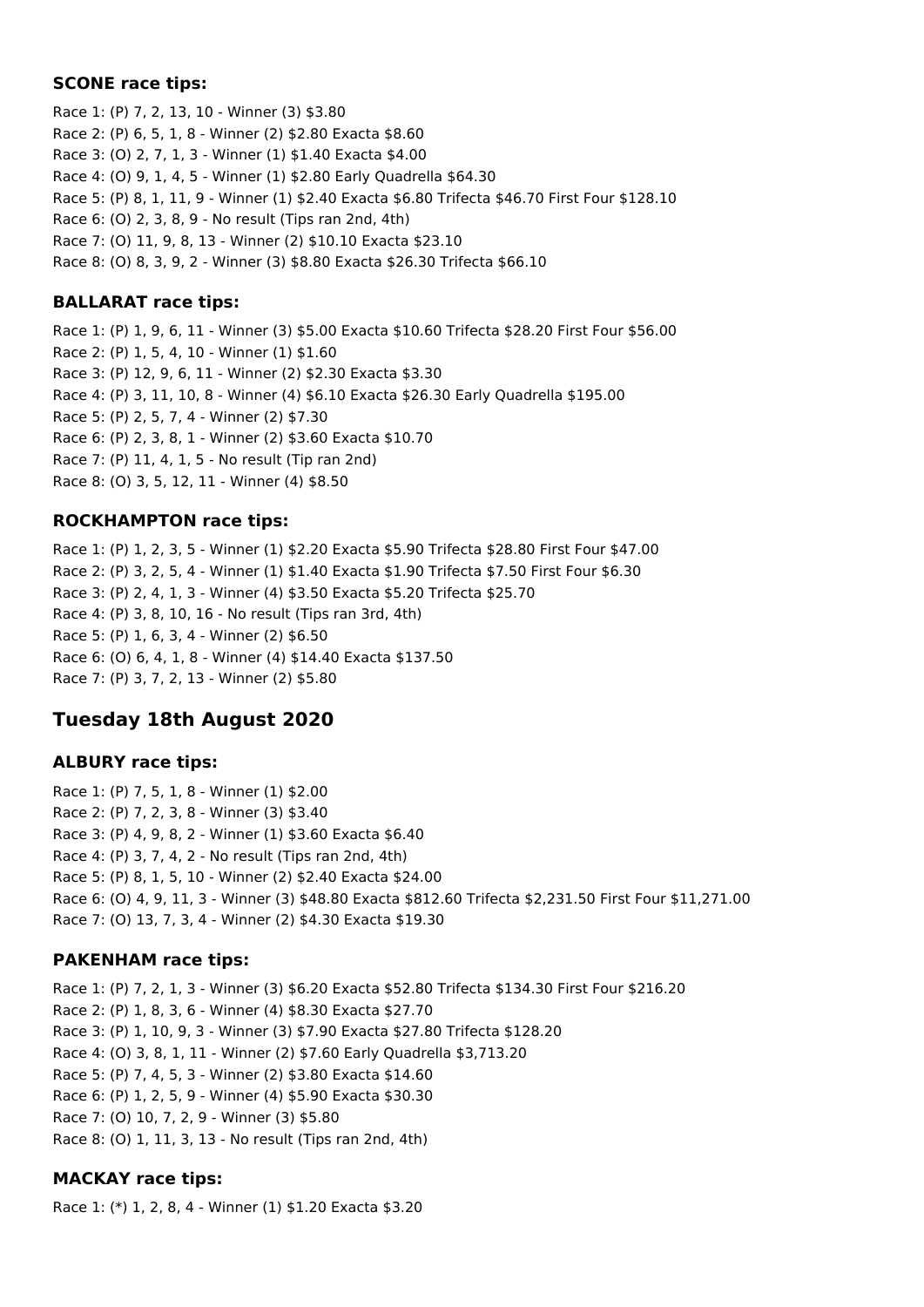Race 2: (P) 2, 1, 9, 5 - Winner (1) \$4.50 Exacta \$12.10 Race 3: (O) 8, 6, 3, 4 - Winner (1) \$5.10 Race 4: (O) 10, 3, 11, 5 - Winner (2) \$1.30 Early Quadrella \$27.80 Race 5: (O) 9, 10, 8, 4 - No result Race 6: (P) 3, 11, 9, 6 - Winner (1) \$4.00 Exacta \$32.60 Race 7: (P) 11, 1, 3, 8 - Winner (2) \$8.30 Race 8: (P) 7, 1, 10, 8 - Winner (1) \$2.90

#### **GUNNEDAH race tips:**

Race 1: (P) 1, 2, 3, 4 - Abandoned Race 2: (P) 1, 2, 3, 4 - Abandoned Race 3: (P) 1, 2, 3, 4 - Abandoned Race 4: (P) 1, 2, 3, 4 - Abandoned Race 5: (P) 1, 2, 3, 4 - Abandoned Race 6: (P) 1, 2, 3, 4 - Abandoned Race 7: (P) 1, 2, 3, 4 - Abandoned

#### **SCONE race tips:**

Race 1: (P) 4, 8, 1, 2 - No result (Tip ran 3rd) Race 2: (O) 10, 14, 3, 6 - No result (Tips ran 3rd, 4th) Race 3: (P) 7, 5, 10, 6 - Winner (1) \$2.30 Exacta \$3.10 Race 4: (O) 13, 14, 8, 2 - Winner (3) \$3.10 Exacta \$9.90 Trifecta \$155.00 First Four \$1,338.40 Race 5: (O) 2, 6, 10, 13 - Winner (2) \$4.00 Race 6: (O) 8, 9, 17, 14 - No result (Tip ran 2nd) Race 7: (O) 5, 2, 9, 11 - Winner (1) \$2.10

## **Tuesday 11th August 2020**

#### **GOSFORD race tips:**

Race 1: (P) 5, 1, 9, 8 - Winner (2) \$3.00 Exacta \$16.30 Trifecta \$48.40 First Four \$48.10 Race 2: (P) 5, 6, 1, 10 - Winner (1) \$2.50 Exacta \$7.50 Trifecta \$16.20 Race 3: (P) 5, 11, 12, 9 - Winner (1) \$2.80 Exacta \$8.20 Race 4: (O) 1, 3, 9, 6 - Winner (4) \$3.50 Early Quadrella \$125.20 Race 5: (P) 5, 9, 6, 1 - No result (Tips ran 2nd, 3rd, 4th) Race 6: (P) 5, 6, 10, 2 - Winner (1) \$2.20 Race 7: (O) 8, 9, 6, 5 - Winner (3) \$8.00

#### **BALLARAT race tips:**

Race 1: (P) 6, 8, 5, 2 - Winner (1) \$2.40 Exacta \$5.40 Trifecta \$11.60 Race 2: (P) 2, 8, 9, 7 - Winner (3) \$5.10 Exacta \$14.00 Trifecta \$39.10 Race 3: (P) 7, 10, 6, 3 - No result (Tips ran 3rd, 4th) Race 4: (P) 1, 4, 5, 3 - No result (Tips ran 2nd, 3rd, 4th) Race 5: (P) 4, 3, 7, 6 - Winner (1) \$2.30 Exacta \$11.60 Race 6: (O) 8, 2, 1, 15 - Winner (3) \$2.80 Exacta \$58.10 Trifecta \$257.40 First Four \$960.60 Race 7: (P) 2, 10, 12, 3 - Winner (3) \$10.00 Exacta \$56.50 Race 8: (P) 6, 4, 3, 7 - No result (Tips ran 2nd, 3rd)

### **ROCKHAMPTON race tips:**

Race 1: (P) 9, 13, 5, 8 - No result (Tips ran 3rd, 4th) Race 2: (O) 1, 13, 3, 6 - Winner (1) \$3.20 Exacta \$25.80 Race 3: (P) 1, 3, 5, 9 - No result (Tip ran 4th) Race 4: (P) 7, 6, 1, 3 - Winner (1) \$2.90 Race 5: (P) 2, 6, 5, 1 - Winner (4) \$7.00 Exacta \$39.10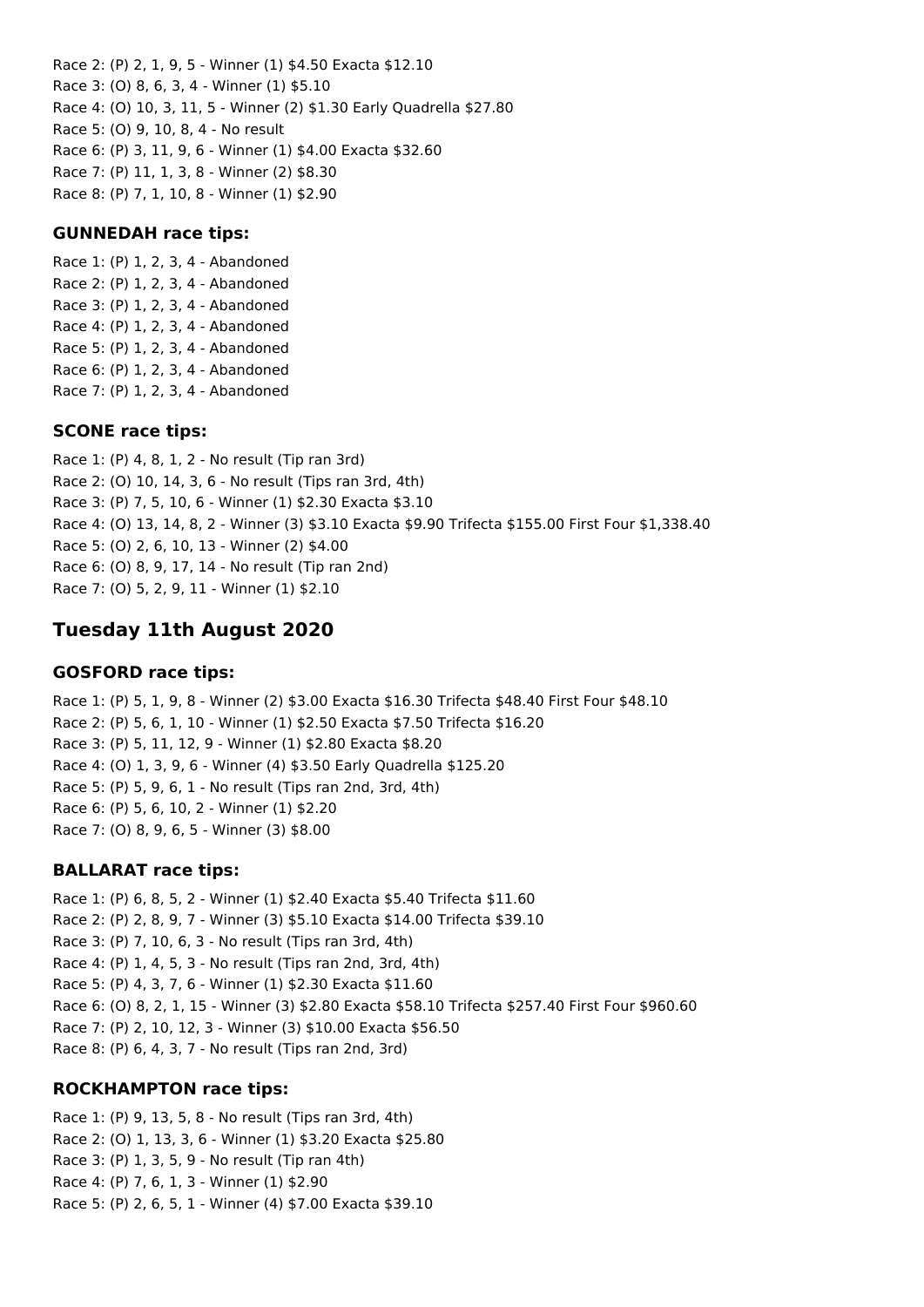Race 6: (O) 1, 10, 2, 3 - Winner (3) \$3.10 Exacta \$16.80 Race 7: (P) 1, 6, 4, 11 - Winner (1) \$1.90 Exacta \$5.80 Trifecta \$18.60 Race 8: (O) 2, 11, 6, 3 - Winner (1) \$2.50 Quadrella \$180.70

### **QUIRINDI race tips:**

Race 1: (P) 1, 2, 3, 4 - Abandoned Race 2: (P) 1, 2, 14, 7 - Abandoned Race 3: (P) 1, 2, 3, 4 - Abandoned Race 4: (P) 1, 2, 3, 12 - Abandoned Race 5: (P) 8, 1, 2, 3 - Abandoned Race 6: (P) 1, 2, 3, 4 - Abandoned Race 7: (P) 6, 12, 2, 1 - Abandoned

## **Tuesday 4th August 2020**

### **SCONE race tips:**

Race 1: (P) 4, 1, 9, 5 - Winner (2) \$3.30 Exacta \$7.20 Trifecta \$60.40 Race 2: (P) 14, 6, 13, 4 - No result (Tips ran 2nd, 3rd, 4th) Race 3: (O) 2, 7, 10, 1 - No result (Tips ran 2nd, 3rd, 4th) Race 4: (P) 3, 8, 4, 10 - Winner (2) \$6.40 Exacta \$8.00 Trifecta \$181.40 Race 5: (P) 5, 2, 10, 1 - Winner (2) \$2.00 Exacta \$12.50 Race 6: (O) 10, 9, 2, 5 - No result (Tips ran 3rd, 4th) Race 7: (P) 1, 12, 4, 8 - No result (Tip ran 4th)

### **PAKENHAM race tips:**

Race 1: (P) 8, 10, 7, 3 - Winner (3) \$4.20 Exacta \$12.10 Trifecta \$37.80 Race 2: (P) 3, 12, 5, 6 - Winner (2) \$3.60 Race 3: (P) 5, 11, 6, 10 - Winner (1) \$2.50 Exacta \$4.70 Race 4: (P) 7, 6, 3, 8 - Winner (3) \$12.40 Exacta \$112.80 Trifecta \$245.30 Early Quadrella \$912.50 Race 5: (P) 5, 3, 1, 6 - Winner (1) \$1.60 Exacta \$4.70 Race 6: (O) 7, 5, 3, 6 - Winner (1) \$3.00 Exacta \$21.30 Race 7: (O) 9, 14, 3, 4 - Winner (2) \$3.30 Race 8: (O) 7, 4, 13, 6 - No result (Tips ran 2nd, 3rd)

### **TOWNSVILLE race tips:**

Race 1: (P) 4, 12, 7, 9 - Winner (1) \$4.00 Exacta \$43.10 Race 2: (P) 1, 8, 11, 6 - Winner (1) \$2.90 Exacta \$6.40 Race 3: (P) 1, 4, 9, 6 - Winner (1) \$1.50 Exacta \$4.30 Race 4: (P) 4, 6, 5, 3 - Winner (3) \$1.60 Exacta \$14.00 Trifecta \$46.20 First Four \$149.50 Race 5: (P) 9, 2, 5, 4 - Winner (2) \$1.80 Exacta \$12.20 Race 6: (O) 6, 11, 3, 4 - No result (Tips ran 2nd, 3rd) Race 7: (P) 6, 2, 5, 3 - Winner (1) \$2.60 Exacta \$8.10 Race 8: (O) 5, 10, 1, 8 - Winner (1) \$3.00 Race 9: (O) 2, 8, 4, 10 - Winner (3) \$2.50 Exacta \$24.30 Race 10: (P) 7, 5, 3, 2 - No result (Tips ran 2nd, 4th) Race 11: (O) 6, 5, 10, 1 - Winner (1) \$6.90

### **MORUYA race tips:**

Race 1: (P) 3, 7, 5, 10 - Winner (1) \$3.20 Race 2: (O) 5, 6, 14, 4 - Winner (1) \$2.80 Race 3: (P) 5, 1, 11, 7 - Winner (1) \$2.30 Exacta \$11.10 Trifecta \$35.50 Race 4: (P) 7, 2, 3, 8 - Winner (1) \$3.90 Early Quadrella \$60.00 Race 5: (O) 4, 9, 6, 1 - Winner (1) \$6.50 Exacta \$40.30 Trifecta \$167.30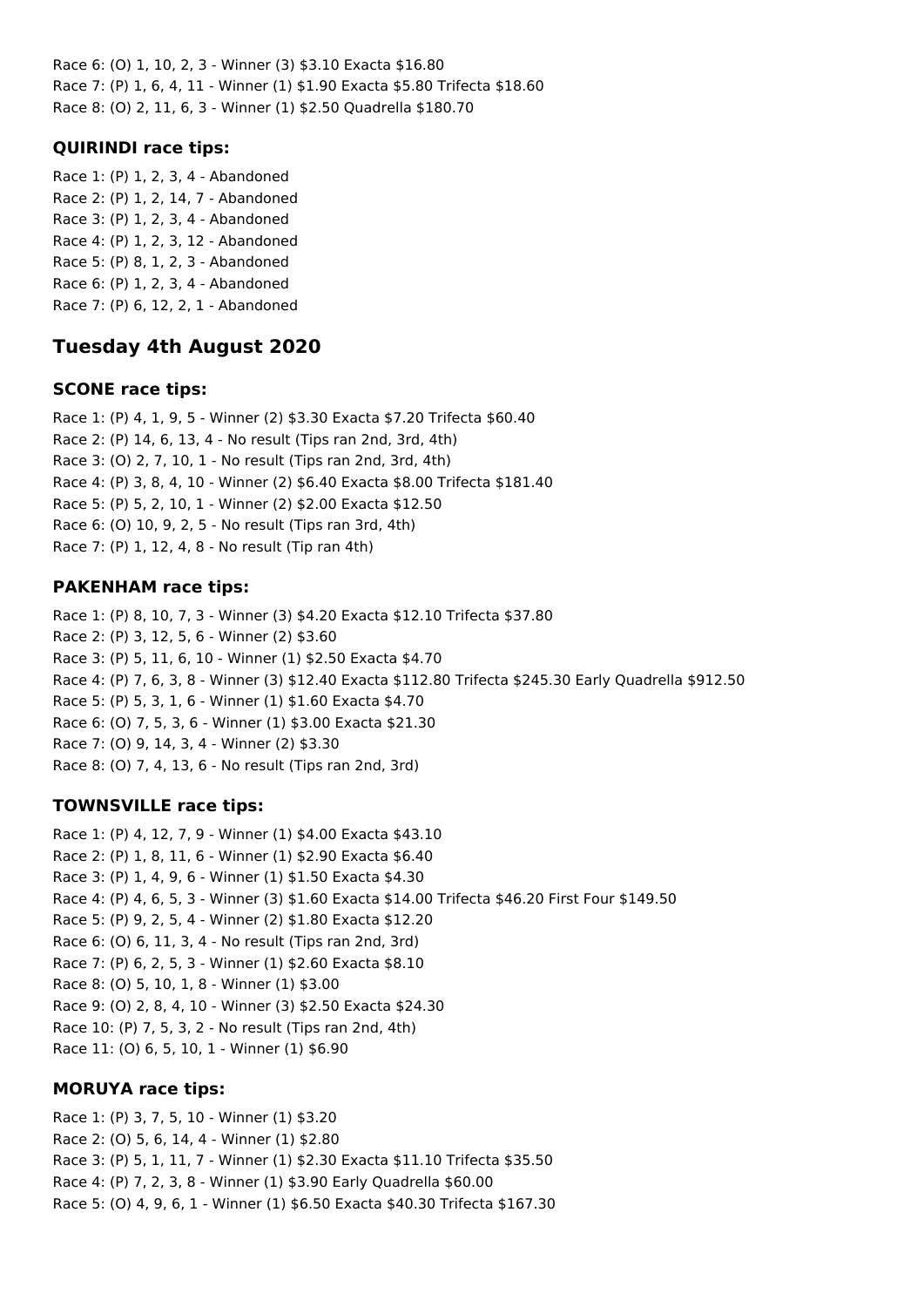Race 6: (P) 4, 1, 2, 7 - Winner (4) \$10.00 Exacta \$49.60 Trifecta \$148.40 First Four \$588.30 Race 7: (P) 8, 6, 9, 11 - No result (Tips ran 2nd, 3rd, 4th)

# **Tuesday 28th July 2020**

### **TAREE race tips:**

Race 1: (P) 6, 9, 5, 4 - Winner (1) \$3.90 Exacta \$27.40 Race 2: (P) 3, 9, 4, 10 - No result (Tips ran 2nd, 3rd) Race 3: (P) 11, 7, 10, 3 - Winner (1) \$1.50 Exacta \$6.10 Race 4: (O) 7, 3, 10, 6 - Winner (1) \$3.20 Race 5: (P) 3, 2, 8, 4 - No result (Tips ran 2nd, 3rd) Race 6: (O) 1, 2, 12, 11 - No result (Tips ran 3rd, 4th) Race 7: (O) 8, 9, 10, 4 - Winner (1) \$2.60 Exacta \$9.00 Trifecta \$84.80

### **MOE race tips:**

Race 1: (P) 10, 6, 3, 2 - Winner (1) \$1.40 Exacta \$3.80 Trifecta \$4.30 First Four \$3.70 Race 2: (P) 14, 9, 5, 11 - Winner (1) \$1.80 Race 3: (P) 6, 9, 3, 4 - Winner (1) \$4.10 Race 4: (P) 14, 13, 6, 8 - Winner (3) \$8.40 Exacta \$44.50 Trifecta \$112.40 Early Quadrella \$159.50 Race 5: (O) 1, 4, 7, 11 - Winner (2) \$6.00 Race 6: (O) 2, 1, 5, 7 - Winner (2) \$5.10 Exacta \$106.00 Race 7: (O) 10, 8, 15, 3 - Winner (1) \$3.00 Race 8: (O) 2, 5, 6, 8 - No result (Tips ran 3rd, 4th)

## **CAIRNS race tips:**

Race 1: (O) 2, 3, 5, 9 - No result (Tips ran 2nd, 4th) Race 2: (P) 2, 7, 6, 8 - Winner (4) \$11.00 Exacta \$33.50 Trifecta \$110.70 Race 3: (P) 4, 7, 6, 1 - No result (Tips ran 2nd, 3rd, 4th) Race 4: (P) 6, 1, 7, 10 - No result (Tips ran 2nd, 3rd, 4th) Race 5: (P) 4, 5, 10, 1 - No result (Tips ran 3rd, 4th) Race 6: (P) 6, 5, 4, 3 - Winner (3) \$3.20 Race 7: (P) 4, 6, 3, 7 - Winner (2) \$1.40 Race 8: (O) 7, 2, 9, 1 - No result (Tip ran 3rd)

### **BATHURST race tips:**

Race 1: (P) 1, 2, 3, 4 - Abandoned Race 2: (P) 1, 2, 3, 4 - Abandoned Race 3: (P) 1, 2, 3, 4 - Abandoned Race 4: (P) 1, 2, 3, 4 - Abandoned Race 5: (P) 1, 2, 3, 4 - Abandoned Race 6: (P) 1, 2, 3, 4 - Abandoned Race 7: (P) 1, 2, 3, 4 - Abandoned

# **Tuesday 21st July 2020**

### **WYONG race tips:**

Race 1: (P) 1, 3, 4, 8 - Winner (4) \$5.50 Exacta \$20.80 Trifecta \$42.30 Race 2: (P) 8, 4, 9, 2 - Winner (4) \$5.50 Race 3: (O) 6, 1, 11, 10 - Winner (1) \$6.30 Race 4: (P) 6, 4, 8, 13 - Winner (1) \$4.10 Exacta \$10.20 Early Quadrella \$659.30 Race 5: (P) 1, 3, 2, 4 - Winner (3) \$13.20 Exacta \$39.60 Race 6: (P) 14, 2, 8, 6 - No result (Tip ran 3rd) Race 7: (P) 3, 6, 7, 1 - No result (Tips ran 2nd, 3rd)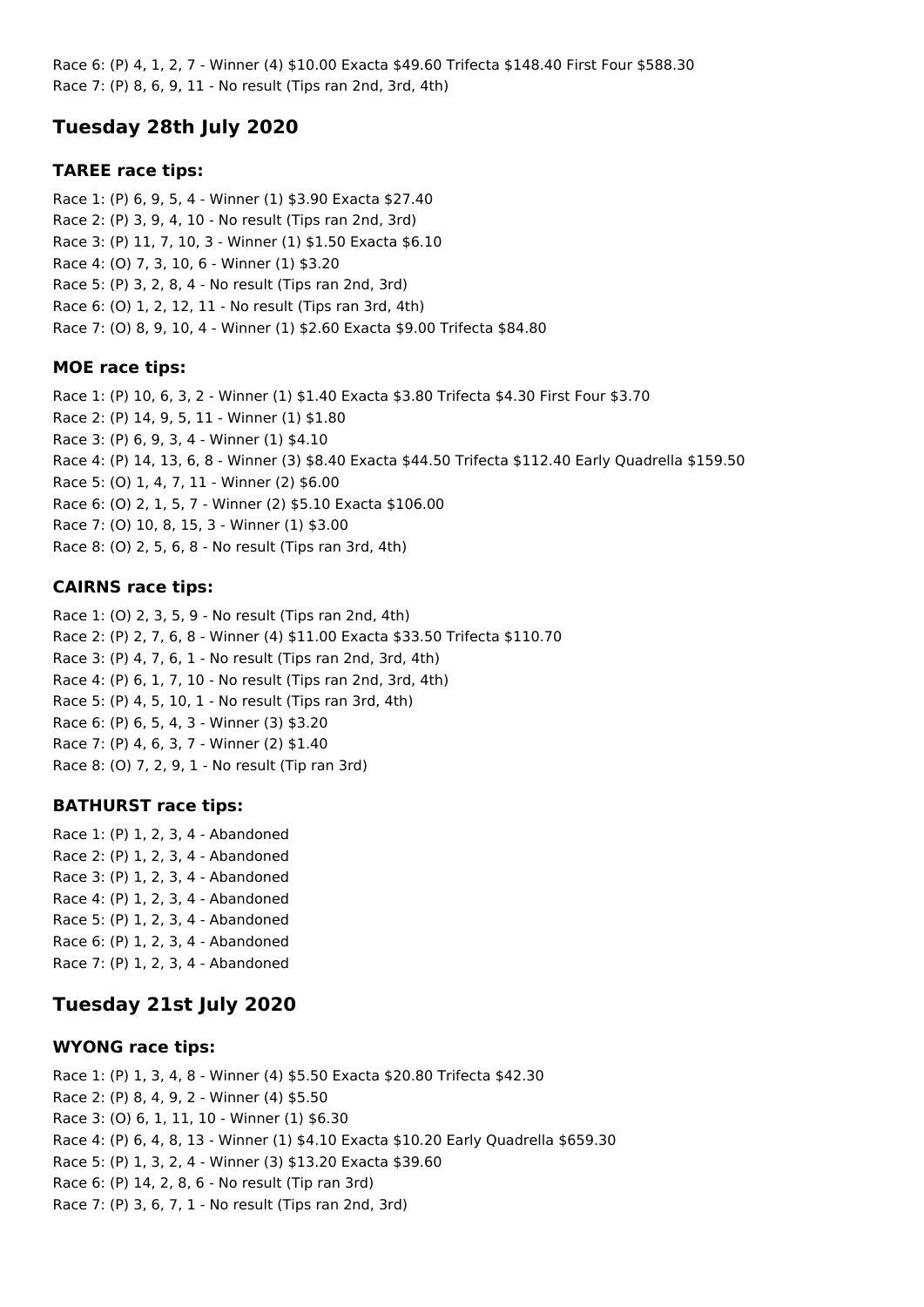#### **PAKENHAM race tips:**

Race 1: (P) 8, 5, 2, 11 - Winner (4) \$7.20 Race 2: (P) 3, 10, 4, 9 - Winner (2) \$4.00 Exacta \$8.10 Trifecta \$37.10 Race 3: (P) 1, 6, 9, 7 - Winner (1) \$3.80 Exacta \$17.10 Race 4: (O) 5, 1, 12, 2 - Winner (3) \$3.80 Exacta \$20.00 Trifecta \$45.70 Early Quadrella \$525.10 Race 5: (P) 2, 5, 6, 1 - Winner (3) \$6.70 Exacta \$11.90 Trifecta \$67.80 First Four \$116.80 Race 6: (O) 5, 7, 4, 11 - Winner (1) \$1.80 Exacta \$7.40 Race 7: (O) 8, 10, 9, 4 - No result (Tips ran 2nd, 3rd, 4th) Race 8: (O) 9, 7, 1, 6 - No result (Tips ran 2nd, 3rd, 4th)

### **MACKAY race tips:**

Race 1: (P) 1, 2, 6, 5 - Winner (1) \$1.40 Exacta \$2.20 Race 2: (P) 1, 8, 10, 7 - Winner (4) \$3.60 Exacta \$13.30 Race 3: (P) 9, 7, 2, 3 - No result (Tips ran 2nd, 3rd) Race 4: (P) 5, 2, 7, 8 - No result (Tips ran 2nd, 3rd, 4th) Race 5: (P) 1, 6, 3, 4 - No result (Tips ran 2nd, 3rd, 4th) Race 6: (P) 6, 5, 1, 3 - No result (Tips ran 2nd, 3rd, 4th) Race 7: (P) 1, 2, 3, 8 - Winner (3) \$10.30 Exacta \$23.30 Race 8: (P) 9, 1, 6, 2 - No result (Tips ran 2nd, 3rd) Race 9: (P) 8, 3, 2, 5 - Winner (4) \$2.80 Race 10: (P) 3, 7, 5, 9 - Winner (2) \$3.70 Exacta \$7.80

## **Tuesday 14th July 2020**

#### **WAGGA race tips:**

Race 1: (P) 2, 1, 4, 5 - Winner (1) \$1.60 Exacta \$7.70 Race 2: (P) 2, 3, 6, 5 - No result (Tips ran 2nd, 3rd, 4th) Race 3: (O) 9, 11, 2, 3 - No result (Tips ran 2nd, 3rd, 4th) Race 4: (P) 4, 7, 3, 5 - Winner (4) \$13.30 Race 5: (P) 2, 4, 6, 8 - No result (Tip ran 3rd) Race 6: (O) 3, 1, 5, 2 - No result (Tip ran 2nd) Race 7: (P) 10, 2, 11, 7 - Winner (1) \$4.50 Exacta \$19.20 Trifecta \$54.90

### **SEYMOUR race tips:**

Race 1: (P) 12, 8, 3, 6 - No result (Tip ran 2nd) Race 2: (P) 5, 14, 13, 15 - Winner (2) \$6.00 Race 3: (P) 4, 8, 3, 12 - Winner (1) \$1.70 Race 4: (O) 2, 13, 6, 3 - No result (Tips ran 2nd, 3rd) Race 5: (O) 9, 4, 6, 2 - Winner (2) \$6.20 Exacta \$18.40 Trifecta \$315.10 Race 6: (O) 15, 8, 2, 5 - Winner (3) \$4.40 Race 7: (O) 5, 11, 3, 9 - No result Race 8: (P) 14, 16, 12, 19 - No result (Tips ran 2nd, 3rd) Race 9: (P) 1, 10, 4, 7 - Winner (4) \$5.10 Exacta \$63.10 Trifecta \$193.80

### **TOWNSVILLE race tips:**

Race 1: (P) 3, 13, 9, 7 - Winner (3) \$5.20 Race 2: (P) 5, 1, 2, 4 - No result Race 3: (P) 8, 6, 5, 3 - No result (Tips ran 2nd, 3rd, 4th) Race 4: (P) 1, 5, 6, 2 - No result (Tips ran 2nd, 3rd) Race 5: (P) 7, 9, 1, 8 - Winner (1) \$1.80 Race 6: (P) 7, 3, 11, 5 - No result (Tips ran 2nd, 3rd, 4th)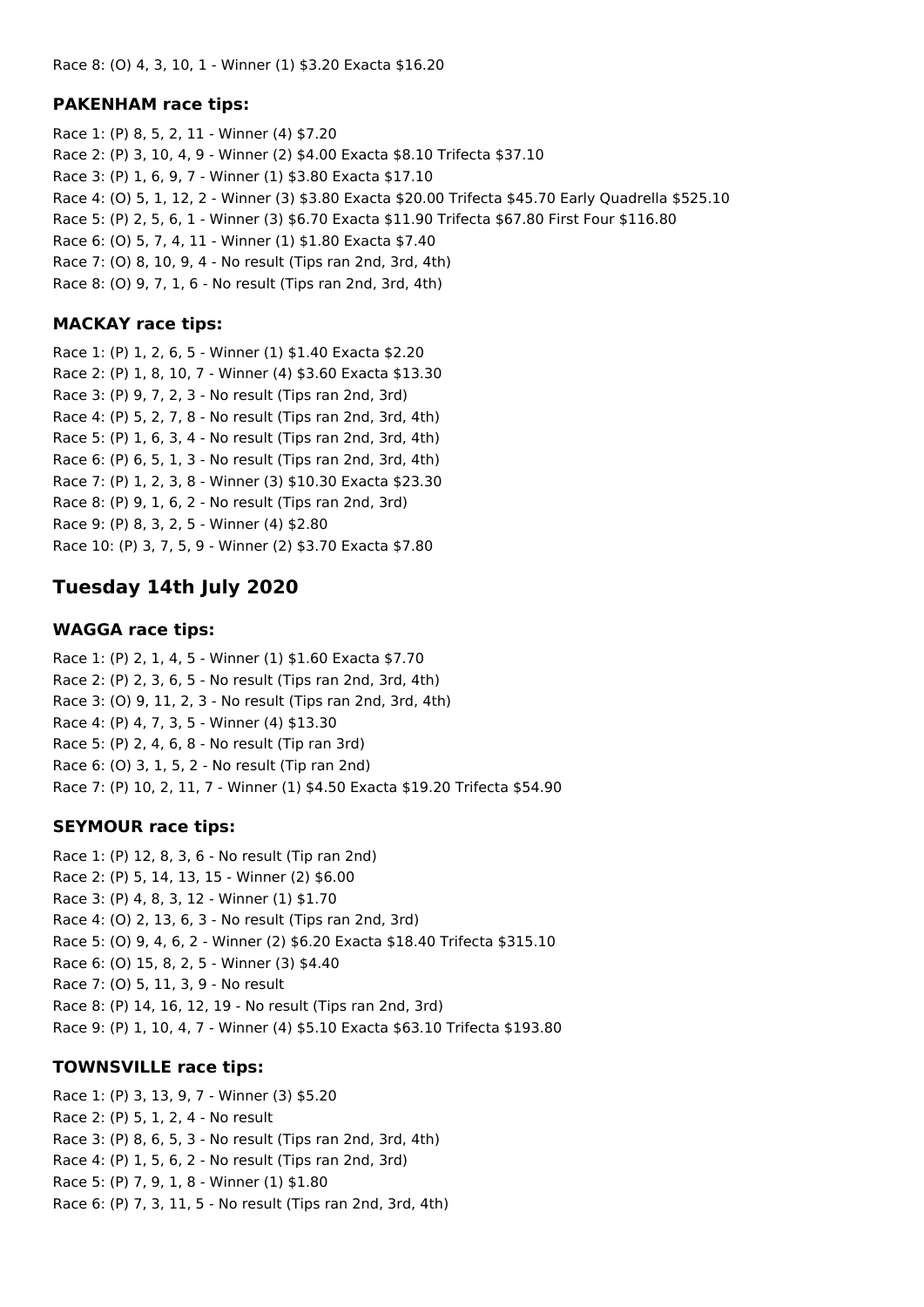Race 7: (O) 7, 10, 2, 11 - No result (Tip ran 4th) Race 8: (O) 5, 8, 7, 11 - No result (Tips ran 2nd, 3rd)

### **BALLINA race tips:**

Race 1: (P) 2, 7, 5, 3 - Winner (4) \$3.10 Race 2: (P) 6, 3, 1, 7 - No result (Tips ran 3rd, 4th) Race 3: (P) 3, 2, 10, 8 - Winner (3) \$21.40 Race 4: (P) 11, 2, 1, 5 - Winner (2) \$4.30 Exacta \$16.80 Trifecta \$60.80 First Four \$230.80 Race 5: (P) 11, 10, 12, 8 - Winner (2) \$6.70 Race 6: (P) 2, 7, 3, 4 - Winner (1) \$3.60 Race 7: (P) 3, 10, 7, 12 - Winner (3) \$7.20 Quadrella \$913.20

## **Tuesday 7th July 2020**

### **NEWCASTLE race tips:**

Race 1: (P) 1, 6, 2, 4 - Winner (1) \$1.70 Exacta \$3.00 Trifecta \$19.40 First Four \$29.50 Race 2: (P) 9, 8, 3, 5 - No result (Tips ran 2nd, 3rd, 4th) Race 3: (P) 5, 10, 4, 1 - Winner (1) \$3.20 Exacta \$6.60 Trifecta \$27.30 First Four \$80.30 Race 4: (P) 8, 4, 10, 5 - Winner (1) \$1.30 Race 5: (P) 5, 3, 1, 10 - Winner (3) \$3.10 Race 6: (P) 4, 6, 10, 1 - Winner (1) \$3.60 Race 7: (O) 7, 8, 4, 12 - Winner (2) \$5.70 Exacta \$13.50 Quadrella \$125.30

### **BALLARAT race tips:**

Race 1: (P) 3, 4, 10, 1 - Winner (2) \$5.70 Exacta \$10.70 Trifecta \$33.20 First Four \$70.10 Race 2: (P) 2, 10, 9, 7 - Winner (3) \$4.40 Exacta \$27.10 Race 3: (P) 4, 6, 7, 9 - Winner (1) \$3.30 Exacta \$35.50 Trifecta \$136.00 Race 4: (P) 3, 7, 11, 8 - Winner (1) \$4.80 Race 5: (P) 8, 7, 2, 12 - Winner (1) \$1.40 Exacta \$9.90 Early Quadrella \$83.10 Race 6: (P) 4, 1, 7, 2 - Winner (2) \$2.30 Race 7: (O) 6, 3, 12, 7 - Winner (4) \$3.40 Race 8: (O) 9, 3, 11, 2 - No result (Tip ran 3rd) Race 9: (O) 7, 10, 5, 11 - Winner (1) \$10.40

### **ROCKHAMPTON race tips:**

Race 1: (P) 1, 3, 4, 2 - Winner (1) \$1.50 Race 2: (P) 6, 2, 12, 7 - No result (Tips ran 2nd, 3rd, 4th) Race 3: (P) 2, 5, 8, 1 - Winner (4) \$6.50 Exacta \$35.60 Trifecta \$117.50 First Four \$285.40 Race 4: (O) 8, 10, 3, 4 - Winner (1) \$5.30 Race 5: (P) 2, 10, 3, 6 - Winner (1) \$4.60 Race 6: (O) 1, 8, 4, 10 - No result (Tips ran 3rd, 4th) Race 7: (P) 9, 4, 2, 6 - Winner (2) \$6.20 Exacta \$25.70 Race 8: (O) 13, 7, 4, 3 - Winner (1) \$2.30 Race 9: (O) 3, 5, 6, 9 - Winner (2) \$1.60 Race 10: (O) 8, 1, 6, 9 - Winner (4) \$3.00 Quadrella \$222.70

### **WARREN race tips:**

Race 1: (P) 17, 10, 4, 1 - No result (Tips ran 3rd, 4th) Race 2: (O) 3, 4, 10, 5 - No result (Tips ran 2nd, 3rd, 4th) Race 3: (O) 2, 1, 9, 7 - No result (Tip ran 2nd) Race 4: (O) 14, 5, 4, 8 - Winner (2) \$2.50 Exacta \$14.70 Race 5: (P) 5, 4, 2, 1 - Winner (1) \$1.60 Race 6: (O) 2, 1, 7, 3 - No result (Tips ran 3rd, 4th)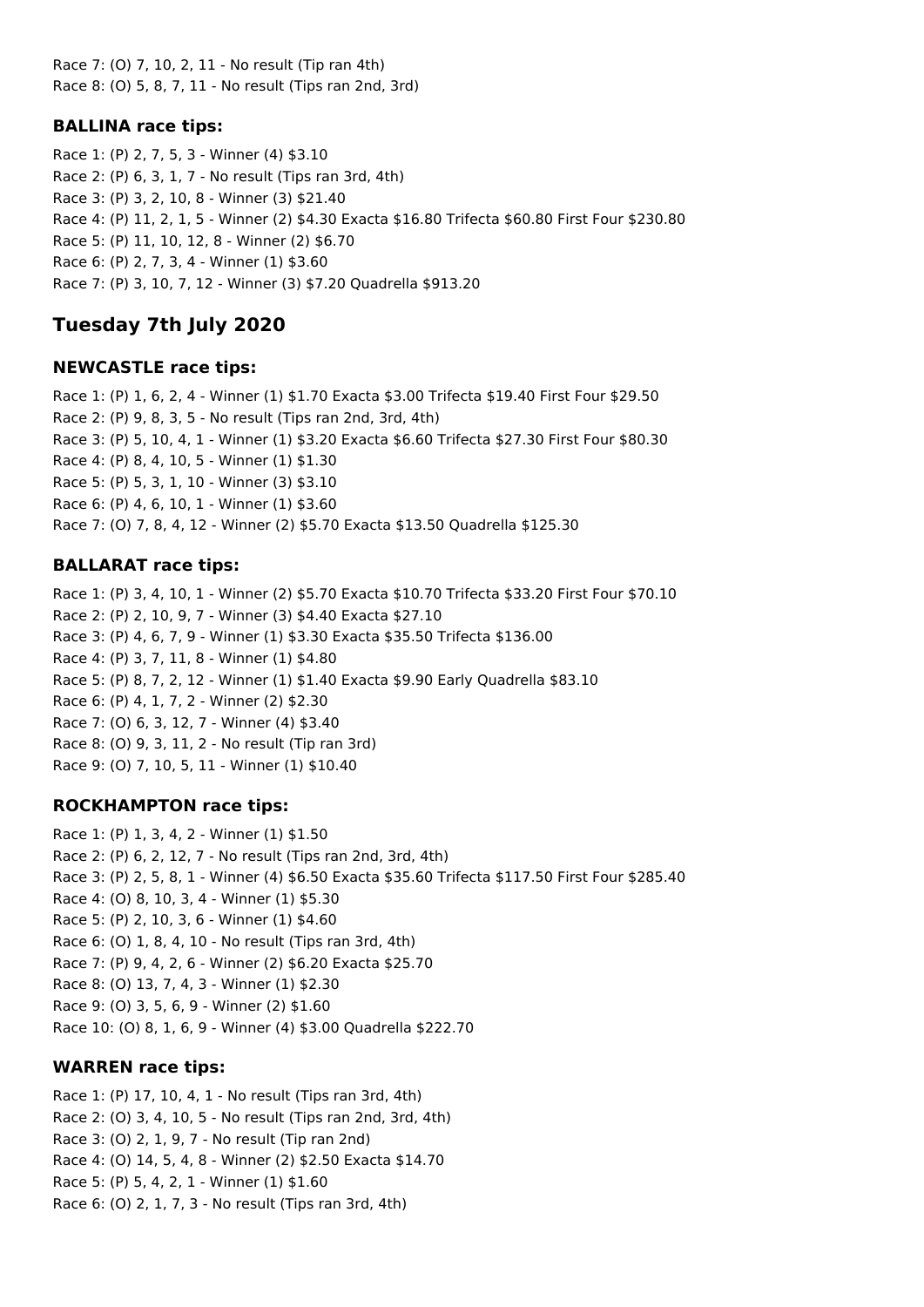## **Tuesday 30th June 2020**

#### **GOSFORD race tips:**

Race 1: (P) 1, 5, 6, 2 - Winner (2) \$3.40 Exacta \$33.00 Trifecta \$106.80 Race 2: (P) 1, 7, 2, 10 - Winner (1) \$1.80 Exacta \$2.50 Trifecta \$4.50 Race 3: (\*) 2, 6, 16, 12 - Winner (2) \$12.30 Exacta \$59.20 Trifecta \$106.60 Race 4: (P) 4, 11, 3, 5 - No result (Tips ran 3rd, 4th) Race 5: (P) 8, 2, 7, 3 - Winner (3) \$2.80 Exacta \$6.20 Race 6: (O) 9, 8, 13, 1 - No result (Tip ran 2nd) Race 7: (\*) 6, 2, 9, 8 - Winner (2) \$3.00 Race 8: (P) 11, 8, 9, 6 - Winner (4) \$7.50 Exacta \$40.90

### **BALLARAT race tips:**

Race 1: (P) 2, 3, 9, 1 - Winner (1) \$1.60 Exacta \$3.70 Race 2: (P) 5, 9, 10, 3 - Winner (2) \$3.30 Exacta \$18.50 Trifecta \$77.20 Race 3: (P) 4, 11, 1, 2 - Winner (4) \$5.30 Exacta \$16.30 Race 4: (P) 5, 12, 11, 9 - Winner (1) \$4.10 Race 5: (P) 1, 7, 5, 3 - No result (Tips ran 2nd, 3rd, 4th) Race 6: (O) 9, 15, 2, 1 - No result (Tip ran 4th) Race 7: (O) 13, 4, 10, 11 - Winner (2) \$6.60 Exacta \$43.80 Race 8: (P) 15, 10, 8, 3 - Winner (3) \$3.90 Race 9: (O) 1, 7, 10, 2 - Winner (1) \$2.00 Exacta \$23.60

### **MACKAY race tips:**

Race 1: (P) 1, 5, 3, 4 - Winner (1) \$1.30 Exacta \$2.20 Trifecta \$3.60 Race 2: (O) 10, 7, 4, 8 - Winner (3) \$7.40 Exacta \$37.50 Race 3: (P) 2, 1, 7, 4 - No result (Tips ran 2nd, 4th) Race 4: (P) 1, 2, 5, 6 - Winner (2) \$3.00 Exacta \$9.40 Trifecta \$71.30 Race 5: (P) 5, 6, 2, 7 - Winner (1) \$2.60 Exacta \$25.30 Trifecta \$83.20 Race 6: (O) 5, 3, 4, 8 - No result (Tips ran 2nd, 3rd) Race 7: (P) 4, 7, 6, 2 - No result (Tips ran 2nd, 3rd, 4th) Race 8: (O) 4, 6, 5, 7 - No result (Tips ran 2nd, 3rd) Race 9: (P) 3, 5, 1, 4 - Winner (2) \$2.30 Exacta \$8.90

### **BUNDABERG race tips:**

Race 1: (O) 4, 7, 2, 9 - No result (Tip ran 2nd) Race 2: (P) 2, 6, 5, 3 - No result (Tips ran 2nd, 3rd, 4th) Race 3: (P) 2, 9, 6, 5 - No result Race 4: (\*) 4, 5, 1, 3 - Winner (3) \$4.40 Race 5: (O) 3, 6, 7, 5 - Winner (2) \$2.40 Race 6: (O) 8, 10, 1, 4 - No result (Tips ran 2nd, 4th)

## **Tuesday 23rd June 2020**

### **HAWKESBURY race tips:**

Race 1: (P) 8, 2, 4, 5 - Winner (3) \$6.00 Exacta \$20.20 Trifecta \$29.70 Race 2: (P) 8, 7, 5, 4 - Winner (3) \$2.40 Race 3: (P) 4, 10, 9, 7 - No result (Tip ran 2nd) Race 4: (P) 2, 12, 1, 5 - Winner (1) \$5.00 Exacta \$37.20 Trifecta \$121.00 Race 5: (O) 11, 10, 1, 5 - Winner (3) \$4.90 Race 6: (O) 2, 1, 5, 10 - Winner (3) \$9.60 Exacta \$65.40 Trifecta \$368.70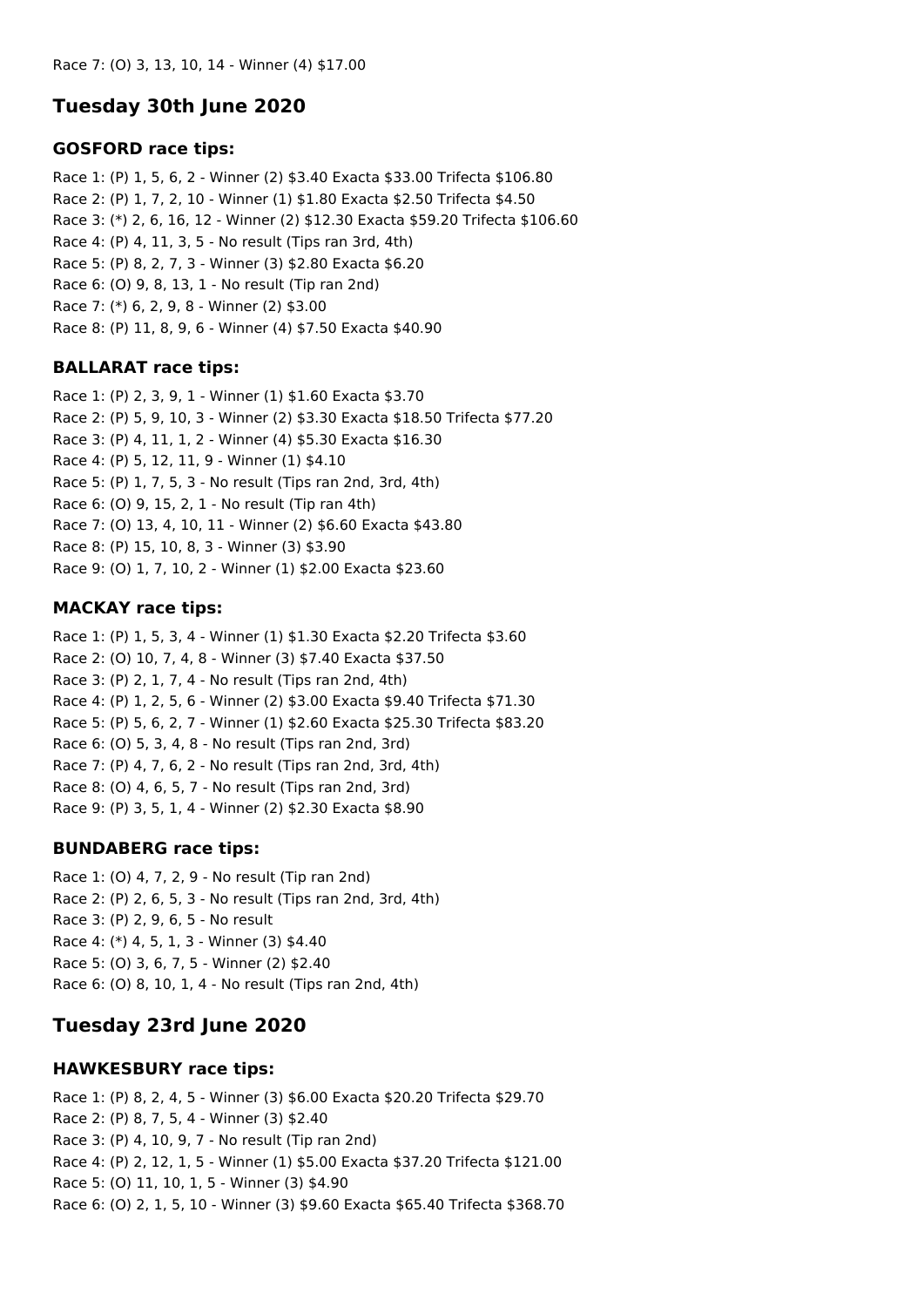### **BALLARAT race tips:**

Race 1: (P) 9, 5, 8, 7 - Winner (2) \$5.90 Race 2: (P) 2, 7, 9, 6 - Winner (1) \$3.30 Exacta \$20.40 Race 3: (P) 12, 11, 1, 3 - Winner (1) \$3.80 Exacta \$16.50 Trifecta \$93.00 Race 4: (P) 12, 4, 6, 11 - Winner (2) \$3.10 Exacta \$4.70 Trifecta \$26.50 Race 5: (P) 3, 2, 4, 7 - Winner (2) \$4.30 Exacta \$18.70 Early Quadrella \$85.00 Race 6: (P) 7, 6, 3, 4 - Winner (1) \$4.10 Race 7: (O) 1, 4, 3, 6 - Winner (1) \$2.60 Race 8: (O) 3, 8, 7, 2 - Winner (1) \$3.30 Exacta \$14.00 Trifecta \$61.60 First Four \$184.90 Race 9: (O) 8, 1, 10, 4 - Winner (2) \$2.70 Exacta \$22.60 Trifecta \$91.70 Quadrella \$137.30

### **ROCKHAMPTON race tips:**

Race 1: (P) 6, 2, 8, 4 - Winner (2) \$3.40 Exacta \$3.20 Trifecta \$16.20 Race 2: (P) 1, 3, 6, 7 - Winner (3) \$3.90 Exacta \$34.80 Race 3: (P) 1, 2, 6, 3 - Winner (2) \$10.90 Exacta \$36.30 Race 4: (P) 1, 2, 5, 7 - Winner (4) \$4.30 Race 5: (P) 1, 2, 8, 7 - No result (Tips ran 2nd, 3rd) Race 6: (\*) 1, 4, 12, 8 - Winner (4) \$15.40 Race 7: (\*) 1, 7, 4, 6 - No result (Tips ran 2nd, 3rd) Race 8: (P) 2, 8, 6, 3 - Winner (2) \$2.60 Race 9: (P) 3, 8, 9, 4 - No result (Tip ran 3rd) Race 10: (P) 2, 11, 8, 6 - Winner (2) \$2.70

### **PORT MACQUARIE race tips:**

Race 1: (O) 1, 7, 14, 8 - No result (Tip ran 3rd) Race 2: (O) 9, 2, 5, 11 - Winner (4) \$6.70 Race 3: (P) 2, 1, 3, 5 - Winner (3) \$4.80 Race 4: (P) 4, 2, 3, 8 - Winner (3) \$2.80 Exacta \$6.90 Race 5: (O) 1, 3, 7, 2 - No result (Tips ran 2nd, 4th) Race 6: (O) 7, 6, 5, 8 - No result (Tip ran 3rd) Race 7: (P) 6, 4, 11, 10 - No result (Tips ran 2nd, 3rd)

## **Tuesday 16th June 2020**

### **TAMWORTH race tips:**

Race 1: (P) 10, 2, 5, 16 - Winner (2) \$6.80 Exacta \$15.40 Race 2: (P) 5, 6, 3, 2 - Winner (2) \$2.30 Race 3: (P) 3, 7, 14, 10 - Winner (2) \$2.00 Exacta \$10.90 Race 4: (P) 6, 13, 3, 8 - No result (Tips ran 2nd, 3rd, 4th) Race 5: (P) 5, 12, 15, 8 - Winner (1) \$2.80 Exacta \$8.10 Race 6: (P) 5, 13, 9, 14 - Winner (1) \$3.80 Exacta \$10.10 Trifecta \$47.00 Race 7: (P) 1, 3, 5, 2 - Winner (4) \$4.50 Exacta \$16.10

### **BALLARAT race tips:**

Race 1: (O) 5, 9, 10, 1 - No result (Tip ran 2nd) Race 2: (P) 8, 5, 4, 9 - Winner (1) \$1.50 Race 3: (P) 2, 3, 5, 10 - No result (Tips ran 2nd, 3rd, 4th) Race 4: (P) 4, 1, 5, 3 - Winner (1) \$3.20 Exacta \$6.90 Race 5: (P) 5, 2, 8, 9 - Winner (4) \$2.80 Exacta \$15.10 Race 6: (P) 1, 5, 9, 12 - Winner (2) \$1.60 Exacta \$10.50 Race 7: (O) 10, 3, 4, 9 - Winner (2) \$2.50 Exacta \$26.00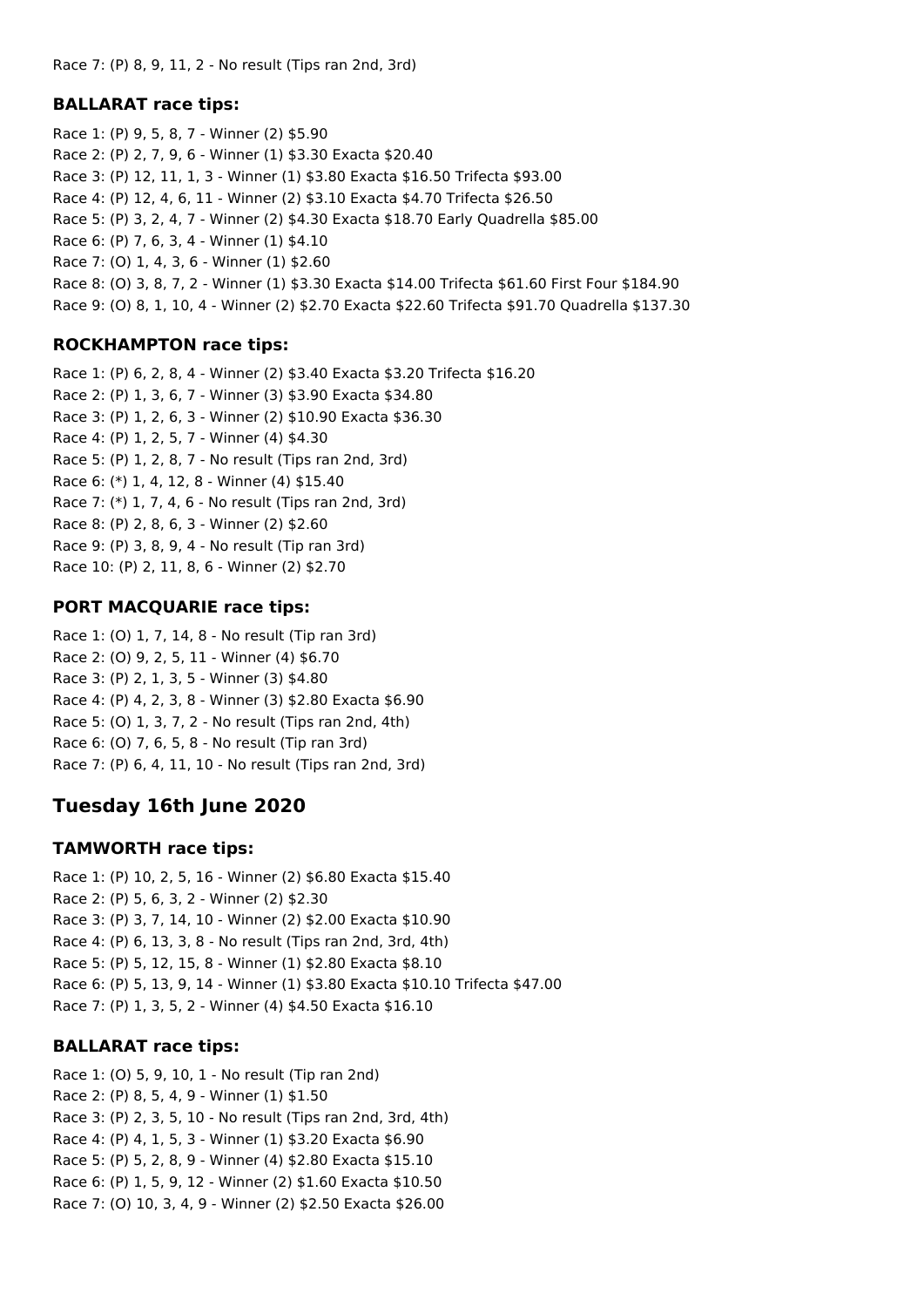Race 8: (O) 7, 3, 4, 15 - No result (Tips ran 2nd, 3rd) Race 9: (O) 10, 3, 8, 11 - Winner (2) \$3.20

#### **WARWICK race tips:**

Race 1: (P) 1, 2, 3, 9 - Abandoned Race 2: (P) 10, 1, 2, 3 - Abandoned Race 3: (P) 1, 2, 3, 4 - Abandoned Race 4: (P) 1, 2, 3, 4 - Abandoned Race 5: (P) 1, 2, 3, 4 - Abandoned Race 6: (P) 1, 2, 3, 4 - Abandoned Race 7: (P) 1, 2, 3, 4 - Abandoned Race 8: (P) 1, 2, 3, 4 - Abandoned

#### **NOWRA race tips:**

Race 1: (P) 10, 2, 9, 1 - Winner (1) \$1.40 Exacta \$5.60 Race 2: (P) 2, 6, 4, 5 - Winner (1) \$1.40 Exacta \$4.80 Trifecta \$33.50 Race 3: (P) 2, 3, 6, 8 - Winner (2) \$2.50 Race 4: (P) 10, 2, 11, 6 - Winner (2) \$2.40 Exacta \$3.90 Early Quadrella \$12.10 Race 5: (P) 3, 5, 11, 8 - Winner (2) \$2.30 Race 6: (O) 12, 3, 6, 5 - Winner (4) \$3.60 Exacta \$8.00 Race 7: (P) 8, 7, 13, 11 - Winner (2) \$2.30 Exacta \$24.70 Quadrella \$160.20

#### **TOOWOOMBA race tips:**

Race 1: (P) 4, 3, 2, 1 - Winner (1) \$2.60 Exacta \$4.90 Trifecta \$11.50 First Four \$35.90 Race 2: (P) 7, 9, 3, 11 - Winner (2) \$3.40 Exacta \$8.10 Trifecta \$27.60 Race 3: (P) 3, 5, 2, 7 - Winner (1) \$2.60 Exacta \$11.80 Trifecta \$52.80 First Four \$384.70 Race 4: (P) 3, 9, 5, 1 - No result (Tips ran 2nd, 3rd, 4th) Race 5: (\*) 3, 9, 1, 4 - Winner (1) \$1.70 Exacta \$4.80 Race 6: (P) 5, 3, 1, 4 - No result (Tip ran 3rd) Race 7: (P) 5, 7, 9, 2 - No result (Tips ran 3rd, 4th) Race 8: (O) 5, 6, 4, 2 - No result (Tips ran 2nd, 4th) Race 9: (O) 13, 4, 3, 5 - No result (Tip ran 3rd)

### **Tuesday 9th June 2020**

### **SCONE race tips:**

Race 1: (P) 3, 14, 7, 9 - Winner (1) \$2.00 Race 2: (O) 3, 4, 10, 8 - No result (Tips ran 2nd, 3rd) Race 3: (P) 6, 1, 2, 5 - Winner (2) \$2.00 Race 4: (P) 7, 3, 10, 1 - Winner (4) \$3.50 Race 5: (P) 8, 6, 2, 3 - Winner (3) \$3.30 Exacta \$16.90 Race 6: (P) 5, 3, 7, 6 - Winner (1) \$4.20 Race 7: (P) 6, 14, 12, 18 - Winner (3) \$5.40 Quadrella \$242.30

### **PAKENHAM race tips:**

Race 1: (P) 2, 12, 6, 1 - Winner (3) \$11.20 Race 2: (P) 1, 11, 12, 4 - Winner (1) \$3.50 Exacta \$11.90 Race 3: (O) 10, 2, 6, 5 - Winner (3) \$4.50 Race 4: (O) 10, 7, 12, 4 - No result (Tips ran 2nd, 3rd) Race 5: (O) 1, 12, 7, 10 - Winner (4) \$9.00 Race 6: (O) 10, 4, 7, 3 - Winner (4) \$11.90 Race 7: (O) 6, 12, 9, 15 - Winner (3) \$2.90 Race 8: (P) 3, 2, 12, 5 - Winner (2) \$3.70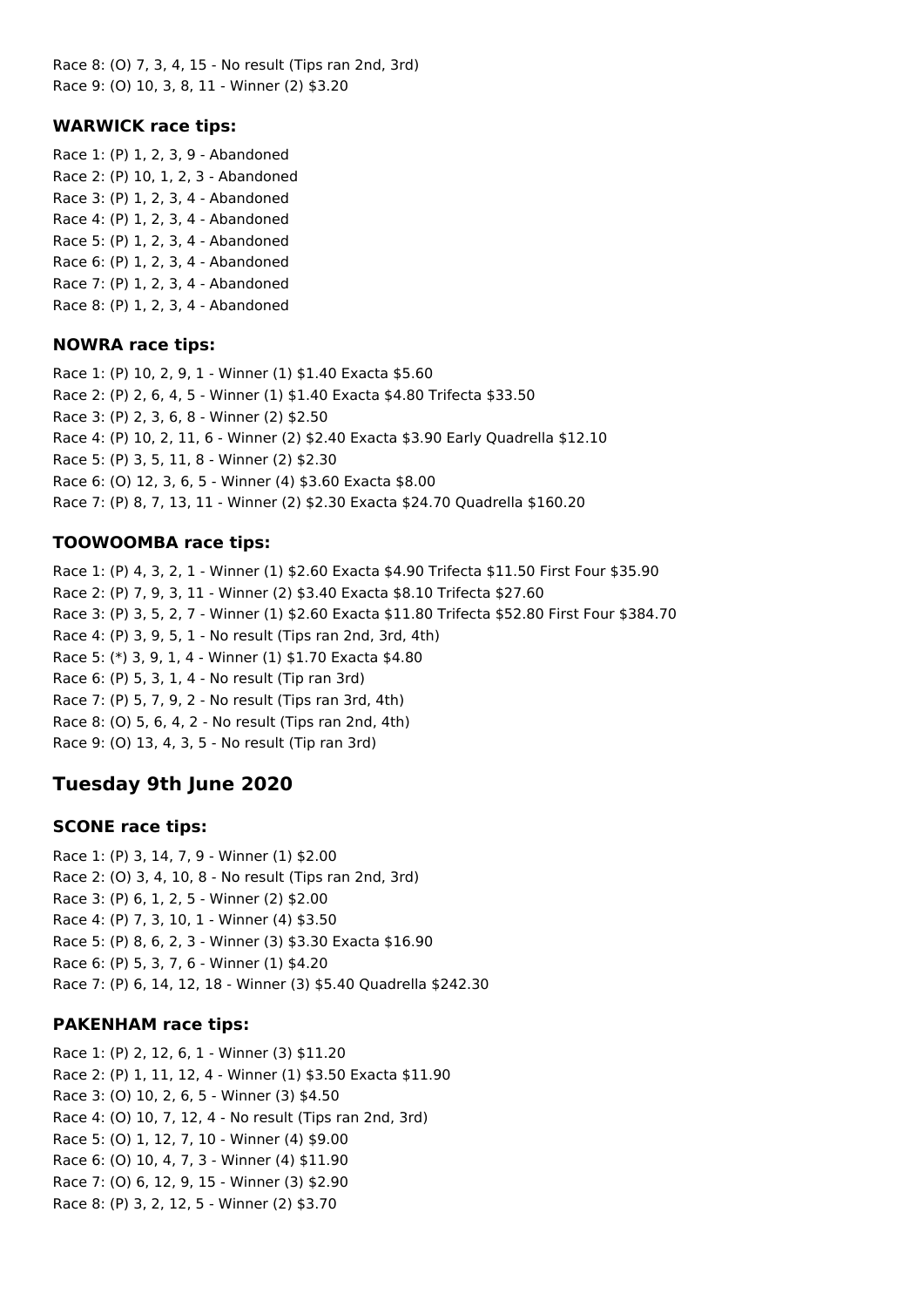### **MACKAY race tips:**

Race 1: (P) 2, 4, 5, 6 - Winner (2) \$2.70 Exacta \$27.70 Race 2: (P) 6, 10, 2, 3 - Winner (3) \$3.70 Exacta \$20.90 Race 3: (P) 6, 4, 3, 1 - Winner (2) \$4.40 Exacta \$15.10 Race 4: (P) 4, 10, 3, 6 - Winner (3) \$5.20 Exacta \$19.00 Race 5: (P) 8, 4, 10, 9 - No result (Tips ran 2nd, 4th) Race 6: (P) 1, 2, 4, 7 - Winner (2) \$5.70 Exacta \$12.60 Race 7: (P) 5, 1, 2, 7 - Winner (3) \$13.80 Exacta \$43.00 Race 8: (O) 9, 2, 3, 8 - No result (Tips ran 3rd, 4th) Race 9: (P) 1, 10, 7, 8 - No result (Tips ran 3rd, 4th)

### **COROWA race tips:**

Race 1: (P) 3, 6, 7, 8 - No result (Tips ran 2nd, 4th) Race 2: (P) 7, 3, 2, 1 - Winner (2) \$3.30 Exacta \$8.40 Trifecta \$23.40 Race 3: (O) 7, 5, 8, 4 - Winner (1) \$2.50 Race 4: (P) 2, 8, 4, 1 - Winner (4) \$2.50 Race 5: (P) 1, 6, 3, 10 - Winner (3) \$10.30 Race 6: (P) 5, 1, 2, 10 - Winner (1) \$1.90 Exacta \$8.40 Trifecta \$40.90 Race 7: (O) 7, 13, 6, 3 - Winner (3) \$10.00 Exacta \$25.00 Quadrella \$429.90

# **Tuesday 2nd June 2020**

### **CESSNOCK race tips:**

Race 1: (P) 6, 10, 2, 8 - Winner (3) \$2.70 Exacta \$12.80 Trifecta \$34.90 Race 2: (P) 2, 1, 7, 6 - Winner (4) \$15.90 Race 3: (P) 1, 9, 5, 3 - Winner (1) \$1.70 Race 4: (P) 7, 5, 13, 18 - Winner (2) \$1.20 Exacta \$2.40 Early Quadrella \$186.00 Race 5: (O) 8, 5, 2, 9 - Winner (1) \$2.20 Race 6: (O) 4, 6, 1, 12 - Winner (2) \$2.70 Exacta \$42.30 Trifecta \$243.60 Race 7: (P) 2, 10, 7, 4 - Winner (1) \$4.00 Race 8: (O) 7, 6, 11, 8 - No result (Tips ran 2nd, 4th)

### **WARRNAMBOOL race tips:**

Race 1: (P) 6, 7, 3, 5 - No result (Tips ran 2nd, 3rd, 4th) Race 2: (P) 5, 4, 2, 7 - Winner (1) \$2.50 Race 3: (P) 2, 3, 1, 5 - Winner (3) \$2.50 Exacta \$9.00 Race 4: (P) 7, 1, 3, 5 - No result (Tip ran 4th) Race 5: (P) 1, 5, 6, 2 - Winner (3) \$3.50 Race 6: (P) 6, 3, 1, 5 - No result (Tip ran 3rd) Race 7: (P) 2, 4, 9, 10 - Winner (2) \$4.50 Race 8: (P) 5, 9, 2, 7 - No result (Tip ran 2nd) Race 9: (P) 8, 12, 3, 4 - Winner (3) \$11.50 Exacta \$53.50 Trifecta \$216.20 First Four \$1,355.70

### **BUNDABERG race tips:**

Race 1: (P) 8, 6, 7, 3 - Winner (4) \$5.60 Exacta \$32.70 Trifecta \$115.20 Race 2: (P) 5, 3, 4, 2 - Winner (3) \$3.90 Exacta \$9.70 Trifecta \$22.20 First Four \$49.10 Race 3: (\*) 1, 2, 5, - Winner (2) \$2.90 Exacta \$3.50 Trifecta \$2.60 Race 4: (P) 1, 2, 3, 6 - Winner (2) \$2.50 Early Quadrella \$337.60 Race 5: (P) 3, 11, 9, 2 - Winner (1) \$1.60 Race 6: (O) 11, 2, 3, 6 - Winner (2) \$6.00 Quadrella \$149.80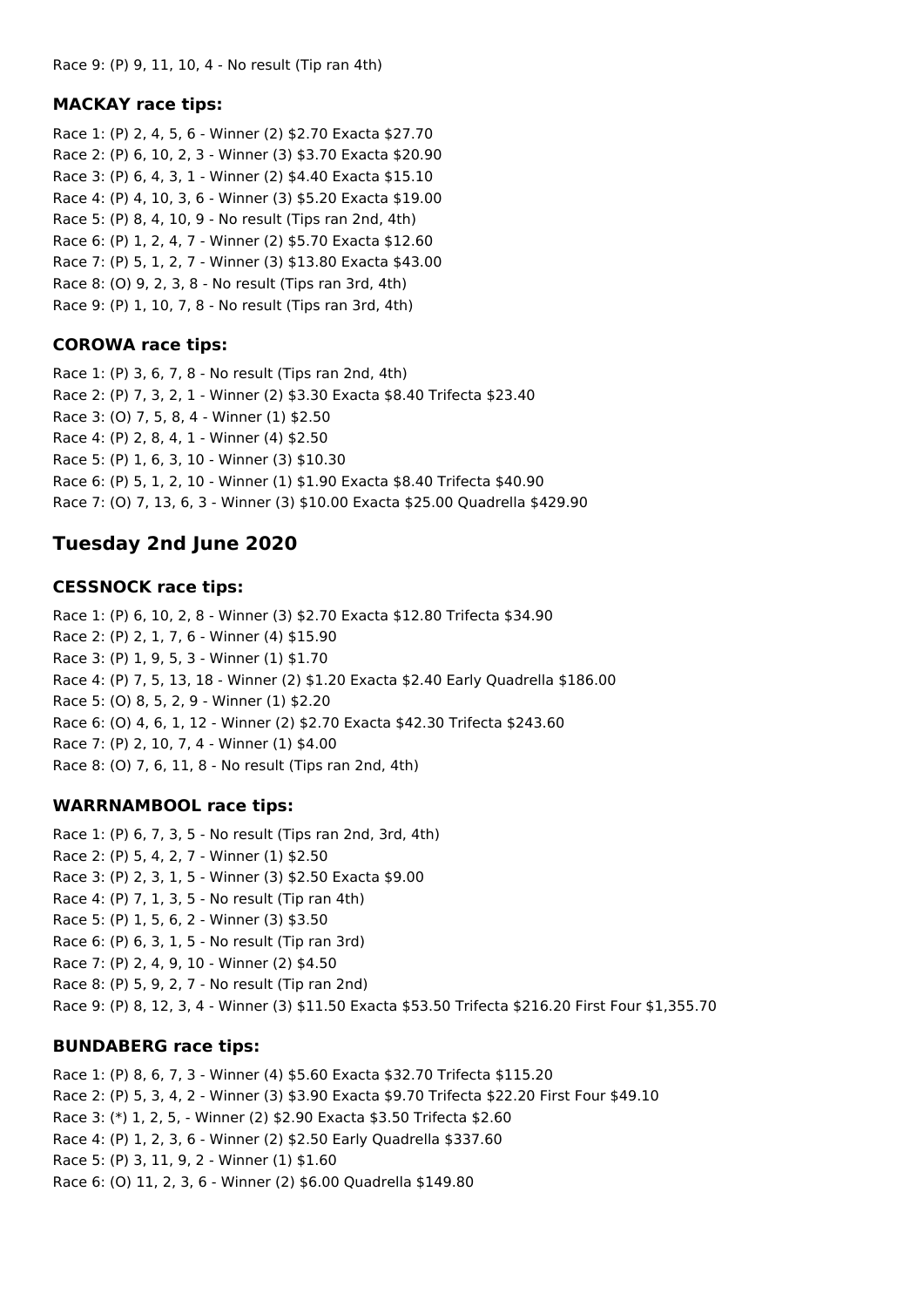#### **DALBY race tips:**

Race 1: (P) 10, 3, 7, 1 - Winner (2) \$3.80 Exacta \$12.30 Race 2: (P) 1, 2, 4, 3 - Winner (3) \$6.30 Exacta \$25.90 Trifecta \$79.90 First Four \$68.30 Race 3: (P) 3, 4, 5, 2 - Winner (2) \$3.50 Race 4: (P) 3, 7, 6, 1 - Winner (3) \$4.90 Exacta \$48.90 Trifecta \$208.00 First Four \$654.90 Early Quadrella \$619.20 Race 5: (O) 4, 2, 8, 5 - Winner (4) \$6.00 Exacta \$34.70 Race 6: (O) 1, 2, 5, 6 - Winner (4) \$21.60 Exacta \$95.10 Race 7: (P) 1, 7, 2, 13 - Winner (1) \$3.80 Quadrella \$3,133.00

## **Tuesday 26th May 2020**

### **NEWCASTLE race tips:**

Race 1: (P) 6, 2, 1, 3 - Winner (2) \$4.30 Exacta \$12.50 Race 2: (P) 1, 5, 6, 3 - Winner (2) \$2.30 Exacta \$6.20 Trifecta \$13.80 First Four \$23.20 Race 3: (P) 3, 10, 7, 9 - Winner (2) \$7.60 Exacta \$28.40 Race 4: (P) 12, 9, 5, 2 - Winner (2) \$1.50 Exacta \$3.50 Early Quadrella \$149.00 Race 5: (P) 7, 8, 3, 1 - Winner (4) \$2.90 Exacta \$11.60 Race 6: (P) 1, 2, 9, 5 - Winner (2) \$3.00 Race 7: (O) 12, 4, 2, 6 - Winner (2) \$4.00 Quadrella \$72.30

### **HAMILTON race tips:**

Race 1: (P) 3, 2, 1, 5 - Winner (2) \$5.70 Race 2: (P) 10, 3, 6, 4 - Winner (3) \$7.60 Race 3: (P) 9, 5, 11, 4 - Winner (1) \$4.40 Race 4: (O) 3, 2, 10, 11 - Winner (2) \$1.80 Exacta \$13.70 Early Quadrella \$392.50 Race 5: (P) 3, 2, 7, 5 - Winner (2) \$6.40 Exacta \$75.70 Trifecta \$283.40 First Four \$1,991.30 Race 6: (P) 3, 1, 2, 6 - Winner (1) \$3.70 Exacta \$13.70 Race 7: (P) 13, 9, 6, 12 - Winner (1) \$6.50 Race 8: (P) 4, 9, 12, 8 - Winner (1) \$4.80 Exacta \$29.00 Quadrella \$1,441.50

### **MACKAY race tips:**

Race 1: (P) 3, 2, 1, 5 - Winner (1) \$1.80 Exacta \$4.10 Trifecta \$4.80 First Four \$6.30 Race 2: (P) 4, 1, 2, 6 - Winner (1) \$4.80 Exacta \$14.30 Race 3: (P) 5, 1, 2, 4 - Winner (3) \$12.30 Race 4: (P) 13, 3, 1, 12 - Winner (3) \$6.60 Race 5: (O) 8, 2, 4, 9 - Winner (1) \$2.60 Race 6: (P) 5, 1, 4, 2 - Winner (1) \$5.50 Exacta \$21.00 Early Quadrella \$958.40 Race 7: (P) 8, 5, 6, 3 - Winner (1) \$5.40 Race 8: (O) 4, 10, 5, 8 - No result (Tip ran 3rd) Race 9: (P) 2, 6, 4, 7 - Winner (1) \$1.60 Exacta \$8.80 Trifecta \$33.70 Race 10: (O) 4, 1, 7, 5 - Winner (3) \$3.70 Exacta \$17.70

### **ARMIDALE race tips:**

Race 1: (P) 4, 10, 1, 11 - No result (Tips ran 3rd, 4th) Race 2: (O) 6, 7, 8, 10 - Winner (1) \$3.60 Exacta \$10.30 Trifecta \$56.90 First Four \$225.50 Race 3: (P) 13, 8, 12, 11 - Winner (2) \$2.30 Race 4: (P) 7, 1, 10, 2 - Winner (4) \$3.00 Exacta \$7.60 Race 5: (P) 11, 3, 15, 5 - No result (Tip ran 2nd) Race 6: (P) 3, 13, 1, 2 - Winner (3) \$3.00 Exacta \$8.50 Race 7: (O) 3, 13, 4, 15 - Winner (2) \$12.80 Exacta \$52.00

## **Tuesday 19th May 2020**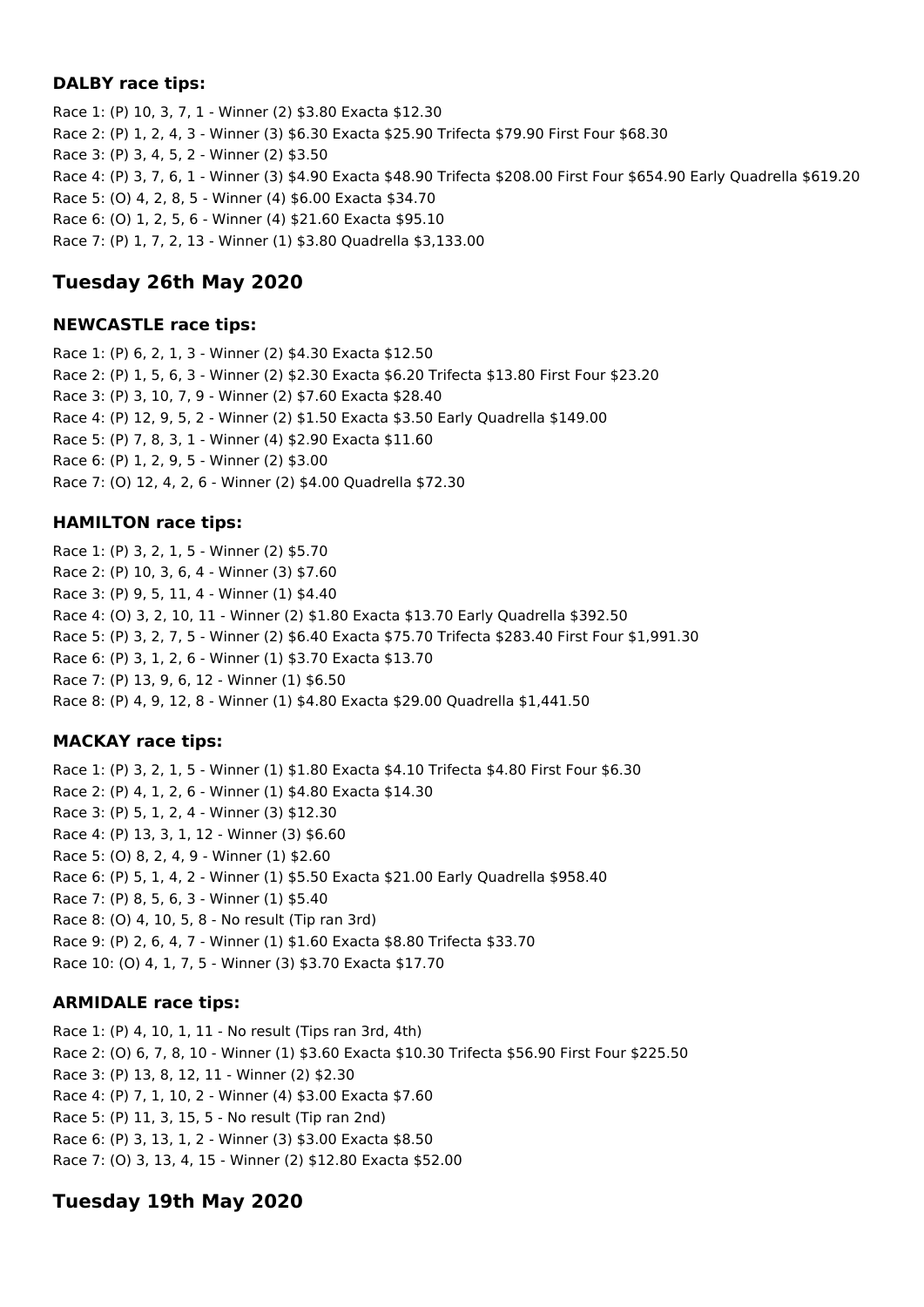#### **BUNDABERG race tips:**

Race 1: (\*) 7, 5, 11, 4 - Winner (1) \$1.40 Race 2: (P) 1, 4, 5, 3 - Winner (2) \$1.90 Exacta \$12.60 Race 3: (P) 2, 7, 3, 1 - Winner (3) \$5.00 Exacta \$24.80 Race 4: (P) 5, 7, 2, 4 - No result (Tips ran 2nd, 3rd) Race 5: (P) 1, 3, 5, 10 - Winner (1) \$2.20 Race 6: (P) 5, 1, 4, 3 - Winner (2) \$5.40 Exacta \$89.40 Trifecta \$283.50

### **KEMBLA GRANGE race tips:**

Race 1: (P) 7, 2, 1, 8 - Winner (4) \$6.70 Exacta \$26.80 Race 2: (P) 5, 1, 7, 9 - Winner (3) \$4.30 Exacta \$34.30 Trifecta \$85.30 Race 3: (O) 12, 3, 10, 6 - Winner (1) \$4.80 Race 4: (P) 5, 8, 9, 2 - Winner (4) \$3.00 Exacta \$8.00 Early Quadrella \$1,079.80 Race 5: (P) 1, 8, 6, 7 - Winner (3) \$6.50 Race 6: (P) 6, 3, 1, 10 - Winner (3) \$3.90 Exacta \$19.40 Race 7: (O) 5, 6, 4, 1 - No result (Tips ran 2nd, 4th)

#### **MOE race tips:**

Race 1: (O) 4, 2, 11, 8 - No result (Tip ran 4th) Race 2: (P) 2, 4, 6, 11 - Winner (1) \$2.60 Race 3: (P) 11, 10, 7, 12 - No result (Tips ran 2nd, 3rd) Race 4: (P) 6, 9, 3, 13 - Winner (3) \$11.20 Race 5: (P) 2, 3, 1, 10 - Winner (3) \$9.20 Exacta \$34.60 Trifecta \$226.80 First Four \$421.50 Race 6: (P) 5, 7, 4, 6 - No result (Tips ran 2nd, 3rd) Race 7: (P) 6, 8, 9, 4 - Winner (2) \$5.10 Race 8: (P) 3, 5, 2, 15 - Winner (1) \$3.10 Exacta \$96.90 Trifecta \$278.50 First Four \$1,134.50 Race 9: (P) 2, 3, 4, 7 - Winner (1) \$1.90 Exacta \$7.70 Trifecta \$24.00 First Four \$28.70

### **PORT MACQUARIE race tips:**

Race 1: (O) 10, 1, 4, 8 - Winner (2) \$5.10 Race 2: (P) 5, 11, 4, 9 - Winner (1) \$2.60 Race 3: (O) 3, 9, 11, 8 - No result (Tips ran 2nd, 3rd) Race 4: (P) 5, 2, 11, 4 - Winner (2) \$6.40 Race 5: (P) 5, 6, 13, 8 - Winner (2) \$6.40 Exacta \$72.40 Race 6: (P) 10, 4, 8, 3 - No result (Tips ran 2nd, 3rd, 4th) Race 7: (P) 11, 12, 4, 13 - Winner (1) \$7.60 Race 8: (P) 15, 2, 3, 10 - Winner (1) \$3.70

### **ROCKHAMPTON race tips:**

Race 1: (P) 1, 7, 3, 5 - Winner (1) \$1.10 Exacta \$6.20 Trifecta \$20.50 First Four \$20.60 Race 2: (P) 9, 10, 6, 5 - No result (Tips ran 2nd, 3rd, 4th) Race 3: (P) 10, 2, 9, 7 - Winner (4) \$7.40 Race 4: (P) 3, 4, 2, 1 - Winner (4) \$2.00 Exacta \$4.60 Trifecta \$10.70 First Four \$22.50 Race 5: (P) 6, 5, 4, 8 - Winner (1) \$2.40 Exacta \$11.30 Race 6: (O) 4, 7, 11, 9 - Winner (2) \$9.40 Early Quadrella \$736.40 Race 7: (P) 3, 1, 5, 9 - No result (Tip ran 4th) Race 8: (P) 5, 2, 7, 6 - No result (Tip ran 4th) Race 9: (P) 8, 9, 4, 2 - Winner (3) \$10.20 Exacta \$33.90 Race 10: (O) 11, 2, 3, 6 - Winner (4) \$5.30

## **Tuesday 12th May 2020**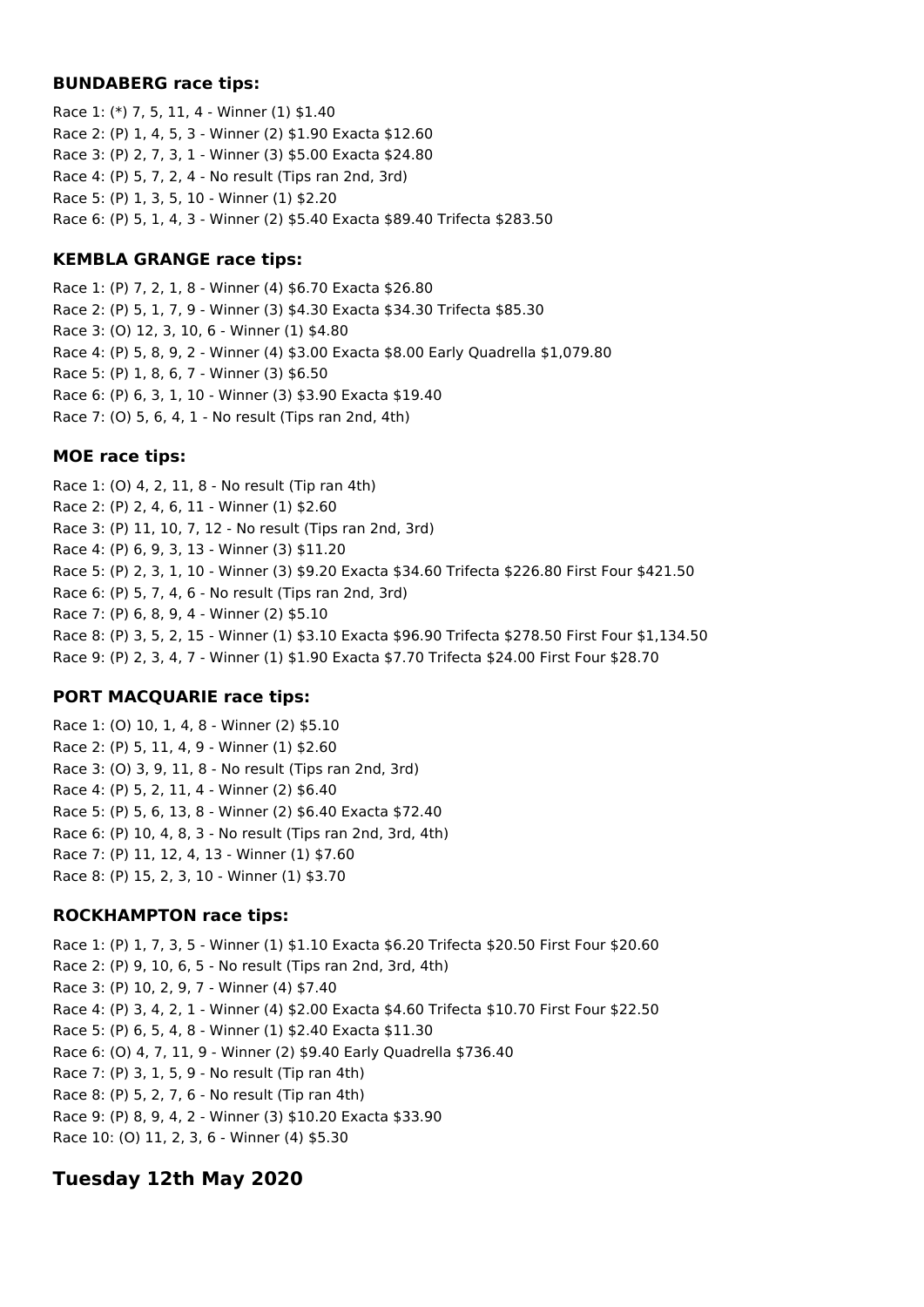### **TAREE race tips:**

Race 1: (P) 1, 4, 6, 7 - Winner (3) \$3.30 Exacta \$26.60 Trifecta \$43.20 First Four \$120.30 Race 2: (P) 2, 8, 12, 5 - Winner (4) \$6.10 Race 3: (P) 3, 12, 1, 10 - Winner (4) \$10.90 Exacta \$35.30 Trifecta \$174.10 Race 4: (P) 5, 8, 7, 3 - Winner (1) \$3.70 Early Quadrella \$2,783.40 Race 5: (P) 6, 2, 4, 5 - No result (Tips ran 2nd, 3rd) Race 6: (O) 5, 9, 8, 3 - Winner (3) \$3.10 Exacta \$10.10 Race 7: (P) 2, 5, 1, 11 - Winner (2) \$3.30 Race 8: (O) 5, 9, 7, 12 - Winner (2) \$3.20

### **SALE race tips:**

Race 1: (P) 7, 1, 8, 3 - Winner (1) \$1.70 Exacta \$17.60 Race 2: (P) 4, 5, 1, 2 - Winner (2) \$3.90 Exacta \$6.60 Trifecta \$11.20 First Four \$44.10 Race 3: (P) 5, 7, 9, 4 - Winner (3) \$4.60 Race 4: (P) 6, 14, 11, 7 - Winner (1) \$3.90 Exacta \$13.80 Early Quadrella \$267.80 Race 5: (P) 3, 2, 6, 4 - No result (Tips ran 2nd, 3rd) Race 6: (O) 10, 6, 11, 1 - Winner (1) \$2.20 Exacta \$7.20 Race 7: (P) 6, 10, 8, 9 - No result (Tips ran 2nd, 3rd) Race 8: (O) 8, 4, 16, 1 - No result (Tip ran 3rd)

### **MACKAY race tips:**

Race 1: (P) 1, 8, 2, 7 - Winner (2) \$2.80 Race 2: (P) 3, 5, 4, 8 - Winner (4) \$5.00 Exacta \$15.50 Trifecta \$31.80 Race 3: (P) 3, 8, 12, 2 - Winner (2) \$3.70 Exacta \$24.50 Race 4: (P) 1, 3, 5, 2 - Winner (1) \$5.80 Race 5: (P) 7, 1, 5, 6 - No result (Tips ran 2nd, 4th) Race 6: (P) 5, 6, 3, 4 - Winner (2) \$3.30 Exacta \$13.00 Race 7: (P) 1, 5, 8, 2 - Winner (1) \$3.20 Race 8: (O) 8, 2, 7, 1 - Winner (2) \$6.10 Race 9: (O) 2, 9, 4, 8 - Winner (1) \$1.90 Quadrella \$248.90

## **Tuesday 5th May 2020**

### **HAWKESBURY race tips:**

Race 1: (P) 6, 8, 7, 5 - Winner (2) \$4.00 Exacta \$9.30 Race 2: (P) 3, 8, 1, 9 - Winner (1) \$3.90 Exacta \$13.40 Trifecta \$26.70 Race 3: (P) 2, 3, 4, 9 - Winner (3) \$12.60 Race 4: (P) 5, 8, 9, 4 - No result (Tips ran 2nd, 3rd, 4th) Race 5: (P) 3, 2, 9, 6 - No result (Tip ran 2nd) Race 6: (P) 5, 2, 6, 8 - No result (Tip ran 4th) Race 7: (O) 6, 8, 10, 9 - Winner (1) \$3.40 Exacta \$22.60 Race 8: (O) 7, 1, 3, 4 - Winner (4) \$11.30 Exacta \$54.90

### **WARRNAMBOOL race tips:**

Race 1: (P) 9, 7, 1, 2 - Winner (1) \$4.30 Race 2: (P) 7, 1, 3, 6 - Winner (1) \$3.20 Exacta \$11.10 Trifecta \$30.10 Race 3: (P) 3, 6, 4, 2 - Winner (1) \$2.90 Race 4: (P) 5, 6, 4, 1 - Winner (2) \$3.10 Exacta \$5.20 Trifecta \$20.10 Early Quadrella \$205.10 Race 5: (P) 3, 10, 5, 7 - Winner (2) \$2.40 Exacta \$6.30 Trifecta \$22.40 First Four \$55.70 Race 6: (P) 2, 4, 10, 6 - No result (Tips ran 2nd, 4th) Race 7: (P) 5, 2, 1, 3 - Winner (1) \$1.90 Exacta \$7.00 Trifecta \$17.40 First Four \$30.60 Race 8: (P) 7, 8, 1, 5 - No result (Tips ran 2nd, 3rd, 4th)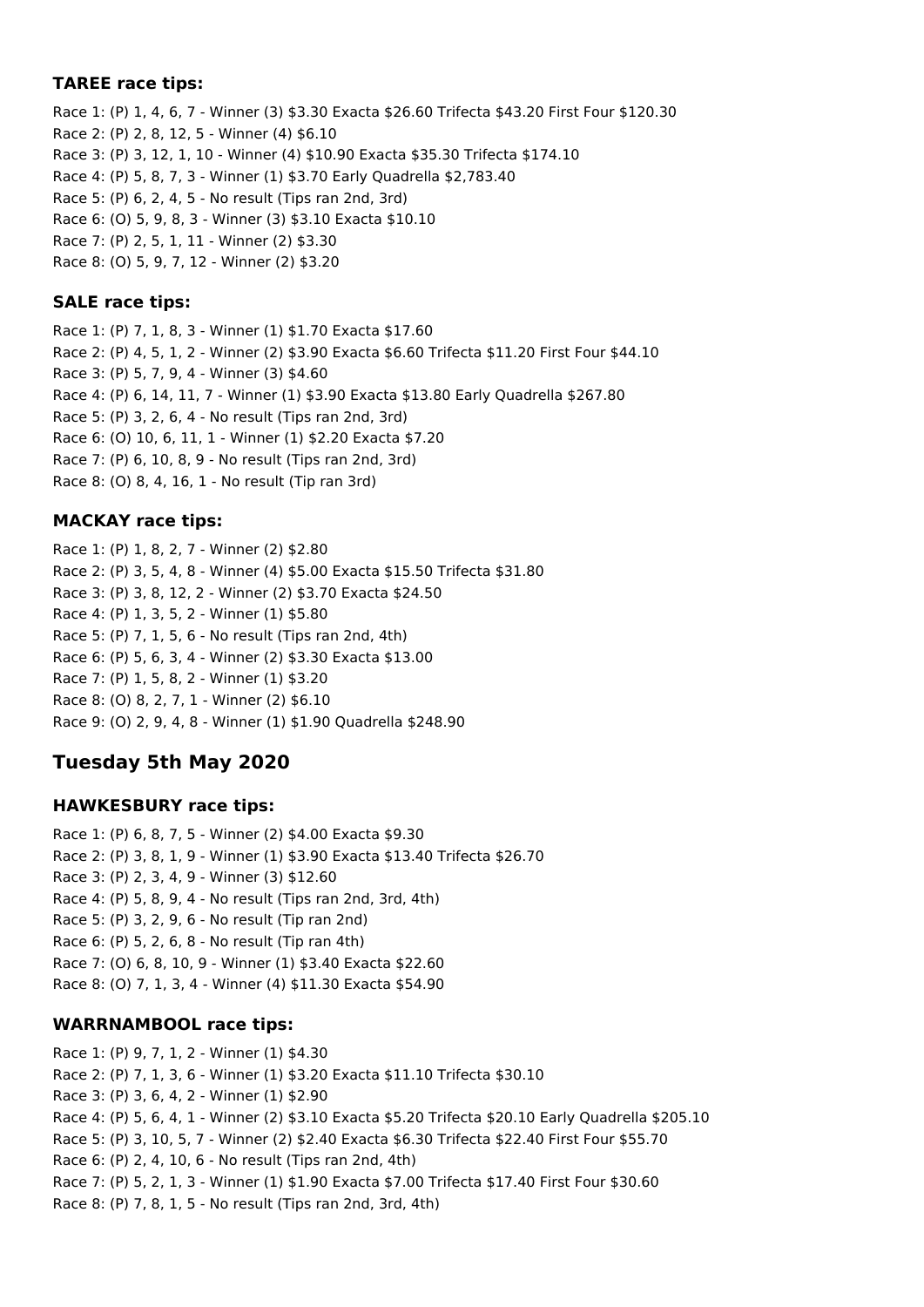#### **ROCKHAMPTON race tips:**

Race 1: (P) 8, 15, 11, 4 - No result (Tips ran 2nd, 3rd, 4th) Race 2: (O) 2, 1, 4, 5 - Winner (2) \$3.70 Exacta \$20.10 Trifecta \$87.20 Race 3: (P) 2, 4, 3, 7 - Winner (1) \$2.20 Race 4: (P) 8, 11, 7, 16 - Winner (2) \$5.00 Exacta \$11.90 Trifecta \$75.40 Race 5: (P) 3, 1, 8, 7 - No result (Tips ran 2nd, 4th) Race 6: (P) 4, 3, 6, 1 - No result (Tips ran 2nd, 4th) Race 7: (P) 1, 2, 3, 4 - No result (Tips ran 2nd, 3rd, 4th) Race 8: (P) 3, 11, 6, 9 - Winner (1) \$3.40

### **BUNDABERG race tips:**

Race 1: (P) 3, 8, 6, 4 - No result (Tips ran 3rd, 4th) Race 2: (P) 1, 4, 2, 6 - Winner (2) \$8.10 Race 3: (P) 3, 4, 7, 2 - No result (Tips ran 2nd, 4th) Race 4: (P) 5, 2, 3, 4 - Winner (1) \$2.00 Race 5: (P) 3, 6, 9, 1 - No result (Tips ran 3rd, 4th) Race 6: (P) 2, 7, 4, 1 - Winner (4) \$3.60 Exacta \$10.60 Trifecta \$33.50

## **Tuesday 28th April 2020**

### **KEMBLA GRANGE race tips:**

Race 1: (O) 5, 12, 1, 14 - No result (Tips ran 2nd, 4th) Race 2: (P) 4, 5, 10, 2 - Winner (4) \$7.00 Exacta \$17.20 Trifecta \$82.10 Race 3: (P) 7, 11, 3, 10 - Winner (1) \$1.70 Race 4: (P) 1, 4, 11, 9 - Winner (2) \$4.80 Race 5: (P) 6, 2, 5, 8 - No result Race 6: (P) 12, 3, 9, 1 - Winner (1) \$4.30 Race 7: (O) 7, 5, 10, 2 - No result (Tips ran 2nd, 4th)

### **SALE race tips:**

Race 1: (P) 1, 6, 13, 4 - Winner (4) \$4.80 Race 2: (P) 8, 7, 6, 5 - Winner (3) \$2.80 Exacta \$13.60 Trifecta \$21.90 Race 3: (P) 5, 4, 6, 9 - Winner (1) \$1.60 Exacta \$3.50 Trifecta \$10.50 First Four \$24.50 Race 4: (P) 4, 2, 7, 11 - Winner (1) \$1.80 Early Quadrella \$41.90 Race 5: (P) 4, 6, 5, 7 - Winner (3) \$2.20 Exacta \$12.30 Race 6: (P) 6, 5, 7, 11 - Winner (3) \$7.80 Exacta \$29.60 Race 7: (O) 6, 5, 8, 7 - Winner (4) \$1.90 Race 8: (P) 1, 6, 8, 5 - Winner (1) \$11.00 Quadrella \$437.90

### **MACKAY race tips:**

Race 1: (P) 2, 3, 4, 6 - Winner (1) \$1.80 Race 2: (P) 1, 3, 14, 10 - Winner (1) \$3.00 Exacta \$16.10 Race 3: (P) 1, 2, 3, 7 - Winner (2) \$1.80 Exacta \$6.10 Race 4: (P) 7, 3, 2, 9 - Winner (4) \$7.70 Exacta \$57.90 Race 5: (P) 4, 1, 3, 2 - Winner (1) \$1.70 Exacta \$7.30 Early Quadrella \$212.00 Race 6: (O) 1, 2, 13, 12 - No result (Tips ran 2nd, 4th) Race 7: (P) 6, 1, 11, 9 - Winner (2) \$1.70 Race 8: (P) 11, 3, 1, 14 - Winner (2) \$3.30 Exacta \$39.20 Race 9: (P) 12, 1, 2, 11 - No result (Tip ran 2nd)

### **TAREE race tips:**

Race 1: (P) 8, 6, 2, 9 - Winner (2) \$6.20 Exacta \$10.50 Trifecta \$81.30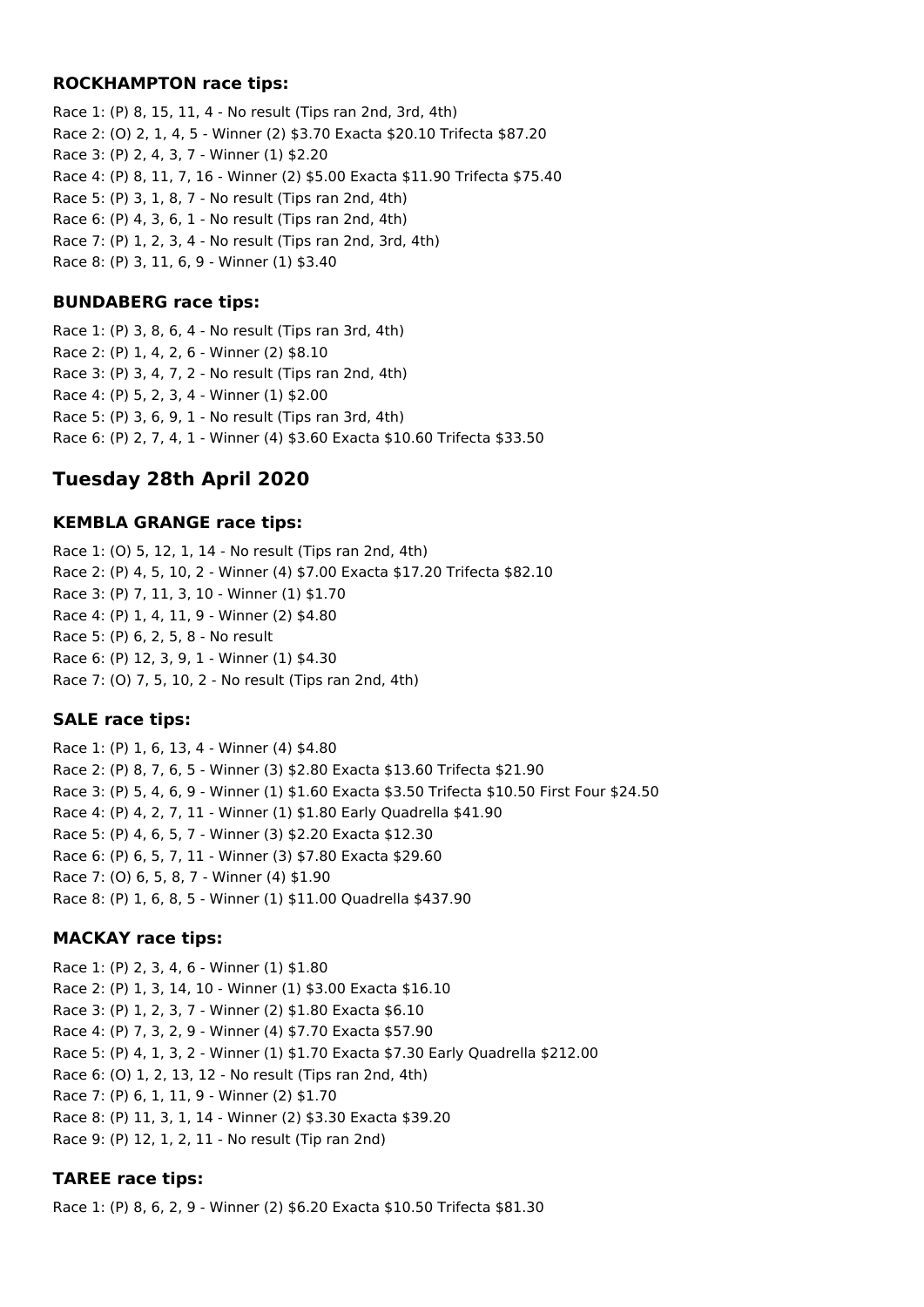Race 2: (P) 5, 11, 1, 3 - Winner (1) \$1.60 Exacta \$9.50 Trifecta \$26.60 Race 3: (P) 11, 6, 12, 2 - Winner (1) \$2.70 Exacta \$30.60 Trifecta \$407.10 Race 4: (P) 6, 4, 7, 8 - No result (Tips ran 3rd, 4th) Race 5: (P) 1, 4, 12, 6 - No result (Tip ran 2nd) Race 6: (O) 7, 5, 15, 14 - Winner (1) \$3.30 Race 7: (O) 2, 5, 4, 14 - Winner (2) \$2.70

## **Tuesday 21st April 2020**

### **SCONE race tips:**

Race 1: (P) 6, 7, 4, 1 - Winner (2) \$6.00 Exacta \$25.00 Trifecta \$80.00 Race 2: (P) 2, 6, 1, 11 - No result (Tips ran 3rd, 4th) Race 3: (O) 1, 15, 9, 8 - Winner (3) \$3.80 Exacta \$13.80 Trifecta \$39.20 Race 4: (P) 6, 4, 10, 7 - Winner (1) \$2.10 Exacta \$9.60 Race 5: (P) 9, 7, 4, 1 - Winner (4) \$4.10 Exacta \$16.00 Race 6: (P) 7, 1, 2, 3 - No result (Tips ran 2nd, 3rd, 4th) Race 7: (O) 7, 3, 5, 9 - No result (Tip ran 3rd)

### **BALLARAT race tips:**

Race 1: (O) 7, 1, 10, 9 - No result (Tips ran 2nd, 4th) Race 2: (P) 5, 1, 9, 7 - Winner (1) \$2.50 Race 3: (P) 7, 8, 2, 3 - Winner (1) \$4.10 Exacta \$28.30 Trifecta \$64.50 First Four \$170.50 Race 4: (P) 11, 5, 8, 9 - Winner (1) \$1.50 Exacta \$3.10 Race 5: (P) 2, 8, 7, 3 - Winner (4) \$3.30 Exacta \$14.90 Trifecta \$37.40 Race 6: (O) 10, 9, 8, 1 - Winner (1) \$4.00 Race 7: (P) 10, 9, 4, 6 - Winner (1) \$1.60 Exacta \$5.50 Trifecta \$26.40 Race 8: (P) 3, 8, 14, 12 - Winner (1) \$2.50 Quadrella \$114.30

### **ROCKHAMPTON race tips:**

Race 1: (P) 1, 9, 5, 6 - Winner (1) \$1.70 Exacta \$14.00 Trifecta \$86.60 Race 2: (P) 1, 5, 7, 6 - Winner (4) \$2.80 Race 3: (P) 1, 16, 4, 15 - Winner (1) \$1.80 Race 4: (P) 3, 2, 6, 1 - Winner (1) \$1.80 Exacta \$7.20 Race 5: (O) 6, 2, 1, 8 - Winner (1) \$6.70 Race 6: (O) 4, 5, 3, 2 - Winner (2) \$9.40 Exacta \$25.30 Trifecta \$54.80 Early Quadrella \$181.10 Race 7: (P) 3, 1, 10, 4 - Winner (1) \$3.00 Race 8: (O) 11, 4, 6, 2 - Winner (1) \$6.00 Race 9: (P) 4, 2, 6, 5 - Winner (2) \$2.50 Race 10: (O) 5, 9, 2, 10 - No result (Tips ran 2nd, 3rd, 4th)

### **NOWRA race tips:**

Race 1: (P) 4, 1, 7, 8 - Winner (1) \$1.70 Exacta \$5.70 Trifecta \$23.10 First Four \$57.30 Race 2: (P) 3, 5, 9, 4 - Winner (4) \$9.60 Exacta \$25.20 Trifecta \$131.40 First Four \$670.30 Race 3: (P) 11, 9, 4, 8 - Winner (3) \$5.50 Race 4: (P) 3, 1, 8, 12 - Winner (1) \$1.70 Exacta \$3.70 Trifecta \$11.60 Early Quadrella \$208.50 Race 5: (O) 12, 4, 1, 8 - No result (Tips ran 2nd, 4th) Race 6: (O) 6, 1, 12, 3 - No result (Tips ran 2nd, 3rd) Race 7: (O) 2, 5, 4, 7 - No result (Tips ran 2nd, 3rd)

## **Tuesday 14th April 2020**

### **NEWCASTLE race tips:**

Race 1: (P) 4, 2, 7, 5 - Winner (3) \$4.20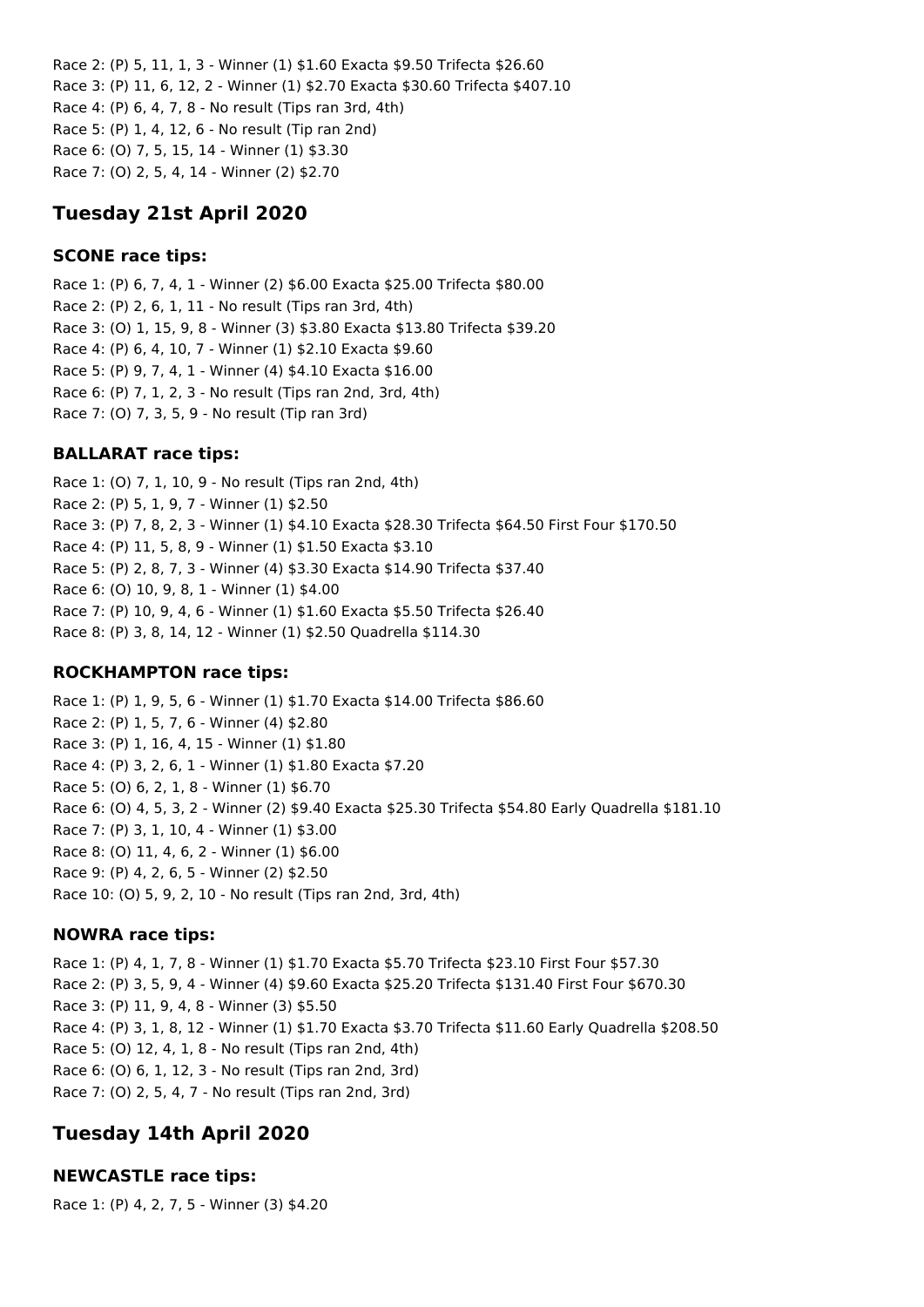Race 2: (P) 2, 6, 7, 10 - Winner (1) \$1.40 Exacta \$3.60 Race 3: (P) 7, 4, 10, 12 - Winner (1) \$2.70 Exacta \$5.70 Trifecta \$11.30 Race 4: (P) 1, 3, 6, 10 - Winner (1) \$3.30 Early Quadrella \$67.60 Race 5: (P) 2, 1, 9, 6 - No result (Tips ran 2nd, 3rd) Race 6: (P) 1, 7, 4, 10 - Winner (1) \$1.40 Exacta \$3.70 Trifecta \$19.40 Race 7: (P) 12, 7, 11, 3 - Winner (1) \$4.70

#### **SALE race tips:**

Race 1: (P) 1, 7, 10, 5 - Winner (2) \$3.10 Exacta \$14.30 Trifecta \$39.90 Race 2: (P) 1, 5, 12, 4 - Winner (1) \$3.00 Race 3: (P) 12, 8, 9, 2 - No result (Tip ran 2nd) Race 4: (P) 9, 12, 8, 5 - Winner (1) \$1.70 Exacta \$7.30 Trifecta \$23.40 Race 5: (P) 5, 1, 9, 3 - Winner (1) \$1.40 Race 6: (O) 14, 5, 10, 2 - Winner (4) \$10.30 Race 7: (P) 11, 8, 10, 3 - No result (Tips ran 3rd, 4th) Race 8: (P) 5, 1, 3, 8 - Winner (2) \$2.60

#### **ROCKHAMPTON race tips:**

Race 1: (P) 5, 4, 3, 6 - Winner (2) \$2.30 Exacta \$5.60 Race 2: (P) 1, 2, 9, 11 - Winner (1) \$2.70 Exacta \$5.70 Race 3: (P) 6, 2, 10, 1 - Winner (1) \$3.70 Exacta \$12.70 Race 4: (P) 4, 3, 6, 9 - Winner (1) \$3.40 Exacta \$13.00 Race 5: (P) 2, 5, 12, 11 - Winner (1) \$1.90 Exacta \$7.00 Trifecta \$30.50 Early Quadrella \$55.80 Race 6: (P) 3, 8, 6, 9 - Winner (1) \$1.80 Exacta \$3.50 Trifecta \$8.80 Race 7: (O) 7, 6, 12, 17 - Winner (1) \$2.80 Race 8: (O) 13, 1, 6, 3 - Winner (4) \$9.30 Race 9: (P) 6, 3, 9, 5 - Winner (1) \$2.70 Exacta \$16.40 Trifecta \$72.40 Quadrella \$289.30

### **COFFS HARBOUR race tips:**

Race 1: (P) 1, 10, 9, 2 - Winner (2) \$6.90 Exacta \$28.60 Trifecta \$83.90 Race 2: (P) 6, 4, 1, 8 - Winner (1) \$1.20 Race 3: (O) 14, 8, 2, 12 - Winner (3) \$7.80 Race 4: (O) 2, 1, 11, 16 - Winner (1) \$2.20 Early Quadrella \$215.80 Race 5: (P) 3, 6, 8, 4 - No result (Tip ran 2nd) Race 6: (O) 11, 3, 4, 1 - No result (Tip ran 3rd) Race 7: (O) 4, 2, 7, 17 - No result (Tips ran 3rd, 4th)

## **Tuesday 7th April 2020**

### **KEMBLA GRANGE race tips:**

Race 1: (P) 10, 1, 11, 13 - Winner (3) \$6.60 Exacta \$30.60 Race 2: (P) 2, 3, 5, 6 - Winner (1) \$1.80 Exacta \$5.40 Race 3: (O) 2, 3, 15, 7 - No result (Tips ran 2nd, 3rd) Race 4: (P) 2, 4, 1, 3 - No result (Tips ran 3rd, 4th) Race 5: (O) 5, 10, 3, 4 - Winner (1) \$2.90 Race 6: (P) 3, 9, 13, 11 - No result (Tips ran 2nd, 3rd) Race 7: (P) 1, 8, 17, 3 - Winner (2) \$6.90

#### **BENDIGO race tips:**

Race 1: (P) 7, 5, 13, 6 - No result (Tips ran 3rd, 4th) Race 2: (P) 12, 13, 5, 4 - No result (Tip ran 2nd) Race 3: (O) 8, 3, 11, 1 - No result (Tips ran 3rd, 4th) Race 4: (P) 13, 7, 3, 6 - Winner (2) \$8.80 Exacta \$24.60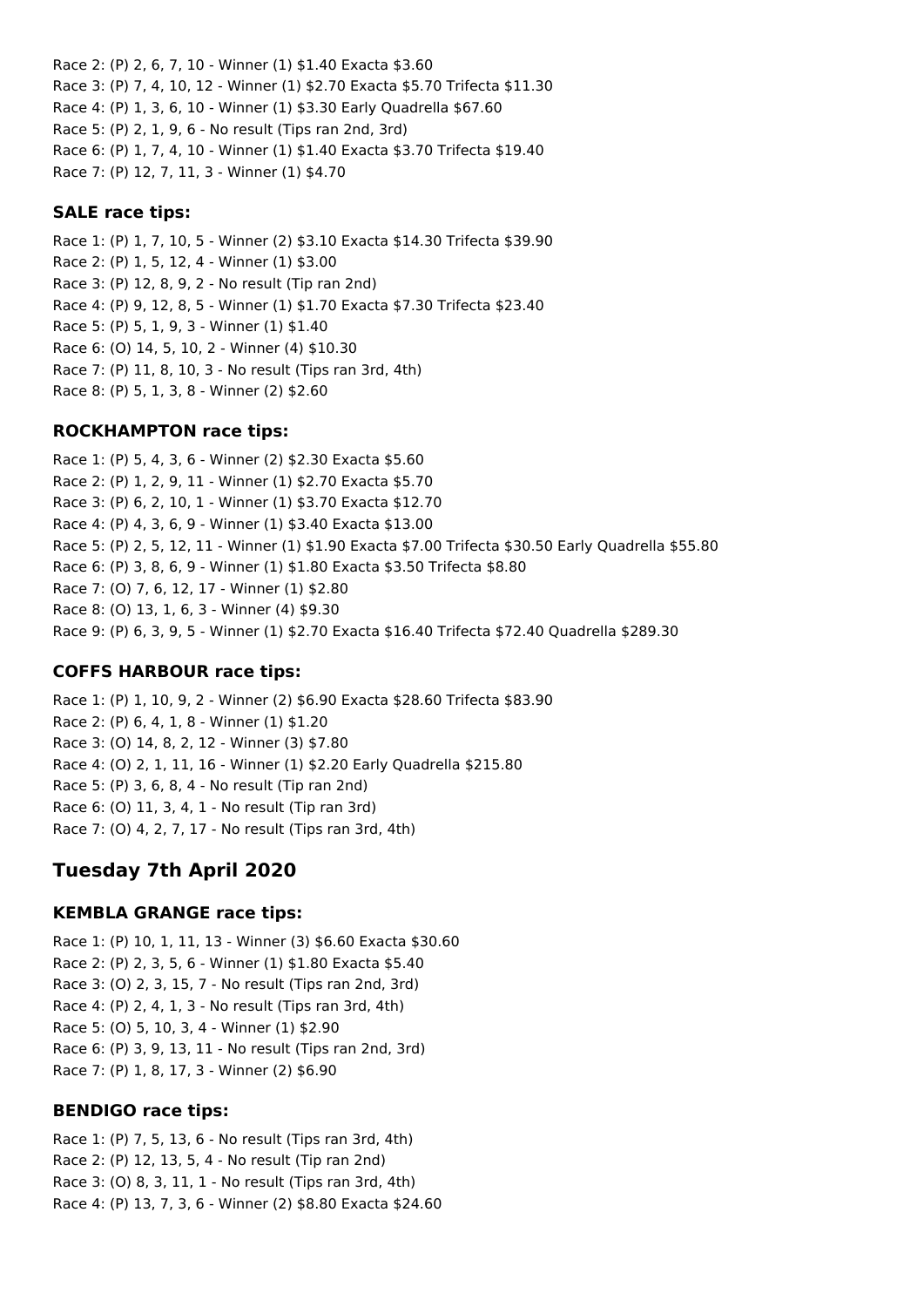Race 5: (P) 13, 11, 8, 10 - Winner (4) \$5.20 Race 6: (O) 1, 2, 14, 10 - Winner (2) \$7.80 Exacta \$44.10 Trifecta \$197.60 First Four \$727.50 Race 7: (P) 14, 6, 10, 13 - Winner (3) \$2.10 Race 8: (P) 11, 1, 7, 6 - Winner (1) \$3.30 Race 9: (O) 1, 11, 3, 13 - Winner (3) \$10.90 Exacta \$90.90 Quadrella \$1,122.50

### **ROCKHAMPTON race tips:**

Race 1: (P) 4, 3, 13, 7 - No result (Tip ran 3rd) Race 2: (O) 7, 5, 6, 1 - Winner (3) \$6.10 Exacta \$20.60 Trifecta \$91.50 First Four \$334.70 Race 3: (P) 4, 8, 6, 1 - Winner (1) \$2.10 Race 4: (P) 1, 6, 2, 4 - Winner (1) \$2.80 Exacta \$45.50 Trifecta \$74.00 Race 5: (O) 8, 6, 7, 3 - Winner (2) \$2.50 Exacta \$17.30 Trifecta \$288.20 Early Quadrella \$132.40 Race 6: (O) 3, 6, 4, 2 - No result (Tips ran 2nd, 3rd) Race 7: (O) 8, 10, 5, 2 - Winner (1) \$5.50 Race 8: (O) 6, 5, 2, 10 - Winner (1) \$4.50 Exacta \$26.80 Race 9: (O) 2, 4, 13, 7 - No result (Tip ran 2nd)

### **BALLINA race tips:**

Race 1: (P) 2, 7, 8, 5 - No result (Tips ran 3rd, 4th) Race 2: (P) 12, 6, 7, 10 - Winner (1) \$1.40 Exacta \$4.20 Trifecta \$23.80 Race 3: (P) 11, 5, 8, 12 - Winner (1) \$1.10 Exacta \$5.00 Race 4: (P) 11, 7, 8, 5 - Winner (2) \$2.00 Exacta \$19.10 Race 5: (O) 4, 5, 6, 9 - No result (Tips ran 2nd, 4th) Race 6: (O) 1, 8, 9, 12 - Winner (2) \$6.50 Race 7: (P) 7, 10, 4, 8 - Winner (3) \$11.00 Exacta \$22.10 Trifecta \$231.90

### **BUNDABERG race tips:**

Race 1: (P) 7, 9, 14, 1 - Winner (1) \$5.10 Race 2: (P) 7, 1, 3, 5 - Winner (1) \$2.80 Exacta \$12.20 Race 3: (P) 4, 3, 1, 6 - Winner (2) \$2.50 Race 4: (P) 2, 3, 1, 9 - Winner (1) \$5.90 Early Quadrella \$520.80 Race 5: (P) 10, 1, 7, 6 - Winner (1) \$19.30 Exacta \$38.60 Race 6: (P) 3, 2, 7, 8 - No result (Tips ran 3rd, 4th)

## **Tuesday 31st March 2020**

#### **MORNINGTON race tips:**

Race 1: (P) 7, 8, 3, 5 - Winner (4) \$4.50 Exacta \$19.60 Race 2: (P) 3, 4, 11, 6 - No result (Tips ran 2nd, 3rd, 4th) Race 3: (P) 6, 11, 1, 13 - No result (Tips ran 2nd, 4th) Race 4: (P) 3, 1, 6, 14 - Winner (2) \$5.40 Race 5: (P) 5, 7, 3, 2 - No result (Tips ran 2nd, 4th) Race 6: (O) 1, 4, 7, 3 - No result (Tip ran 2nd) Race 7: (P) 11, 14, 2, 15 - No result (Tips ran 2nd, 3rd) Race 8: (O) 2, 4, 5, 7 - Winner (1) \$8.80 Exacta \$98.10 Trifecta \$540.00 First Four \$6,717.90

### **MACKAY race tips:**

Race 1: (P) 1, 7, 4, 5 - Winner (1) \$2.20 Exacta \$4.90 Race 2: (P) 1, 9, 3, 4 - Winner (1) \$2.40 Exacta \$12.00 Race 3: (P) 3, 2, 6, 4 - Winner (4) \$2.40 Exacta \$10.20 Trifecta \$27.00 Race 4: (P) 6, 5, 1, 4 - Winner (2) \$1.70 Exacta \$10.30 Trifecta \$17.80 Race 5: (P) 4, 1, 8, 7 - Winner (1) \$3.20 Exacta \$19.30 Trifecta \$73.10 Race 6: (P) 3, 1, 5, 8 - Winner (2) \$2.00 Exacta \$7.20 Early Quadrella \$28.30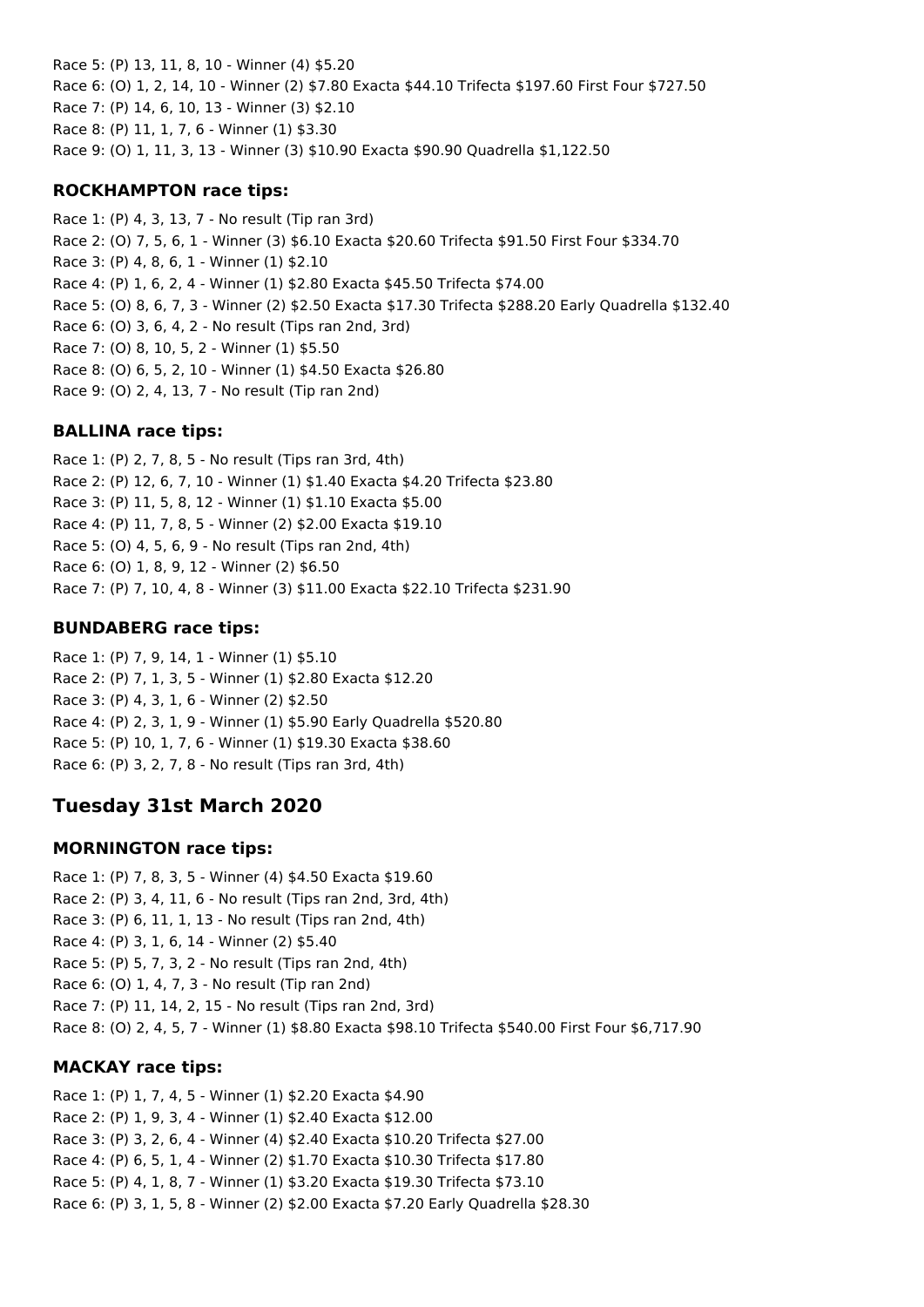Race 7: (P) 2, 4, 3, 5 - No result (Tips ran 2nd, 3rd) Race 8: (P) 1, 7, 3, 9 - No result (Tips ran 3rd, 4th) Race 9: (O) 3, 6, 10, 5 - No result (Tips ran 3rd, 4th) Race 10: (O) 11, 4, 3, 2 - Winner (2) \$3.60 Exacta \$19.60 Trifecta \$34.70

### **GRAFTON race tips:**

Race 1: (P) 4, 1, 3, 8 - Winner (2) \$4.10 Exacta \$10.10 Race 2: (P) 3, 11, 6, 4 - No result (Tips ran 2nd, 3rd) Race 3: (P) 1, 8, 7, 15 - Winner (1) \$2.20 Exacta \$7.30 Trifecta \$36.50 First Four \$299.90 Race 4: (P) 13, 11, 14, 10 - Winner (1) \$2.50 Race 5: (P) 8, 6, 2, 1 - No result (Tip ran 3rd) Race 6: (O) 6, 5, 12, 2 - Winner (2) \$7.90 Exacta \$73.20 Race 7: (P) 1, 6, 9, 11 - Winner (2) \$2.50 Race 8: (P) 6, 9, 15, 4 - No result (Tips ran 2nd, 3rd, 4th) Race 9: (O) 3, 2, 15, 4 - No result (Tips ran 2nd, 3rd)

### **NEWCASTLE race tips:**

Race 1: (P) 4, 9, 2, 8 - Winner (1) \$2.90 Exacta \$3.00 Race 2: (O) 5, 4, 9, 3 - Winner (1) \$3.70 Exacta \$11.40 Trifecta \$51.10 Race 3: (\*) 7, 11, 4, 10 - Winner (3) \$3.80 Exacta \$6.80 Race 4: (O) 6, 13, 4, 1 - No result (Tips ran 3rd, 4th) Race 5: (O) 11, 13, 5, 6 - Winner (1) \$3.90 Race 6: (O) 9, 2, 10, 13 - Winner (2) \$2.70 Race 7: (O) 5, 2, 7, 11 - Winner (3) \$8.10 Race 8: (O) 2, 1, 5, 13 - Winner (4) \$9.20 Exacta \$68.60 Race 9: (O) 8, 16, 1, 7 - No result (Tip ran 4th) Race 10: (O) 1, 14, 12, 9 - Winner (2) \$5.40 Race 11: (O) 14, 8, 13, 11 - Winner (4) \$7.30 Exacta \$48.00

# **Tuesday 24th March 2020**

## **COFFS HARBOUR race tips:**

Race 1: (P) 2, 5, 4, 1 - Abandoned Race 2: (P) 1, 2, 9, 4 - Abandoned Race 3: (P) 1, 2, 4, 8 - Abandoned Race 4: (P) 1, 2, 3, 4 - Abandoned Race 5: (P) 1, 5, 3, 2 - Abandoned Race 6: (P) 5, 7, 1, 14 - Abandoned Race 7: (P) 2, 3, 7, 11 - Abandoned Race 8: (P) 1, 6, 13, 5 - Abandoned

## **GEELONG race tips:**

Race 1: (O) 8, 12, 10, 2 - No result (Tips ran 2nd, 3rd) Race 2: (P) 6, 4, 11, 7 - No result (Tips ran 2nd, 4th) Race 3: (P) 2, 4, 11, 3 - Winner (1) \$2.60 Exacta \$15.10 Trifecta \$68.80 Race 4: (O) 5, 14, 10, 11 - No result (Tips ran 2nd, 4th) Race 5: (O) 4, 2, 14, 1 - Winner (1) \$8.40 Exacta \$30.80 Race 6: (O) 1, 4, 12, 2 - Winner (1) \$9.00 Race 7: (P) 2, 6, 9, 4 - Winner (3) \$2.60 Race 8: (P) 1, 4, 9, 6 - Winner (3) \$3.70 Quadrella \$2,687.80

## **ROCKHAMPTON race tips:**

Race 1: (P) 1, 3, 2, 4 - Winner (1) \$1.60 Exacta \$2.70 Trifecta \$3.20 First Four \$3.20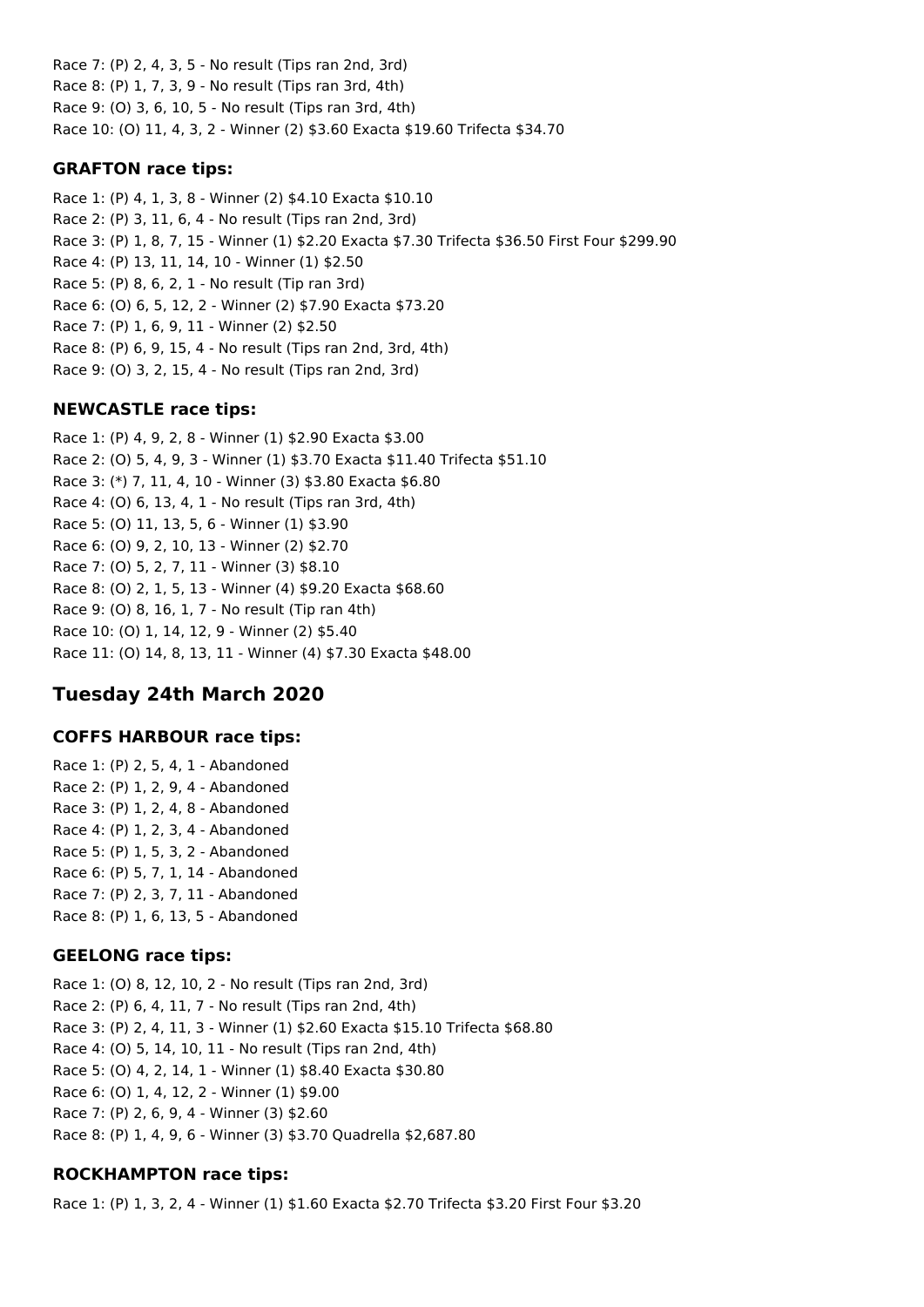Race 2: (P) 1, 8, 4, 3 - Winner (4) \$6.40 Exacta \$33.50 Race 3: (O) 8, 6, 7, 9 - Winner (1) \$2.60 Exacta \$4.10 Trifecta \$11.90 Race 4: (P) 5, 4, 6, 7 - Winner (2) \$5.20 Early Quadrella \$197.10 Race 5: (P) 5, 2, 1, 6 - Winner (4) \$6.40 Exacta \$13.30 Race 6: (P) 4, 2, 6, 3 - Winner (1) \$2.40 Exacta \$12.10 Race 7: (O) 6, 7, 9, 4 - Winner (2) \$3.10 Race 8: (O) 9, 5, 4, 2 - No result (Tips ran 2nd, 3rd)

## **Tuesday 17th March 2020**

### **CRANBOURNE race tips:**

Race 1: (P) 13, 7, 3, 4 - Winner (3) \$4.10 Exacta \$40.10 Race 2: (P) 9, 12, 6, 2 - Winner (1) \$1.70 Race 3: (P) 1, 7, 3, 10 - No result (Tip ran 2nd) Race 4: (P) 11, 3, 2, 4 - Winner (2) \$4.90 Race 5: (P) 8, 3, 11, 1 - Abandoned Race 6: (P) 7, 8, 5, 9 - Abandoned Race 7: (P) 14, 8, 7, 5 - Abandoned Race 8: (P) 2, 1, 5, 3 - Abandoned

### **HAWKESBURY race tips:**

Race 1: (P) 1, 5, 7, 3 - Winner (2) \$8.50 Exacta \$18.70 Trifecta \$36.20 Race 2: (P) 3, 4, 5, 2 - Winner (1) \$1.80 Exacta \$4.40 Trifecta \$13.30 Race 3: (P) 1, 4, 7, 6 - Winner (1) \$1.40 Exacta \$5.20 Trifecta \$7.20 First Four \$8.80 Race 4: (P) 8, 3, 1, 5 - Winner (1) \$1.70 Early Quadrella \$88.30 Race 5: (P) 1, 3, 10, 6 - Winner (1) \$3.40 Exacta \$18.60 Trifecta \$54.80 Race 6: (P) 9, 3, 1, 5 - Winner (3) \$4.80 Exacta \$28.70 Trifecta \$60.20 First Four \$234.60 Race 7: (O) 6, 9, 1, 13 - Winner (3) \$4.40 Exacta \$19.50 Trifecta \$56.30 Race 8: (O) 12, 15, 16, 4 - No result (Tip ran 4th)

### **MACKAY race tips:**

Race 1: (P) 2, 5, 4, 11 - Winner (1) \$1.80 Exacta \$3.80 Trifecta \$40.20 Race 2: (P) 5, 1, 3, 4 - Winner (3) \$2.70 Race 3: (P) 5, 6, 8, 4 - No result (Tips ran 2nd, 3rd) Race 4: (P) 3, 2, 5, 8 - No result (Tip ran 2nd) Race 5: (P) 3, 5, 6, 7 - Winner (1) \$1.50 Exacta \$6.80 Race 6: (P) 3, 7, 2, 6 - Winner (4) \$20.20 Exacta \$99.70 Trifecta \$274.40 First Four \$444.20 Race 7: (O) 1, 2, 4, 7 - Winner (1) \$3.50

### **ALBANY race tips:**

Race 1: (P) 8, 9, 12, 5 - Winner (3) \$3.40 Race 2: (P) 8, 4, 5, 7 - Winner (1) \$19.00 Exacta \$72.60 Trifecta \$395.30 Race 3: (O) 6, 5, 1, 2 - Winner (1) \$4.80 Exacta \$16.90 Trifecta \$137.80 First Four \$237.60 Race 4: (O) 2, 3, 6, 4 - Winner (2) \$4.70 Early Quadrella \$1,178.30 Race 5: (O) 3, 9, 7, 4 - No result (Tips ran 2nd, 3rd) Race 6: (O) 7, 1, 6, 12 - No result (Tip ran 3rd) Race 7: (O) 4, 9, 8, 2 - Winner (2) \$4.10 Exacta \$21.20 Race 8: (O) 2, 6, 12, 8 - No result (Tip ran 2nd)

## **Tuesday 10th March 2020**

### **WYONG race tips:**

Race 1: (P) 1, 6, 2, 10 - Winner (1) \$2.00 Exacta \$7.80 Trifecta \$44.20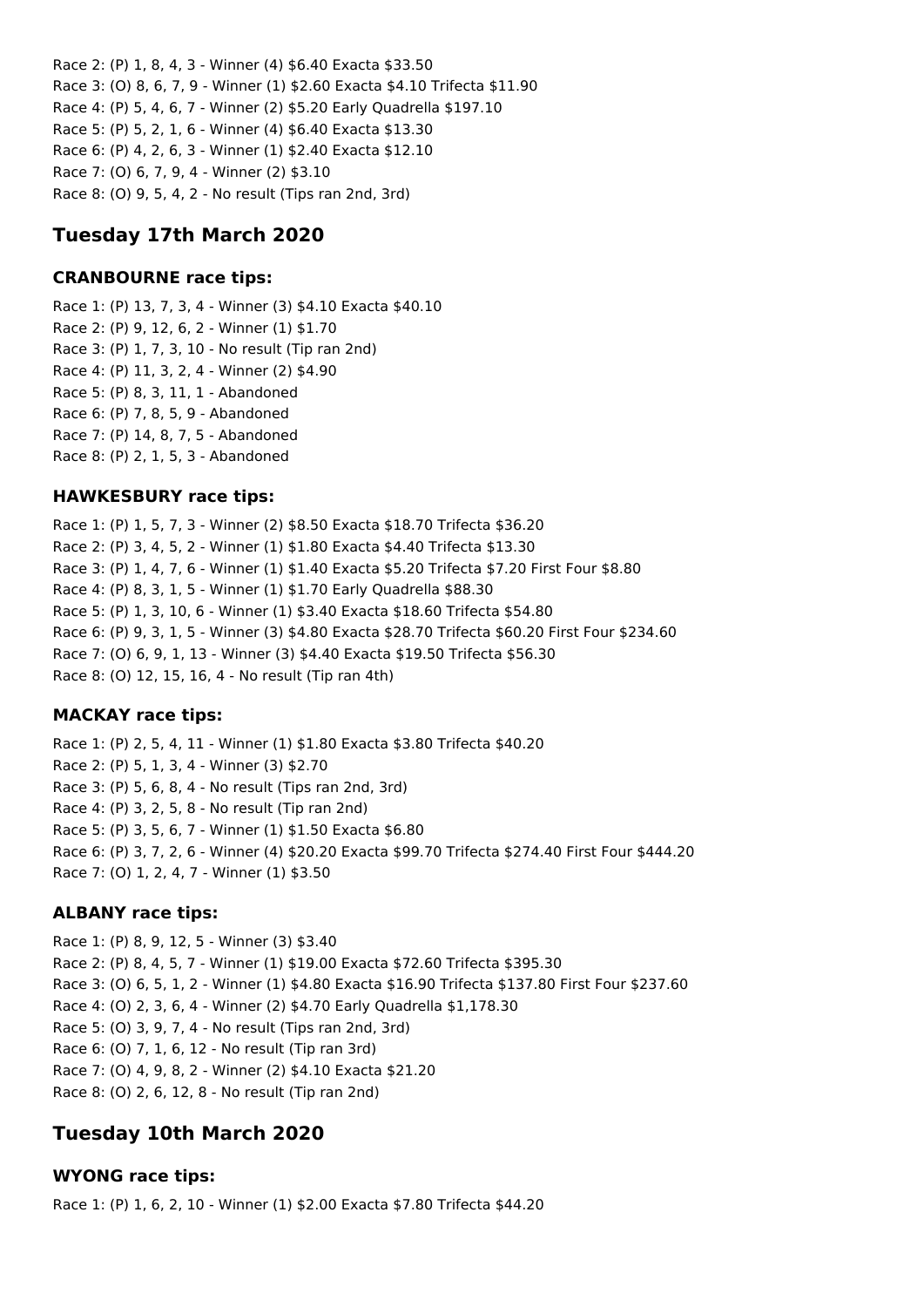Race 2: (P) 2, 7, 8, 1 - Winner (2) \$3.60 Exacta \$14.30 Race 3: (P) 1, 4, 7, 3 - Winner (1) \$1.20 Exacta \$4.60 Trifecta \$9.40 Race 4: (P) 5, 4, 3, 1 - Winner (3) \$6.70 Exacta \$16.80 Early Quadrella \$131.60 Race 5: (P) 11, 5, 1, 2 - Winner (3) \$5.90 Exacta \$24.50 Race 6: (P) 5, 4, 12, 1 - No result (Tips ran 2nd, 3rd) Race 7: (O) 4, 6, 2, 9 - Winner (2) \$9.20 Exacta \$45.50 Race 8: (O) 8, 2, 12, 4 - Winner (4) \$2.80

#### **KILMORE race tips:**

Race 1: (P) 6, 4, 3, 2 - Winner (2) \$2.90 Exacta \$4.10 Trifecta \$4.30 Race 2: (P) 1, 3, 5, 7 - No result (Tips ran 2nd, 3rd, 4th) Race 3: (P) 7, 8, 9, 1 - Winner (1) \$2.30 Exacta \$5.10 Race 4: (P) 8, 2, 10, 3 - Winner (2) \$3.50 Race 5: (P) 6, 11, 4, 8 - Winner (2) \$6.10 Race 6: (P) 7, 9, 4, 10 - Winner (1) \$2.10 Race 7: (P) 5, 2, 4, 1 - Winner (2) \$4.60 Exacta \$9.00 Trifecta \$19.10 First Four \$30.20 Race 8: (P) 8, 6, 5, 3 - Winner (4) \$12.90 Race 9: (P) 4, 8, 1, 7 - No result (Tips ran 2nd, 3rd)

#### **WAGGA race tips:**

Race 1: (P) 10, 11, 5, 8 - Winner (1) \$2.10 Exacta \$7.50 Race 2: (P) 3, 5, 6, 4 - Winner (2) \$2.70 Exacta \$12.60 Trifecta \$37.30 Race 3: (P) 4, 3, 2, 6 - No result (Tips ran 2nd, 3rd) Race 4: (O) 5, 3, 11, 2 - No result (Tip ran 3rd) Race 5: (O) 10, 14, 3, 11 - Winner (4) \$7.00 Exacta \$16.50 Race 6: (O) 2, 3, 6, 14 - Winner (1) \$5.10 Race 7: (O) 4, 2, 6, 7 - Winner (1) \$2.70 Exacta \$7.60

### **Tuesday 3rd March 2020**

#### **KEMBLA GRANGE race tips:**

Race 1: (P) 1, 6, 5, 8 - No result (Tips ran 2nd, 3rd, 4th) Race 2: (P) 2, 3, 6, 4 - Winner (4) \$3.60 Exacta \$7.90 Race 3: (P) 2, 6, 12, 5 - Winner (1) \$2.20 Race 4: (P) 2, 3, 5, 8 - Winner (1) \$2.00 Race 5: (P) 3, 2, 9, 4 - Winner (3) \$9.90 Exacta \$17.80 Race 6: (P) 9, 11, 7, 10 - No result (Tip ran 2nd) Race 7: (P) 7, 5, 1, 9 - Winner (3) \$4.00

#### **BALLARAT race tips:**

Race 1: (P) 14, 8, 3, 5 - No result (Tips ran 3rd, 4th) Race 2: (P) 9, 7, 10, 3 - Winner (1) \$4.20 Exacta \$17.60 Trifecta \$68.80 Race 3: (P) 8, 3, 14, 10 - No result (Tips ran 2nd, 3rd, 4th) Race 4: (O) 8, 13, 12, 11 - No result (Tip ran 4th) Race 5: (O) 6, 10, 5, 7 - Winner (3) \$10.10 Race 6: (P) 2, 3, 5, 4 - Winner (4) \$9.30 Race 7: (O) 10, 9, 11, 3 - No result (Tip ran 2nd) Race 8: (P) 5, 3, 14, 13 - Winner (3) \$11.80

### **MACKAY race tips:**

Race 1: (P) 6, 4, 3, 2 - Winner (2) \$2.60 Exacta \$4.00 Trifecta \$6.40 First Four \$13.40 Race 2: (P) 11, 1, 2, 9 - Winner (1) \$2.10 Race 3: (O) 4, 1, 6, 5 - Winner (4) \$4.30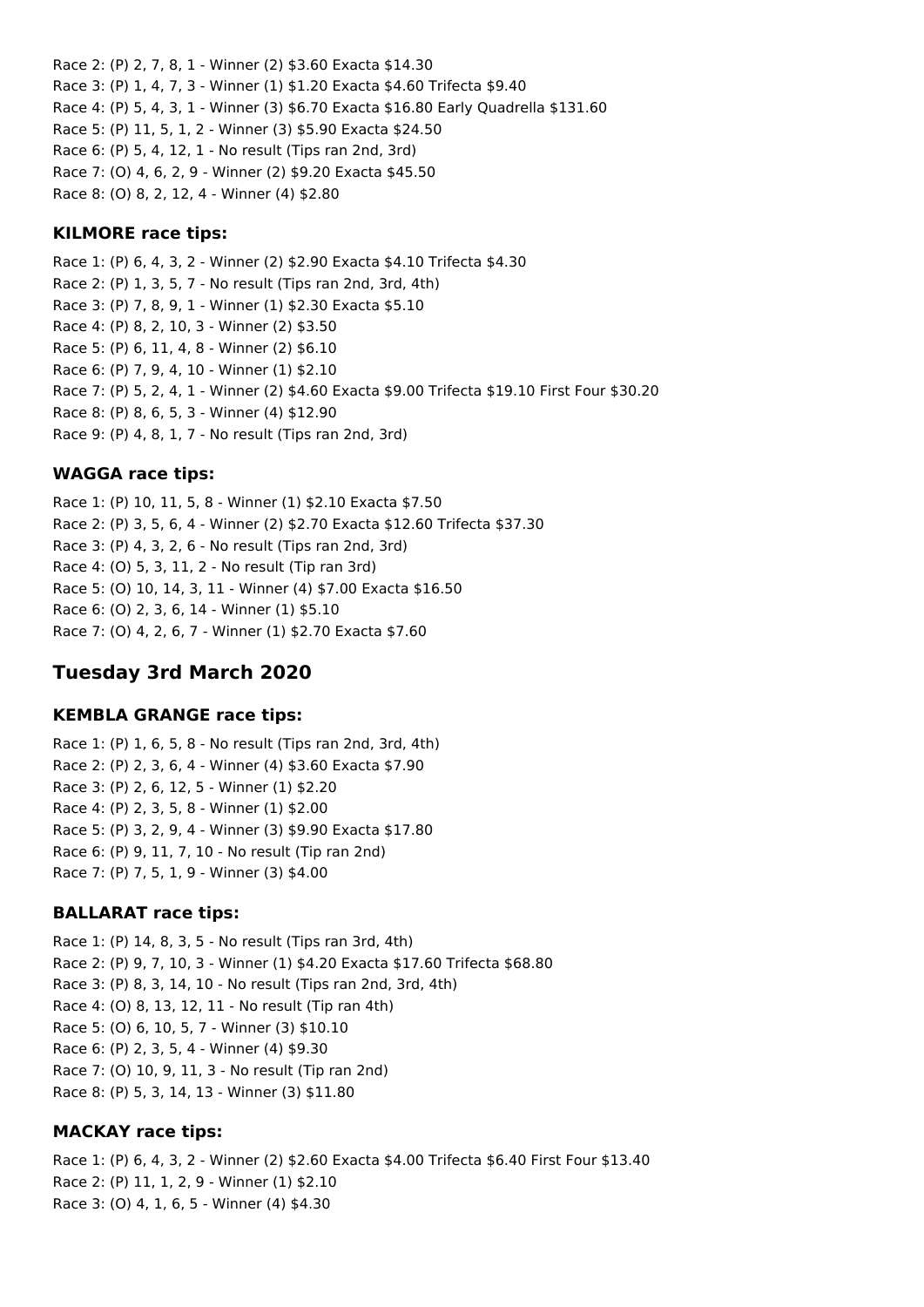Race 4: (P) 1, 5, 6, 3 - Winner (1) \$2.00 Early Quadrella \$75.70 Race 5: (P) 1, 3, 9, 2 - Winner (1) \$2.10 Exacta \$3.80 Race 6: (O) 6, 3, 8, 5 - No result (Tips ran 2nd, 3rd, 4th) Race 7: (P) 1, 4, 2, 7 - Winner (1) \$2.20

### **GRAFTON race tips:**

Race 1: (P) 4, 7, 3, 8 - Winner (2) \$5.00 Race 2: (O) 1, 6, 2, 4 - No result (Tips ran 2nd, 4th) Race 3: (P) 5, 7, 2, 1 - Winner (3) \$2.90 Race 4: (O) 1, 5, 3, 8 - No result (Tip ran 4th) Race 5: (P) 10, 4, 7, 1 - Winner (1) \$3.20 Exacta \$29.40 Trifecta \$81.90 Race 6: (P) 6, 10, 3, 4 - Winner (1) \$3.20 Race 7: (O) 3, 8, 11, 18 - Winner (1) \$2.20

## **Tuesday 25th February 2020**

### **TAMWORTH race tips:**

Race 1: (P) 4, 7, 3, 11 - Winner (1) \$1.60 Race 2: (O) 10, 12, 7, 8 - No result (Tip ran 2nd) Race 3: (O) 14, 10, 6, 2 - No result (Tips ran 2nd, 4th) Race 4: (O) 1, 10, 2, 9 - No result (Tip ran 2nd) Race 5: (O) 2, 5, 6, 7 - No result (Tip ran 2nd) Race 6: (O) 6, 9, 8, 7 - Winner (1) \$4.20 Exacta \$21.10 Race 7: (O) 6, 10, 5, 4 - No result (Tips ran 2nd, 4th) Race 8: (P) 9, 1, 2, 5 - Winner (4) \$11.50 Exacta \$87.40 Trifecta \$88.10 First Four \$209.80

### **BENDIGO race tips:**

Race 1: (O) 3, 5, 8, 1 - No result (Tips ran 2nd, 3rd, 4th) Race 2: (P) 4, 2, 1, 8 - Winner (1) \$2.00 Exacta \$8.80 Race 3: (P) 10, 11, 9, 8 - Winner (2) \$2.10 Exacta \$5.20 Race 4: (P) 3, 13, 5, 7 - Winner (1) \$3.30 Race 5: (O) 2, 1, 7, 9 - No result (Tips ran 2nd, 3rd) Race 6: (O) 9, 2, 5, 8 - Winner (3) \$4.20 Exacta \$18.20 Race 7: (P) 10, 11, 6, 7 - No result (Tips ran 3rd, 4th) Race 8: (O) 5, 7, 10, 13 - No result (Tips ran 3rd, 4th)

### **CAIRNS race tips:**

Race 1: (P) 3, 4, 5, 1 - Abandoned Race 2: (P) 1, 2, 3, 4 - Abandoned Race 3: (P) 4, 5, 1, 2 - Abandoned Race 4: (P) 1, 2, 3, 5 - Abandoned Race 5: (P) 2, 4, 3, 1 - Abandoned Race 6: (P) 2, 4, 1, 6 - Abandoned Race 7: (P) 2, 5, 6, 1 - Abandoned

# **Tuesday 18th February 2020**

### **MUSWELLBROOK race tips:**

Race 1: (P) 14, 1, 9, 5 - Winner (3) \$6.00 Exacta \$51.70 Trifecta \$193.00 Race 2: (O) 15, 9, 7, 10 - Winner (4) \$13.70 Exacta \$61.40 Race 3: (P) 3, 8, 14, 9 - No result (Tips ran 3rd, 4th) Race 4: (P) 9, 5, 7, 8 - Winner (2) \$3.50 Exacta \$16.30 Trifecta \$61.50 Race 5: (O) 4, 2, 3, 9 - No result (Tips ran 2nd, 3rd, 4th)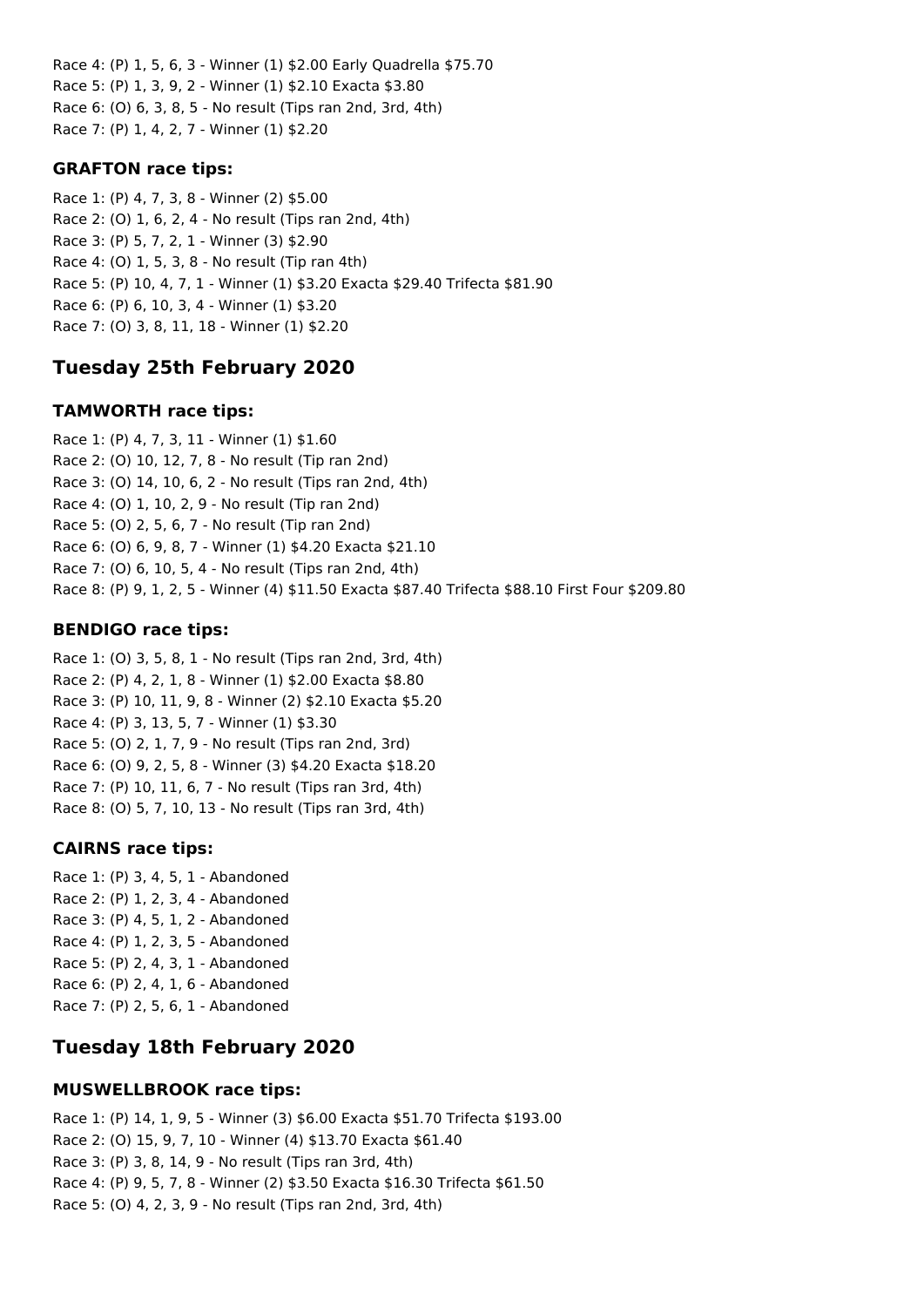Race 6: (O) 15, 2, 5, 14 - Winner (4) \$4.70 Exacta \$25.90 Race 7: (O) 3, 10, 9, 13 - Winner (3) \$3.60 Race 8: (P) 2, 12, 4, 5 - Winner (1) \$2.50

### **BENALLA race tips:**

Race 1: (P) 6, 4, 1, 9 - Winner (4) \$12.00 Exacta \$37.50 Trifecta \$177.50 Race 2: (P) 5, 2, 7, 3 - Winner (1) \$1.90 Exacta \$7.10 Race 3: (P) 11, 10, 6, 13 - No result (Tips ran 2nd, 3rd) Race 4: (O) 13, 11, 8, 12 - Winner (4) \$5.70 Exacta \$58.30 Trifecta \$229.90 Race 5: (P) 7, 3, 5, 4 - No result (Tips ran 2nd, 3rd) Race 6: (O) 1, 8, 11, 10 - Winner (1) \$5.90 Exacta \$36.00 Race 7: (O) 12, 9, 2, 8 - No result (Tip ran 4th) Race 8: (O) 10, 9, 2, 13 - No result (Tips ran 2nd, 3rd)

### **WARWICK race tips:**

Race 1: (P) 1, 2, 3, 4 - Abandoned Race 2: (P) 3, 1, 2, 4 - Abandoned Race 3: (P) 15, 1, 3, 4 - Abandoned Race 4: (P) 1, 2, 3, 4 - Abandoned Race 5: (P) 1, 2, 3, 4 - Abandoned Race 6: (P) 1, 2, 3, 4 - Abandoned Race 7: (P) 1, 2, 3, 6 - Abandoned

# **Tuesday 11th February 2020**

### **HAWKESBURY race tips:**

Race 1: (P) 7, 8, 5, 3 - Abandoned Race 2: (P) 13, 4, 2, 6 - Abandoned Race 3: (P) 1, 4, 2, 6 - Abandoned Race 4: (P) 1, 2, 7, 12 - Abandoned Race 5: (P) 2, 9, 8, 12 - Abandoned Race 6: (P) 3, 10, 6, 4 - Abandoned Race 7: (P) 10, 11, 1, 4 - Abandoned Race 8: (P) 10, 1, 9, 5 - Abandoned

### **WARRNAMBOOL race tips:**

Race 1: (P) 1, 6, 5, 3 - Winner (4) \$10.00 Exacta \$35.20 Trifecta \$47.50 First Four \$147.10 Race 2: (P) 6, 1, 2, 9 - Winner (1) \$3.40 Race 3: (P) 10, 9, 7, 3 - Winner (1) \$1.40 Exacta \$6.60 Trifecta \$9.30 First Four \$23.70 Race 4: (P) 2, 5, 7, 8 - Winner (2) \$3.80 Early Quadrella \$331.80 Race 5: (P) 5, 7, 8, 2 - Winner (1) \$2.90 Exacta \$10.70 Trifecta \$27.40 First Four \$49.20 Race 6: (O) 6, 10, 3, 5 - No result (Tips ran 3rd, 4th) Race 7: (O) 7, 5, 3, 11 - Winner (1) \$5.10 Race 8: (O) 4, 6, 3, 7 - Winner (2) \$7.20 Exacta \$40.60

### **LISMORE race tips:**

Race 1: (P) 1, 2, 4, 3 - Abandoned Race 2: (P) 1, 5, 4, 6 - Abandoned Race 3: (P) 1, 2, 3, 8 - Abandoned Race 4: (O) 1, 2, 10, 12 - Abandoned Race 5: (O) 1, 2, 5, 9 - Abandoned Race 6: (O) 8, 10, 6, 7 - Abandoned Race 7: (O) 1, 2, 3, 8 - Abandoned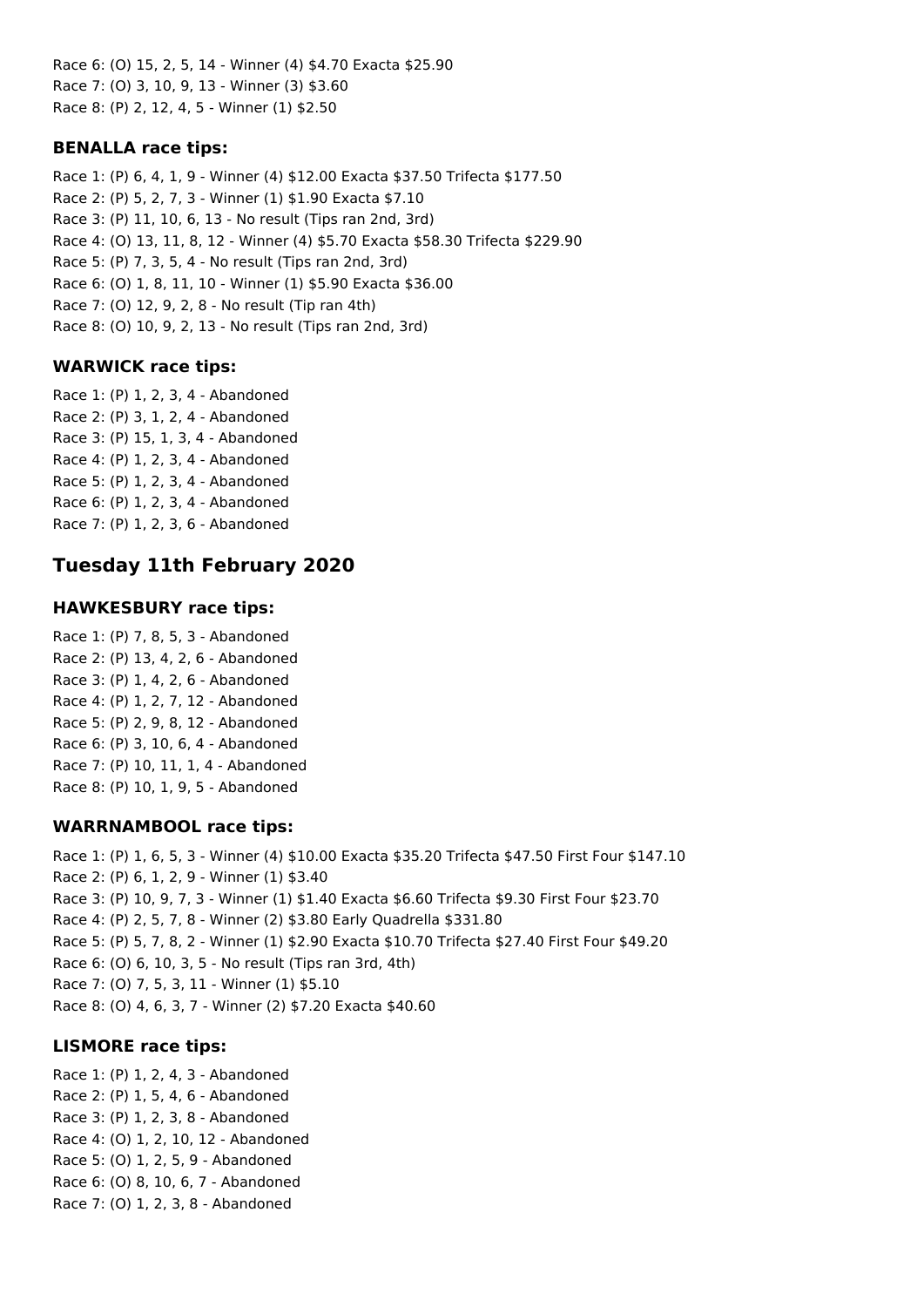#### **TOOWOOMBA race tips:**

Race 1: (P) 1, 2, 8, 6 - Winner (2) \$5.20 Exacta \$20.50 Race 2: (P) 2, 5, 4, 3 - Winner (2) \$4.10 Exacta \$14.10 Trifecta \$35.60 First Four \$88.00 Race 3: (P) 6, 4, 1, 10 - No result (Tips ran 2nd, 3rd, 4th) Race 4: (P) 6, 5, 2, 7 - No result (Tips ran 2nd, 3rd) Race 5: (O) 12, 17, 5, 7 - No result (Tips ran 2nd, 3rd, 4th) Race 6: (P) 9, 5, 6, 13 - Winner (1) \$3.60 Race 7: (P) 7, 2, 9, 5 - Winner (4) \$2.00

#### **SCONE race tips:**

Race 1: (P) 7, 1, 4, 3 - Winner (1) \$1.40 Exacta \$25.90 Trifecta \$88.60 Race 2: (O) 6, 1, 4, 3 - Winner (3) \$3.50 Exacta \$18.40 Race 3: (P) 1, 5, 2, 3 - Winner (1) \$1.70 Exacta \$2.90 Race 4: (P) 1, 8, 4, 6 - Winner (4) \$24.20 Exacta \$54.00 Early Quadrella \$776.00 Race 5: (P) 1, 4, 2, 3 - Winner (1) \$2.30 Exacta \$21.10 Trifecta \$61.80 First Four \$140.40 Race 6: (O) 2, 9, 6, 15 - Winner (1) \$3.60 Race 7: (P) 9, 3, 10, 4 - Winner (2) \$1.40 Exacta \$8.60 Trifecta \$29.90 Quadrella \$562.60

### **Tuesday 4th February 2020**

#### **GOSFORD race tips:**

Race 1: (P) 2, 1, 6, 4 - Winner (4) \$3.50 Exacta \$7.60 Race 2: (P) 2, 7, 4, 5 - Winner (3) \$5.10 Exacta \$17.20 Trifecta \$32.50 First Four \$114.10 Race 3: (P) 2, 1, 4, 6 - Winner (1) \$1.60 Exacta \$1.20 Trifecta \$4.50 Race 4: (P) 1, 3, 6, 7 - No result (Tips ran 2nd, 3rd, 4th) Race 5: (P) 3, 2, 8, 6 - Winner (1) \$1.80 Exacta \$10.10 Race 6: (P) 3, 9, 8, 1 - Winner (2) \$7.80 Exacta \$35.40 Trifecta \$61.60 Race 7: (P) 4, 1, 2, 11 - No result (Tips ran 2nd, 4th) Race 8: (O) 7, 8, 12, 9 - No result (Tips ran 2nd, 3rd, 4th)

#### **WARRNAMBOOL race tips:**

Race 1: (P) 4, 6, 3, 5 - Winner (1) \$1.40 Race 2: (P) 7, 1, 6, 2 - No result (Tips ran 2nd, 4th) Race 3: (P) 4, 7, 6, 9 - No result (Tip ran 2nd) Race 4: (P) 8, 9, 1, 10 - No result (Tips ran 2nd, 3rd, 4th) Race 5: (P) 3, 5, 7, 10 - No result (Tip ran 2nd) Race 6: (P) 5, 2, 7, 4 - Winner (2) \$6.80 Race 7: (O) 1, 13, 3, 14 - Winner (2) \$5.00 Race 8: (O) 7, 4, 1, 3 - Winner (3) \$6.70 Exacta \$32.30 Trifecta \$215.70

### **TOWNSVILLE race tips:**

Race 1: (P) 1, 7, 2, 6 - Winner (3) \$3.50 Exacta \$9.60 Trifecta \$43.20 First Four \$81.20 Race 2: (P) 5, 2, 1, 4 - Winner (1) \$1.50 Exacta \$3.90 Trifecta \$29.90 First Four \$61.50 Race 3: (P) 2, 7, 5, 3 - Winner (3) \$3.10 Race 4: (P) 3, 5, 1, 2 - Winner (3) \$2.70 Exacta \$6.50 Early Quadrella \$77.70 Race 5: (P) 6, 4, 7, 9 - Winner (3) \$11.70 Race 6: (P) 5, 1, 6, 7 - Winner (1) \$1.80 Exacta \$5.20 Trifecta \$11.80 Race 7: (P) 3, 1, 8, 2 - Winner (3) \$5.90 Exacta \$17.50 Quadrella \$413.10

### **ALBURY race tips:**

Race 1: (O) 6, 9, 5, 3 - No result (Tip ran 3rd)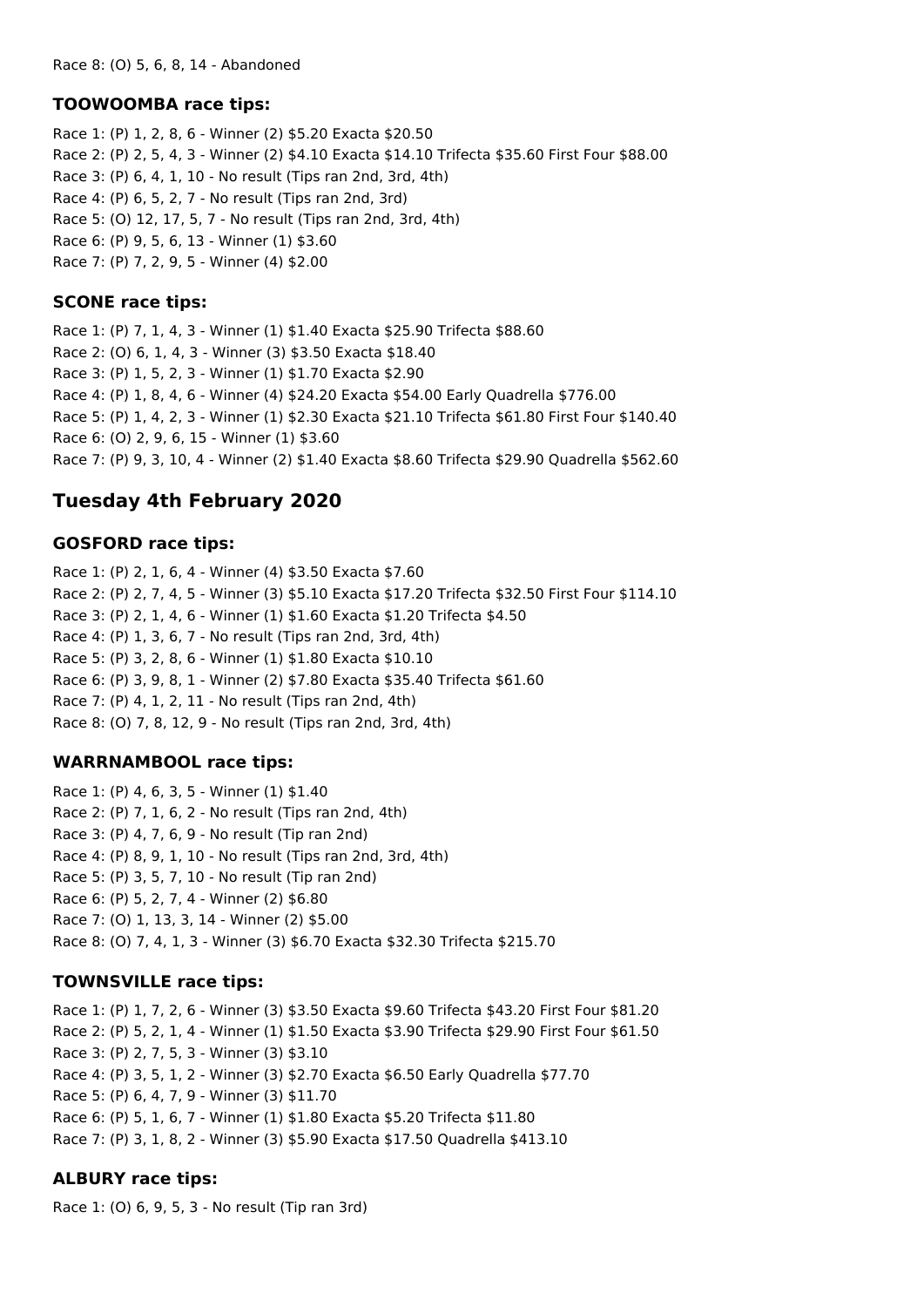Race 2: (P) 1, 2, 5, 6 - Winner (1) \$3.50 Exacta \$34.30 Race 3: (O) 3, 6, 13, 2 - No result (Tips ran 2nd, 3rd) Race 4: (O) 12, 15, 2, 14 - No result (Tips ran 2nd, 4th) Race 5: (O) 2, 7, 10, 6 - No result (Tips ran 2nd, 4th) Race 6: (O) 5, 12, 4, 3 - Winner (4) \$3.80 Exacta \$34.20 Trifecta \$509.00 Race 7: (O) 3, 1, 11, 7 - Winner (3) \$5.10

## **Tuesday 28th January 2020**

#### **GOULBURN race tips:**

Race 1: (P) 2, 7, 4, 10 - No result (Tip ran 4th) Race 2: (P) 3, 9, 6, 1 - Winner (2) \$3.00 Exacta \$9.10 Race 3: (P) 6, 4, 7, 2 - Winner (4) \$6.50 Race 4: (P) 1, 9, 6, 15 - Winner (2) \$2.40 Race 5: (P) 12, 13, 14, 6 - Winner (1) \$3.50 Race 6: (O) 7, 12, 3, 5 - Winner (1) \$2.40 Race 7: (O) 13, 11, 8, 3 - Winner (2) \$2.70 Quadrella \$170.70

#### **BENALLA race tips:**

Race 1: (P) 6, 2, 8, 4 - Winner (1) \$1.60 Race 2: (P) 9, 5, 6, 1 - Winner (2) \$2.60 Exacta \$5.00 Trifecta \$8.00 Race 3: (P) 11, 8, 1, 6 - No result (Tips ran 2nd, 4th) Race 4: (O) 5, 3, 12, 7 - Winner (2) \$6.90 Exacta \$20.30 Trifecta \$92.90 First Four \$228.60 Race 5: (P) 2, 1, 5, 3 - Winner (1) \$2.80 Exacta \$6.20 Trifecta \$11.30 First Four \$16.30 Race 6: (P) 5, 8, 2, 4 - Winner (2) \$4.10 Exacta \$21.30 Trifecta \$94.60 Race 7: (P) 9, 4, 10, 2 - Winner (2) \$3.90 Exacta \$8.40 Trifecta \$47.60 Race 8: (O) 10, 2, 11, 3 - No result (Tips ran 3rd, 4th)

### **ROCKHAMPTON race tips:**

Race 1: (P) 1, 5, 9, 3 - Winner (1) \$1.20 Exacta \$8.50 Trifecta \$29.70 First Four \$76.70 Race 2: (P) 8, 4, 10, 1 - Winner (1) \$2.20 Exacta \$5.10 Trifecta \$23.80 Race 3: (P) 8, 5, 3, 7 - Winner (2) \$2.70 Exacta \$5.80 Race 4: (O) 1, 4, 6, 3 - No result (Tips ran 2nd, 3rd, 4th) Race 5: (O) 5, 2, 1, 6 - Winner (2) \$7.60 Exacta \$7.40 Trifecta \$85.20 Race 6: (P) 5, 4, 1, 6 - Winner (1) \$2.60 Race 7: (P) 4, 3, 2, 1 - Winner (2) \$3.80

### **TAMWORTH race tips:**

Race 1: (P) 2, 5, 1, 9 - Winner (1) \$1.30 Exacta \$10.90 Trifecta \$34.50 Race 2: (P) 1, 8, 2, 9 - Winner (3) \$5.60 Exacta \$7.80 Race 3: (P) 5, 3, 7, 9 - Winner (2) \$5.30 Exacta \$26.10 Race 4: (P) 3, 15, 2, 4 - No result (Tips ran 3rd, 4th) Race 5: (O) 2, 1, 4, 8 - Winner (2) \$14.30 Exacta \$45.60 Trifecta \$504.20 First Four \$3,618.30 Race 6: (O) 2, 7, 9, 10 - Winner (4) \$4.90 Exacta \$14.70 Trifecta \$80.50 Race 7: (O) 6, 5, 14, 16 - Winner (2) \$2.30 Exacta \$20.20 Trifecta \$78.80

## **Tuesday 21st January 2020**

### **WAGGA race tips:**

Race 1: (P) 1, 2, 5, 4 - Winner (2) \$4.10 Race 2: (P) 8, 7, 4, 9 - No result (Tip ran 2nd) Race 3: (P) 4, 2, 7, 3 - Winner (1) \$3.20 Exacta \$9.90 Race 4: (O) 6, 12, 10, 11 - Winner (1) \$3.90 Exacta \$33.40 Trifecta \$308.40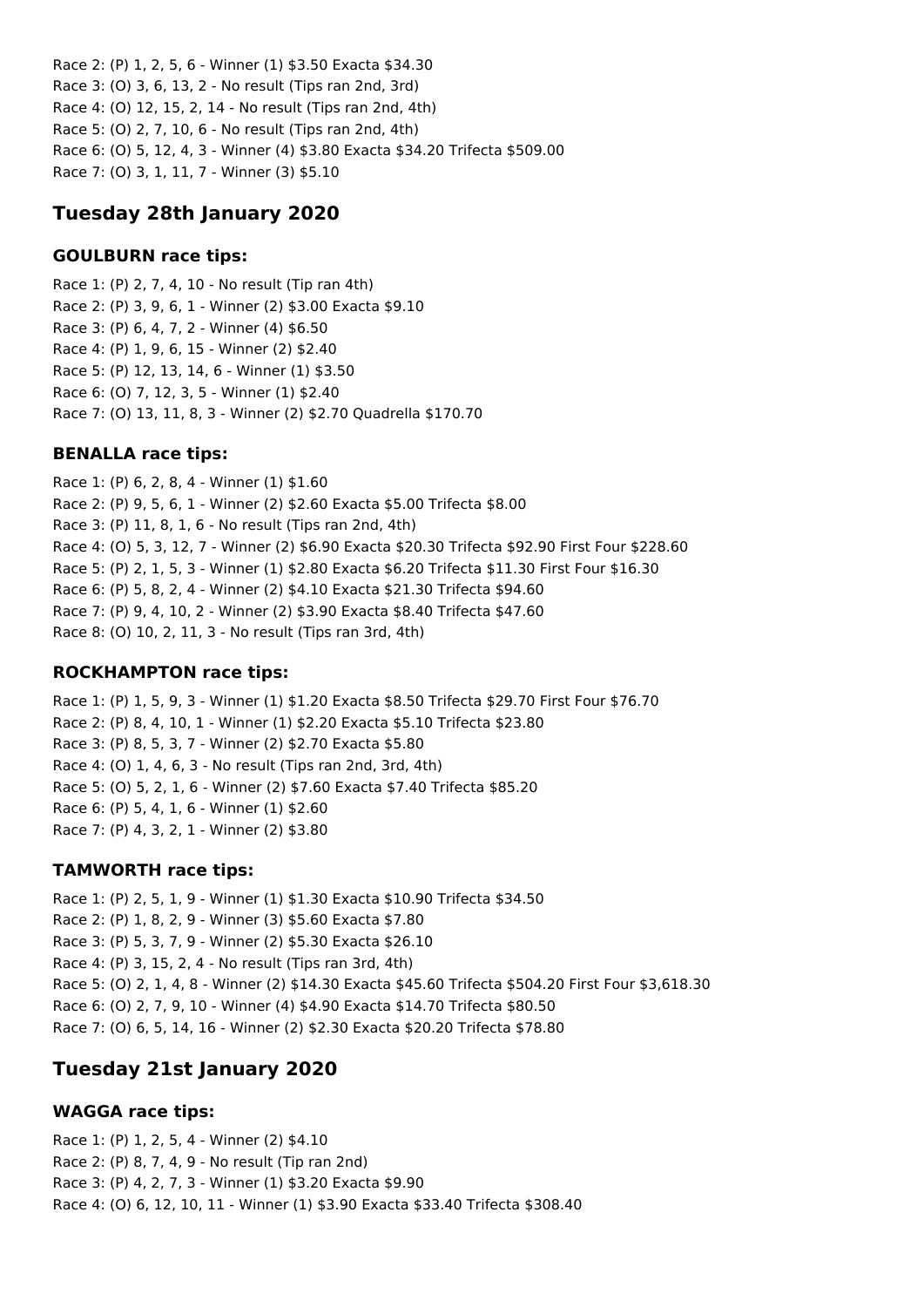Race 5: (O) 5, 11, 9, 4 - Winner (1) \$1.80 Exacta \$5.80 Race 6: (O) 3, 11, 10, 6 - Winner (1) \$8.40 Race 7: (O) 8, 1, 6, 7 - No result (Tips ran 2nd, 4th) Race 8: (O) 2, 7, 10, 5 - Winner (2) \$3.30

### **WARRNAMBOOL race tips:**

Race 1: (P) 1, 8, 3, 2 - Winner (4) \$5.70 Exacta \$7.60 Race 2: (P) 4, 3, 6, 7 - Winner (3) \$3.60 Race 3: (P) 12, 7, 11, 1 - No result (Tips ran 2nd, 4th) Race 4: (P) 7, 9, 6, 4 - Winner (1) \$1.20 Exacta \$3.80 Trifecta \$15.90 First Four \$38.80 Race 5: (P) 10, 6, 7, 8 - Winner (3) \$5.40 Exacta \$13.10 Trifecta \$36.10 Race 6: (O) 6, 4, 1, 5 - Winner (1) \$2.70 Exacta \$29.60 Race 7: (O) 10, 2, 8, 7 - Winner (3) \$4.40 Race 8: (P) 8, 9, 2, 3 - Winner (2) \$3.00 Exacta \$13.80 Trifecta \$45.00 Quadrella \$346.90

### **CAIRNS race tips:**

Race 1: (P) 6, 4, 3, 1 - Winner (4) \$3.30 Exacta \$11.50 Trifecta \$42.10 First Four \$56.50 Race 2: (P) 5, 4, 3, 8 - Winner (2) \$2.90 Exacta \$6.40 Race 3: (P) 1, 5, 2, 4 - Winner (1) \$1.30 Race 4: (P) 5, 4, 2, 7 - Winner (1) \$2.30 Exacta \$22.50 Trifecta \$58.90 First Four \$186.90 Early Quadrella \$73.70 Race 5: (O) 1, 4, 7, 6 - Winner (2) \$6.30 Race 6: (P) 2, 3, 6, 4 - Winner (2) \$8.10 Exacta \$24.40 Race 7: (P) 3, 6, 5, 7 - No result (Tips ran 2nd, 3rd, 4th) Race 8: (O) 3, 1, 6, 11 - Winner (2) \$7.00

### **WERRIBEE race tips:**

Race 1: (P) 5, 3, 2, 6 - Winner (2) \$5.30 Race 2: (P) 5, 9, 8, 4 - Winner (1) \$1.50 Exacta \$2.60 Trifecta \$4.70 Race 3: (P) 7, 12, 10, 6 - Winner (4) \$5.90 Exacta \$24.90 Race 4: (P) 3, 5, 8, 6 - Winner (4) \$7.40 Early Quadrella \$776.20 Race 5: (P) 4, 9, 5, 7 - Winner (1) \$2.20 Exacta \$29.80 Trifecta \$38.80 Race 6: (P) 3, 1, 6, 5 - Winner (1) \$1.90 Race 7: (P) 3, 5, 4, 6 - Winner (2) \$1.90 Exacta \$10.00 Race 8: (O) 1, 6, 8, 7 - Winner (1) \$3.50 Quadrella \$20.60

## **Tuesday 14th January 2020**

### **SCONE race tips:**

Race 1: (O) 14, 9, 11, 8 - Winner (1) \$3.60 Exacta \$17.40 Race 2: (P) 1, 10, 6, 2 - Winner (2) \$13.30 Exacta \$24.20 Race 3: (P) 1, 7, 3, 5 - Winner (4) \$4.10 Exacta \$22.70 Trifecta \$65.00 Race 4: (P) 7, 9, 2, 8 - Winner (1) \$3.00 Exacta \$11.40 Early Quadrella \$818.40 Race 5: (P) 8, 12, 1, 11 - Winner (2) \$3.30 Race 6: (O) 6, 2, 11, 10 - No result (Tips ran 2nd, 3rd) Race 7: (O) 9, 12, 3, 2 - Winner (2) \$3.10

### **WERRIBEE race tips:**

Race 1: (P) 1, 7, 2, 4 - Abandoned Race 2: (P) 7, 9, 4, 10 - Abandoned Race 3: (O) 1, 2, 9, 11 - Abandoned Race 4: (P) 6, 8, 1, 4 - Abandoned Race 5: (P) 2, 4, 1, 7 - Abandoned Race 6: (P) 5, 6, 7, 8 - Abandoned